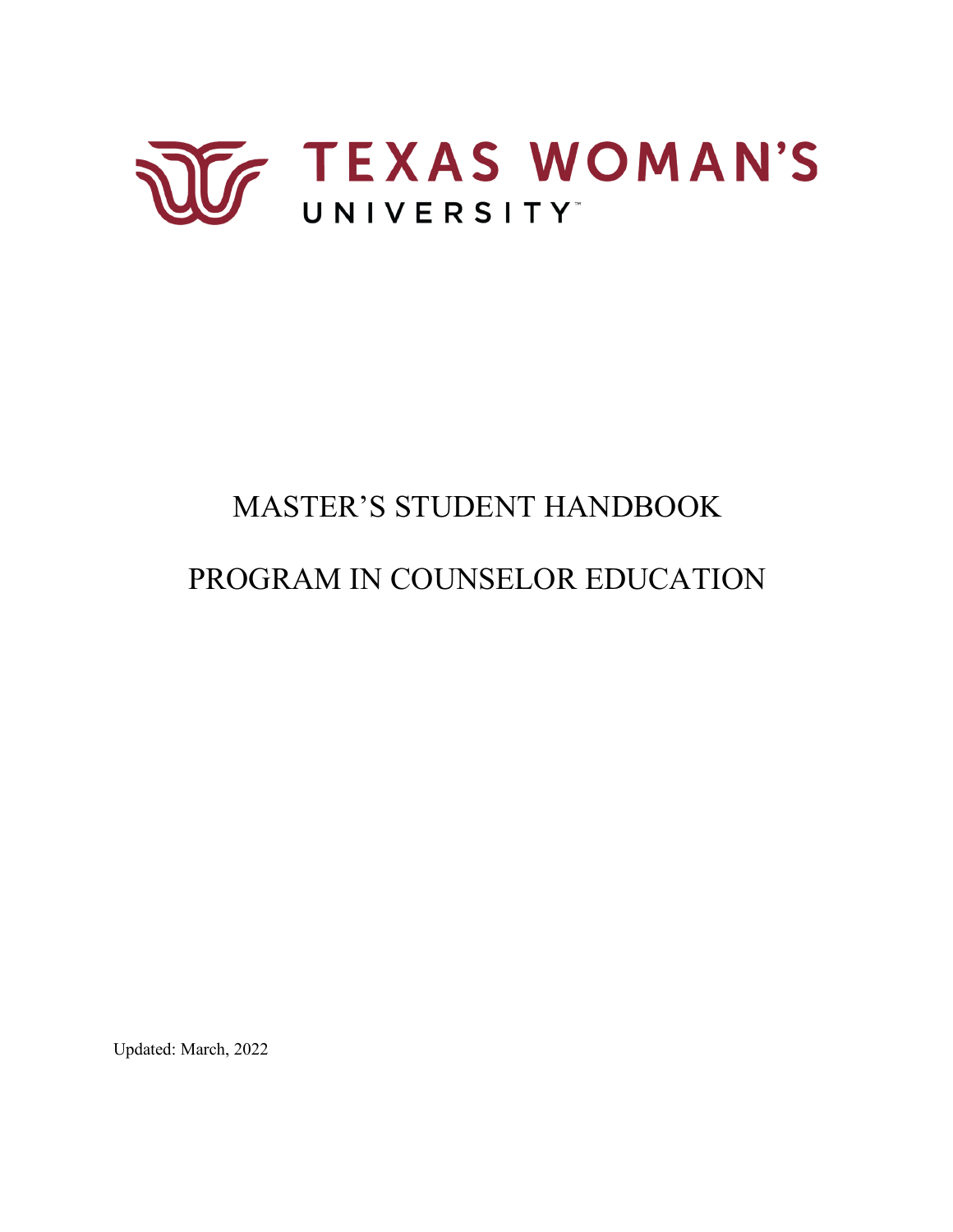## **Table of Contents**

| <b>COURSE SEQUENCE</b> |  |
|------------------------|--|
|                        |  |
|                        |  |
|                        |  |
|                        |  |
|                        |  |
|                        |  |
|                        |  |
|                        |  |
|                        |  |
|                        |  |
|                        |  |
|                        |  |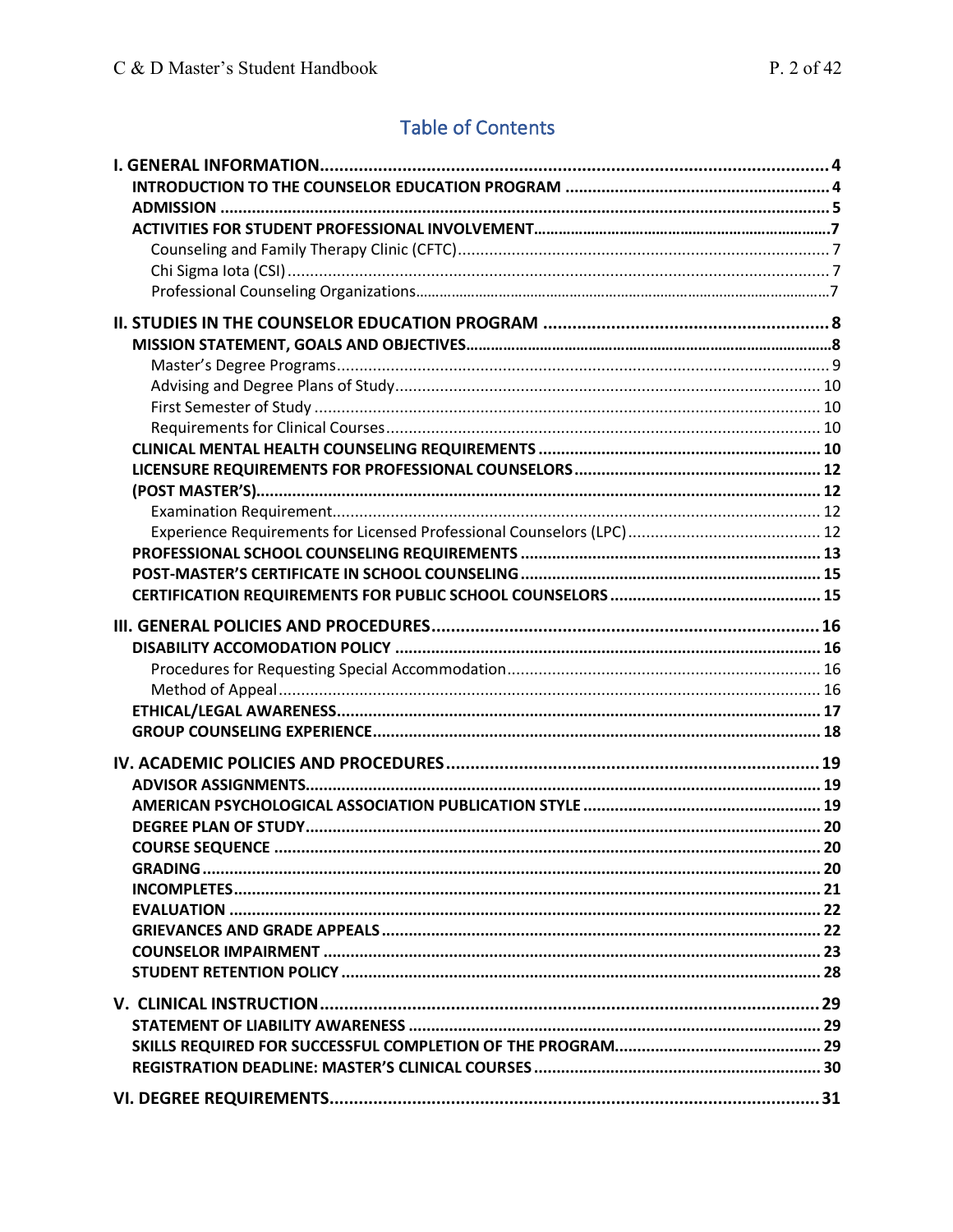| VIII. BEYOND GRADUATION: REQUIREMENTS FOR LICENSURE AND CERTIFICATION 38 |  |
|--------------------------------------------------------------------------|--|
|                                                                          |  |
| CERTIFICATION REQUIREMENTS FOR PROFESSIONAL SCHOOL COUNSELORS  41        |  |
|                                                                          |  |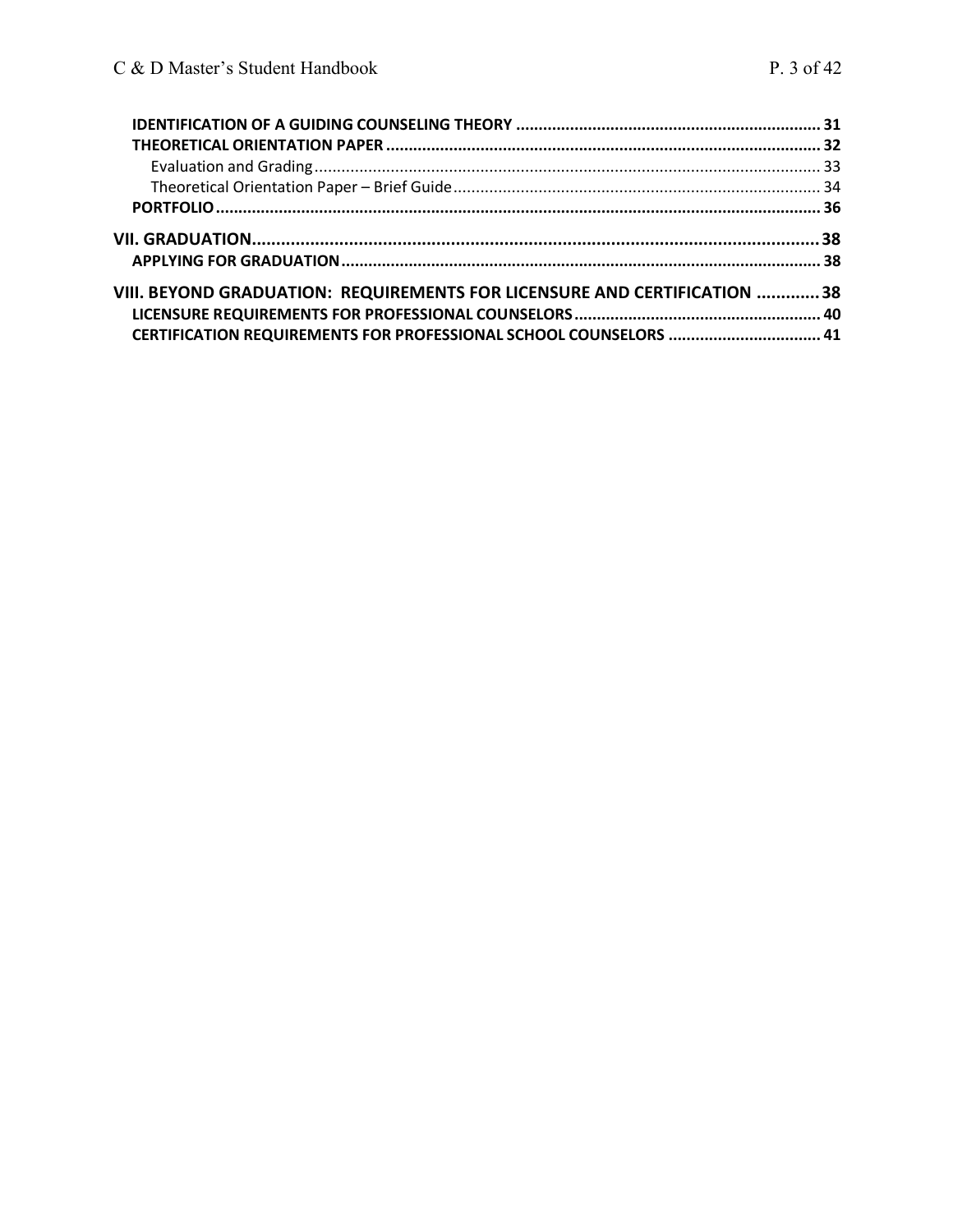#### MASTER'S STUDENT HANDBOOK PROGRAM IN COUNSELOR EDUCATION

 Welcome to the counselor education program at Texas Woman's University. This handbook is designed to assist you, the master's level student, with everything that you need to know to be successful in your matriculation process here.

 This handbook was created to serve as a supplement to the Graduate Catalog and the Counseling & Development  $(C&D)$  program's clinical handbook. It is your responsibility as a student to be familiar with the content of the Graduate Catalog under which you will be entering graduate work and with the contents of this *Master's Student Handbook*. To confirm that you have indeed read this handbook and have understood the responsibilities, policies, and procedures outlined herein, please sign the Agreement Contract at the end of this handbook or given to you at orientation and submit it to the counseling and development program director for inclusion in your permanent student file.

## **I. GENERAL INFORMATION**

#### INTRODUCTION TO THE COUNSELOR EDUCATION PROGRAM

 The counselor education program at Texas Woman's University prepares counseling professionals for one or more work settings, such as school, community, or private practice. Professional training is offered at the master's level ONLY.

 The TWU Counselor Education program exists within the larger framework of the university. The Chancellor/President administers the university. Academic programs at TWU are administered by the Provost/Vice President for Academic Affairs and are housed in eight schools or colleges. The College of Professional Education (COPE) is administered by the Dean of the College of Education and comprised of several departments. Counseling and Development is housed in the Department of Human Development, Family Studies and Counseling with Early Childhood and Early Childhood Education (ECED), Family Therapy, and Family Studies. The Chair of the department administers the Department of Human Development, Family Studies and Counseling. The Program Director administers the Counseling and Development Program.

 The Council for Accreditation of Counseling and Related Educational Programs (CACREP), a specialized accrediting body recognized by the Council of Postsecondary Education (COPA) exists, in part, "to promote high standards of graduate preparation in counselor education." CACREP has conferred accreditation to the following program areas in counselor education at TWU: Clinical Mental Health Counseling (M.S.), and Professional School Counseling (M.S.). This accreditation process is a voluntary one that the TWU C&D faculty has met to ensure the rigor of our program for the benefit of our students.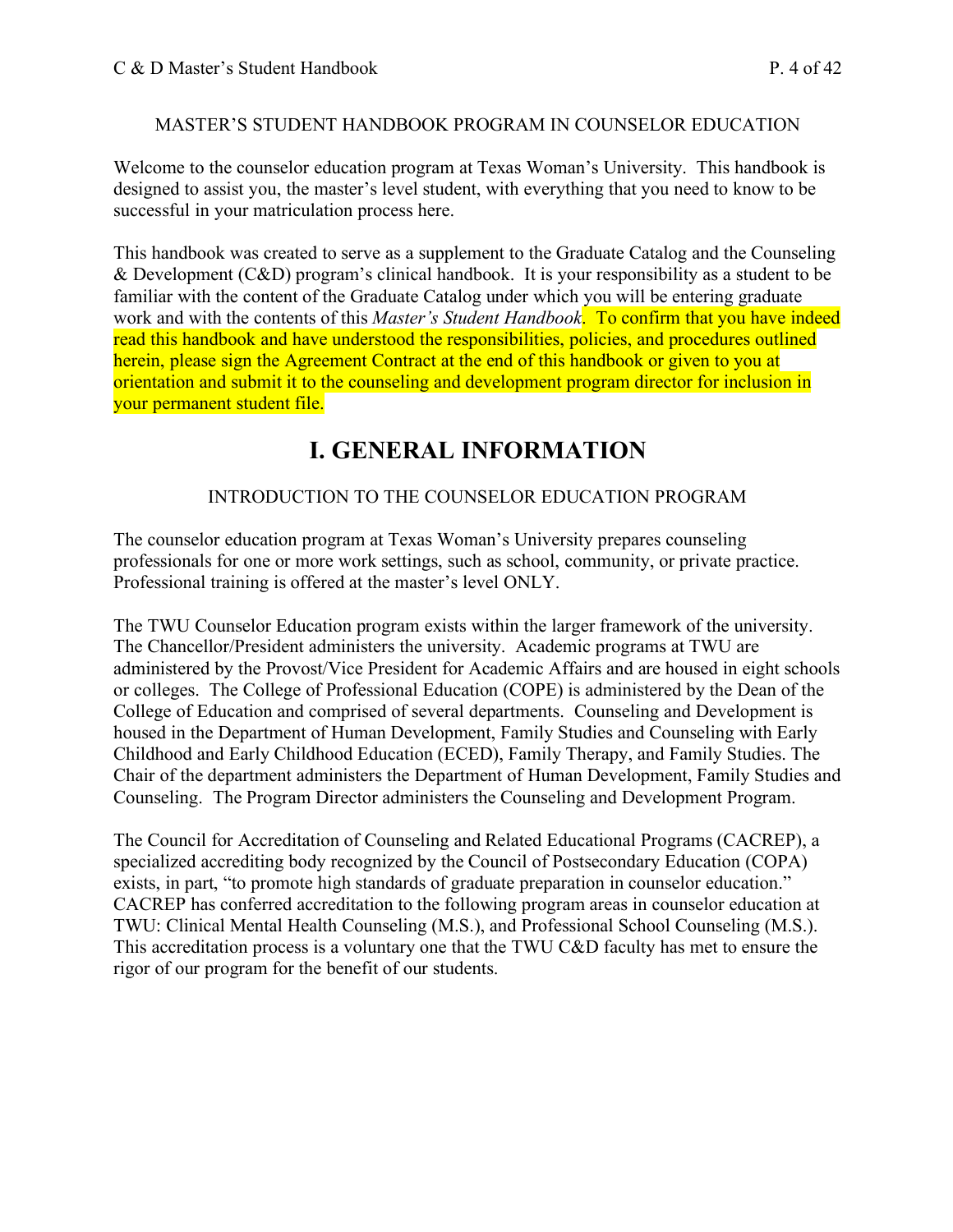| Professional           | <b>Degree</b>   | <b>Education</b>                 | <b>License Held</b> | Role                        |  |
|------------------------|-----------------|----------------------------------|---------------------|-----------------------------|--|
| <b>Name</b>            | <b>Required</b> |                                  |                     |                             |  |
| Professional           | M.A., M.S.,     | At least two to                  | Licensed            | Assessment &                |  |
| Counselor              | M.Ed.,          | three years of                   | Professional        | Counseling emphasizing      |  |
|                        | Ph.D., or       | graduate study                   | Counselor           | a prevention $&$            |  |
|                        | Ed.D.           |                                  |                     | development &/or            |  |
|                        |                 |                                  |                     | treatment & diagnosis       |  |
|                        |                 |                                  |                     | perspective                 |  |
| Psychiatrist           | M.D.            | Medical School                   |                     | Psychiatric evaluation &    |  |
|                        |                 | with residency                   |                     | assessment, prescription    |  |
|                        |                 | in psychiatry                    |                     | of medication,              |  |
|                        |                 |                                  |                     | psychotherapy               |  |
| Psychologist           | Ph.D.           | Four to seven                    | Licensed            | Psychological assessment    |  |
|                        |                 | years of                         | Psychologist        | & evaluation,               |  |
|                        |                 | Clinical or                      |                     | psychotherapy, research     |  |
|                        |                 | Counseling                       |                     |                             |  |
|                        |                 | Psychology,                      |                     |                             |  |
|                        |                 | research-                        |                     |                             |  |
|                        | Psy.D.          | oriented degree<br>Same as above | Licensed            | Psychological assessment    |  |
| Psychologist           |                 | but with greater                 | Psychologist        | & evaluation,               |  |
|                        |                 | emphasis on                      |                     | psychotherapy, research     |  |
|                        |                 | clinical                         |                     |                             |  |
|                        |                 | experience                       |                     |                             |  |
| <b>Clinical Social</b> | M.S.W. or       | At least two to                  | Licensed            | Focus is on linking clients |  |
| Worker                 | Ph.D.           | three years of                   | Master's Social     | with community              |  |
|                        |                 | graduate study                   | Worker;             | resources, psychotherapy    |  |
|                        |                 |                                  | Advanced            |                             |  |
|                        |                 |                                  | Clinical            |                             |  |
|                        |                 |                                  | Practitioner        |                             |  |
| Marriage &             | M.A., M.S.,     | At least two to                  | Licensed            | Focus is on the             |  |
| Family                 | M.Ed,           | three years of                   | Marriage and        | application of family       |  |
|                        | Ph.D.,          | graduate study                   | Family              | systems therapies,          |  |
|                        | Ed.D            |                                  | Therapist           | assessment,                 |  |
|                        |                 |                                  |                     | psychotherapy               |  |

The following is a table designed to provide an overview of different mental health fields.

#### ADMISSION

 Applicants seeking admission to the Counselor Education program should be aware that Texas State Boards for certification and licensure, as well as credentialing boards of other states and some professional organizations, run criminal history checks on all licensure or certification. In Texas, certification is required to counsel in the public schools; licensure is also required to counsel outside the public school or religious setting. The applicant with a criminal background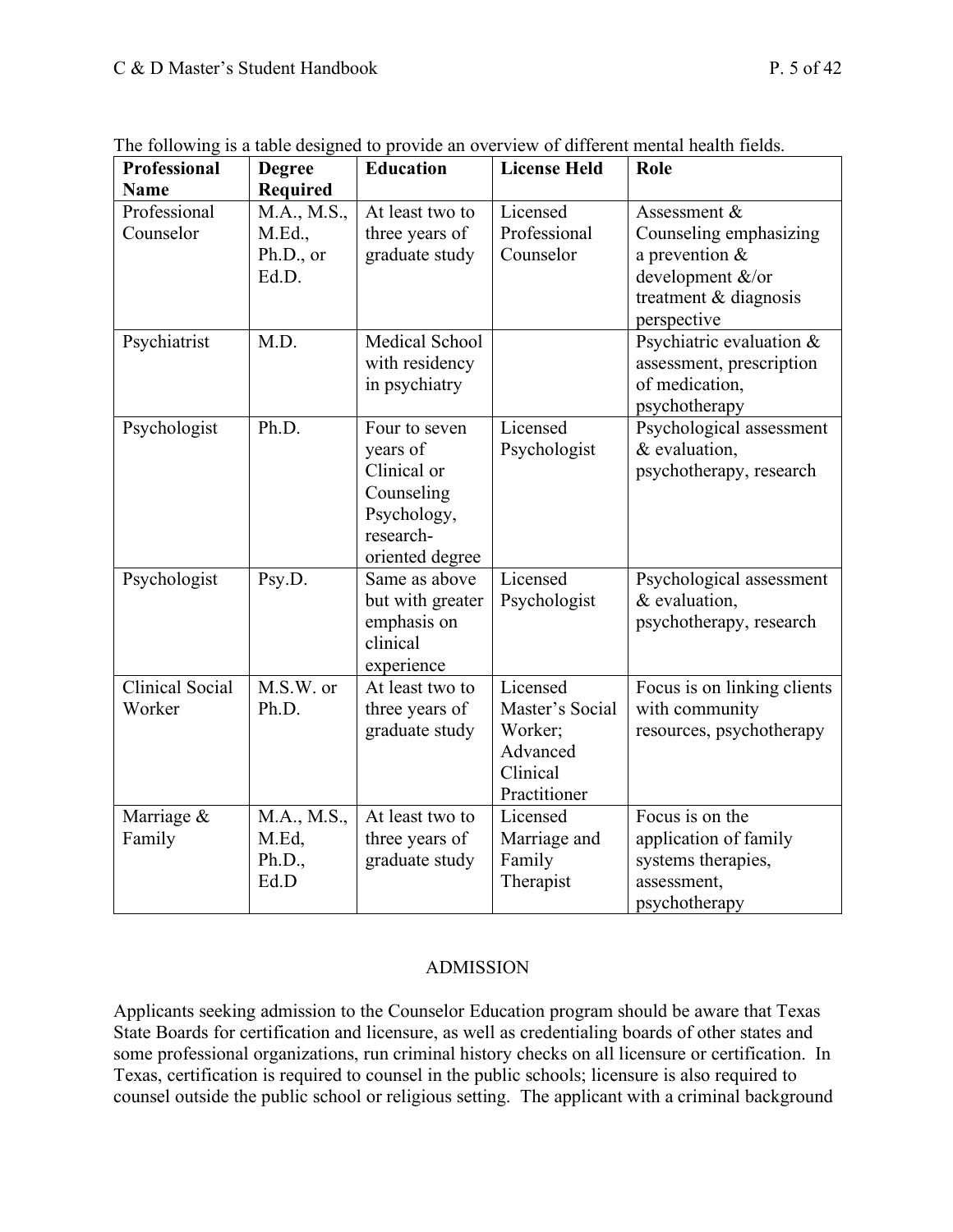who seeks professional credentials should contact the appropriate board prior to enrollment in the program to determine eligibility for certification and/or licensure.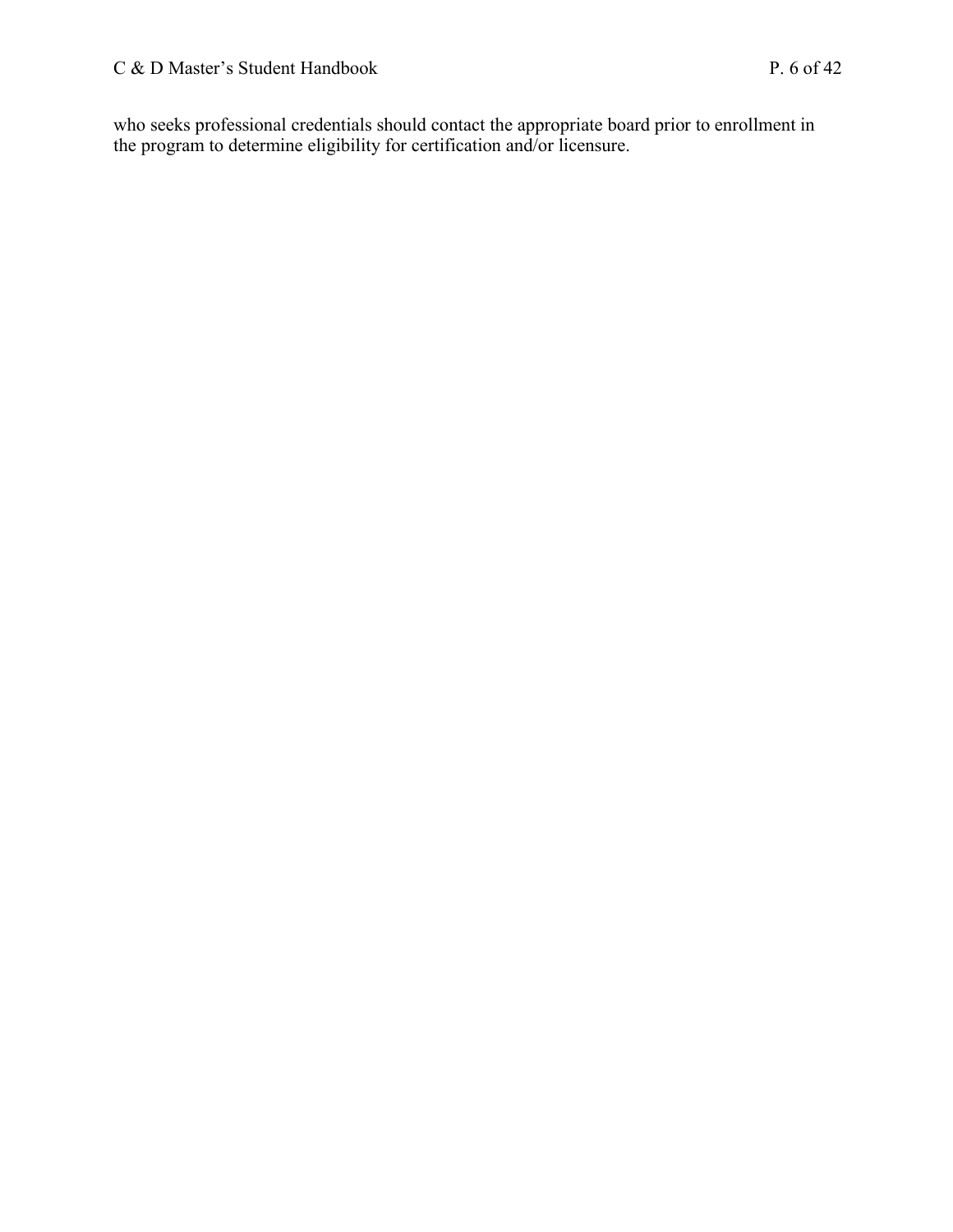#### ACTIVITIES FOR STUDENT PROFESSIONAL INVOLVEMENT IN THE COUNSELOR EDUCATION PROGRAM

#### **Counseling and Family Therapy Clinic (CFTC)**

 The CFTC offers individual counseling for clients of all ages as well as couple, family, and group counseling, and play therapy. Counselors-in-training, under the supervision of counselor education faculty, provide low-cost counseling services for the community. All sessions are video recorded for supervision purposes.

#### **Chi Sigma Iota (CSI)**

 The Alpha Rho Chapter of Chi Sigma Iota International (CSI) is the TWU chapter of this international honor society for students, professional counselors and counselor educators. The Alpha Rho Chapter was established in 1989. Our mission is to promote scholarship, research, professionalism, leadership and excellence in counseling, and to recognize high attainment in the pursuit of academic and clinical excellence in the profession of counseling.

 Alpha Rho membership is open to both students and graduates of counselor education programs. Students must have completed at least 9 graduate hours in a counseling program and have earned a 3.5 GPA. Faculty, professionals, and alumni with a professional identity of professional counselor, evidence of state or national credentials, and an overall GPA of 3.5 or higher are also eligible for membership in CSI.

#### **Professional Counseling Organizations**

 It is highly encouraged that counseling students join professional organizations. Professional organizations are beneficial for students in a variety of ways. Most professional organizations provide the following to its members: information through newsletters, social media and access to professional counseling journals, advocacy for the profession, professional development opportunities at conferences, networking opportunities, legislative information, legal consultation, and more. The following organizations are recommended for counseling students:

 American Counseling Association (ACA): The American Counseling Association is a not-for- profit, professional and educational organization that is dedicated to the growth and enhancement of the counseling profession. Founded in 1952, ACA is the world's largest association exclusively representing professional counselors in various practice settings. Students can join ACA or learn more at the following website. <https://www.counseling.org/about-us/about-aca>

 Texas Counseling Association (TCA): TCA leads, educates and advocates to advance the counseling profession, to increase access to professional counselors, and to promote wellness. The Texas Counseling Association (TCA) is a member-driven organization focused on promoting high professional standards and increasing access to professional counselors across Texas. TCA members work in an array of settings including private practice; elementary and secondary schools; college campuses; criminal justice programs; community mental health centers, hospitals, nursing homes and managed care facilities. TCA members also include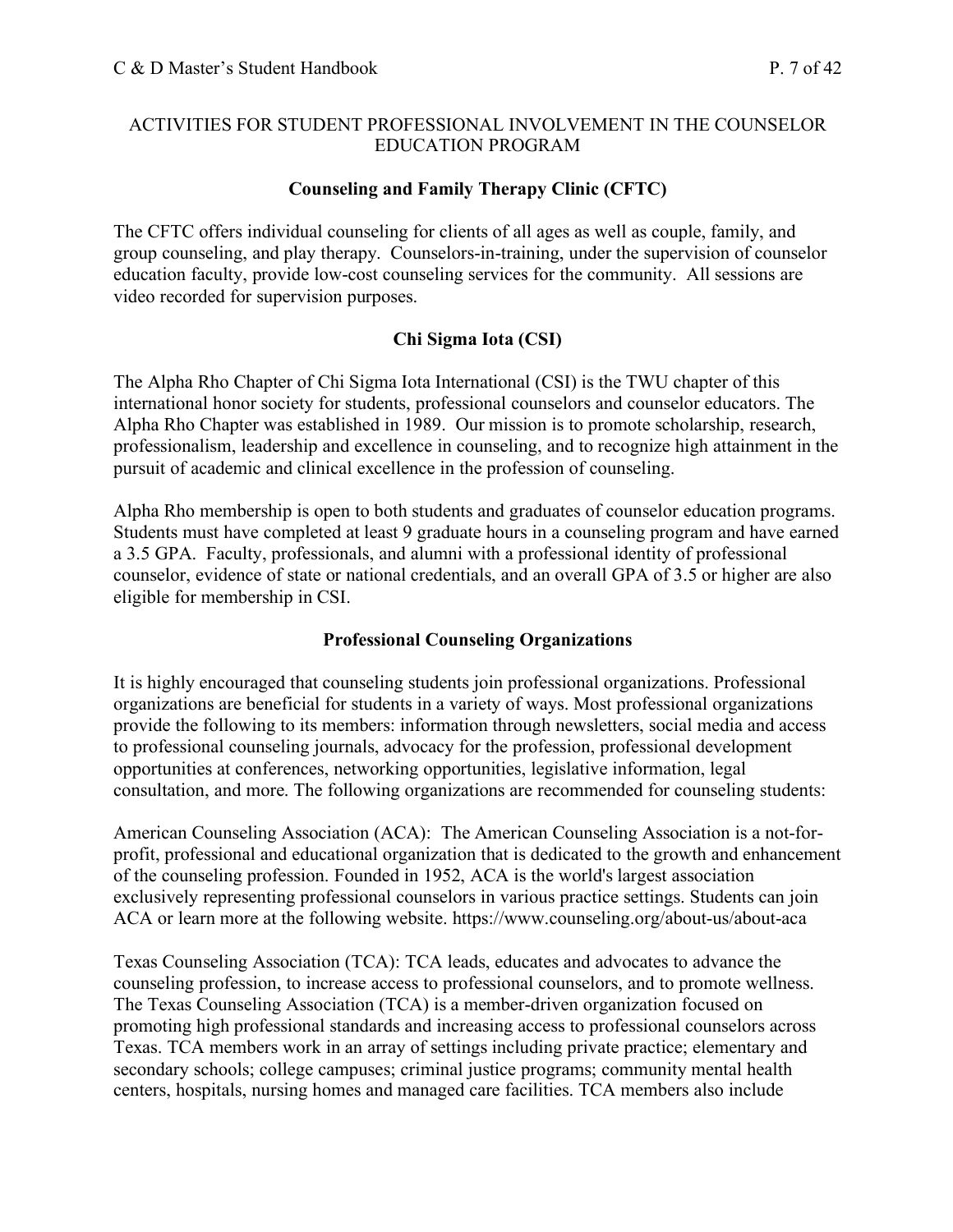counselor educators, LPC Supervisors, graduate students, LPC Associates, and affiliate members who support the mission of TCA. For additional information, contact [info@txca.org.](mailto:info@txca.org) Students can join TCA or learn more at the following website [https://www.txca.org/about.php.](https://www.txca.org/about.php)

 American School Counseling Association (ASCA): The American School Counselor Association (ASCA) supports school counselors' efforts to help students focus on academic, career and social/emotional development so they achieve success in school and are prepared to lead fulfilling lives as responsible members of society. ASCA provides professional development, publications and other resources, research and advocacy to school counselors around the globe. Students can join ASCA or learn more at the following website: <https://www.schoolcounselor.org/About-ASCA>

 Texas School Counseling Association: The TSCA mission is to serve professional school counselors by advocating for and advancing the role of the professional school counselor and the comprehensive school guidance and counseling program throughout Texas. Students can join TCA or learn more at the following website: [https://txca.org/tsca/](https://txca.org/tsca).

 Association for Play Therapy (APT): The Association for Play Therapy (APT) is a national professional society established in 1982 to foster contact among mental health professionals interested in exploring and, when developmentally appropriate, applying the therapeutic power of play to communicate with and treat clients, particularly children. Students can join TCA or learn more at the following website: [https://www.a4pt.org.](https://www.a4pt.org)

## **II. STUDIES IN THE COUNSELOR EDUCATION PROGRAM**

#### **Mission Statement**

 "The Counseling and Development program facilitates the development of counseling competencies in an inclusive environment for students which enhance the quality of lives of individuals and their communities in a diverse global society. By preparing caring and creative practitioners as school and clinical mental health counselors in the twenty-first century, the program promotes excellence in the practices of counseling, advocacy, research, and service. Our mission aligns with the mission statement of the Department of Human Development Family Studies and Counseling and is facilitated through the goals and objectives listed in each of the syllabi."

#### **Goals**

 1. To instill in each student an understanding of the process of human and family growth, development, and change within the context of counseling with individuals, groups, families and communities.

 2. To encourage a mindset of self-reflection and self-awareness in support of professional and clinical development to uphold ethical standards in counseling practice.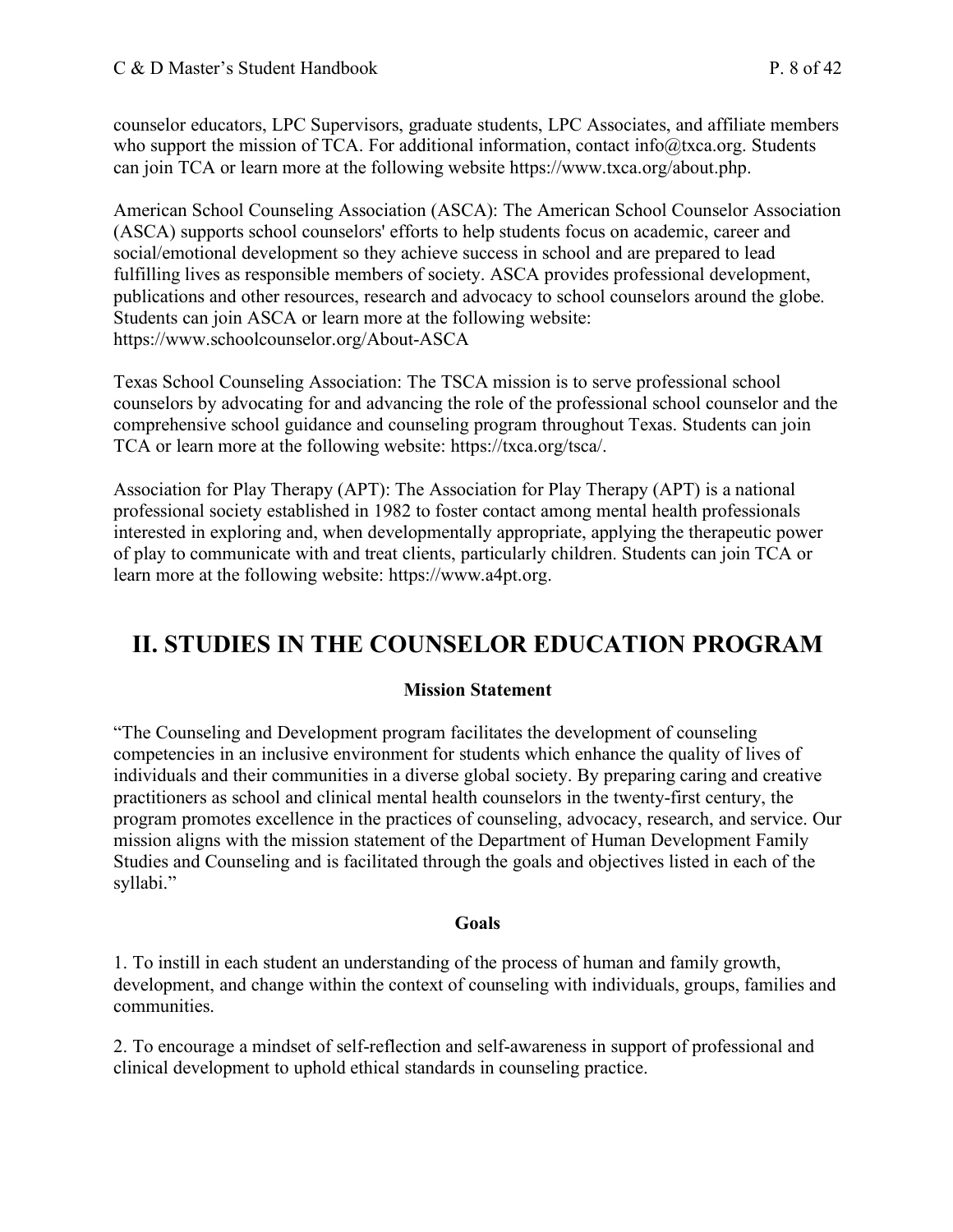2. To assure that each student develops knowledge of interpersonal skills as related to counseling individuals, groups, and families.

 3. To prepare students to provide counseling services to diverse populations in educational settings, clinical mental health settings, private practice, managed care facilities, and other related counseling settings.

#### **Core Objectives**

- 1. The student will demonstrate knowledge of normal human growth and development which includes: the process and stages of human intellectual, physical, social, and emotional development from prenatal origins through old age.
- 2. The student will demonstrate knowledge of appraisal or assessment techniques useful in the counseling process including the principles, concepts, and procedures of systemic appraisal or assessment of an individual's attitudes, aptitude, achievements, interests, and personal characteristics which may include the use of both non-testing and test instruments.
- 3. The student will demonstrate and apply knowledge of the major theories of counseling.
- 4. The student will demonstrate and apply knowledge of research in individual and group methods of counseling.
- 5. The student will demonstrate knowledge of research and statistical methods used in education and counseling.
- 6. The student will demonstrate understanding of lifestyle and career development including theories of vocational choice, career and lifestyle choice, sources of occupational and educational information, and career decision-making processes.
- 7. The student will apply knowledge of social, cultural, and family issues as they relate to the counseling process and the counseling relationship.
- 8. The student will demonstrate a commitment to cultural competence and self-awareness, and will seek knowledge when necessary to effectively treat clients from diverse identities and backgrounds.
- identities and backgrounds. 9. The student will demonstrate knowledge and skills related to diagnosis and treatment planning for clients in their counseling practices.
- 10. The student will apply knowledge of the objectives of professional counseling organizations, codes of ethics, legal aspects of practice, standards of preparation, and the role identity of persons providing direct counseling services.
- 11. The student will demonstrate skills in counseling and case management in practicum and internship placements appropriate to their counseling interests.

#### **Master's Degree Programs**

 All of the following Master's level courses of study require that the counselor education program applicant go through the Master's admissions process and be accepted to the Graduate School before beginning Counseling and Development (course prefix COUN for Counseling) coursework. The counselor education faculty will endorse the student only for the program area(s) that the student has completed. Individuals who are seeking to become counseling professionals will pursue the Master's of Science in Counseling degree. The two program areas,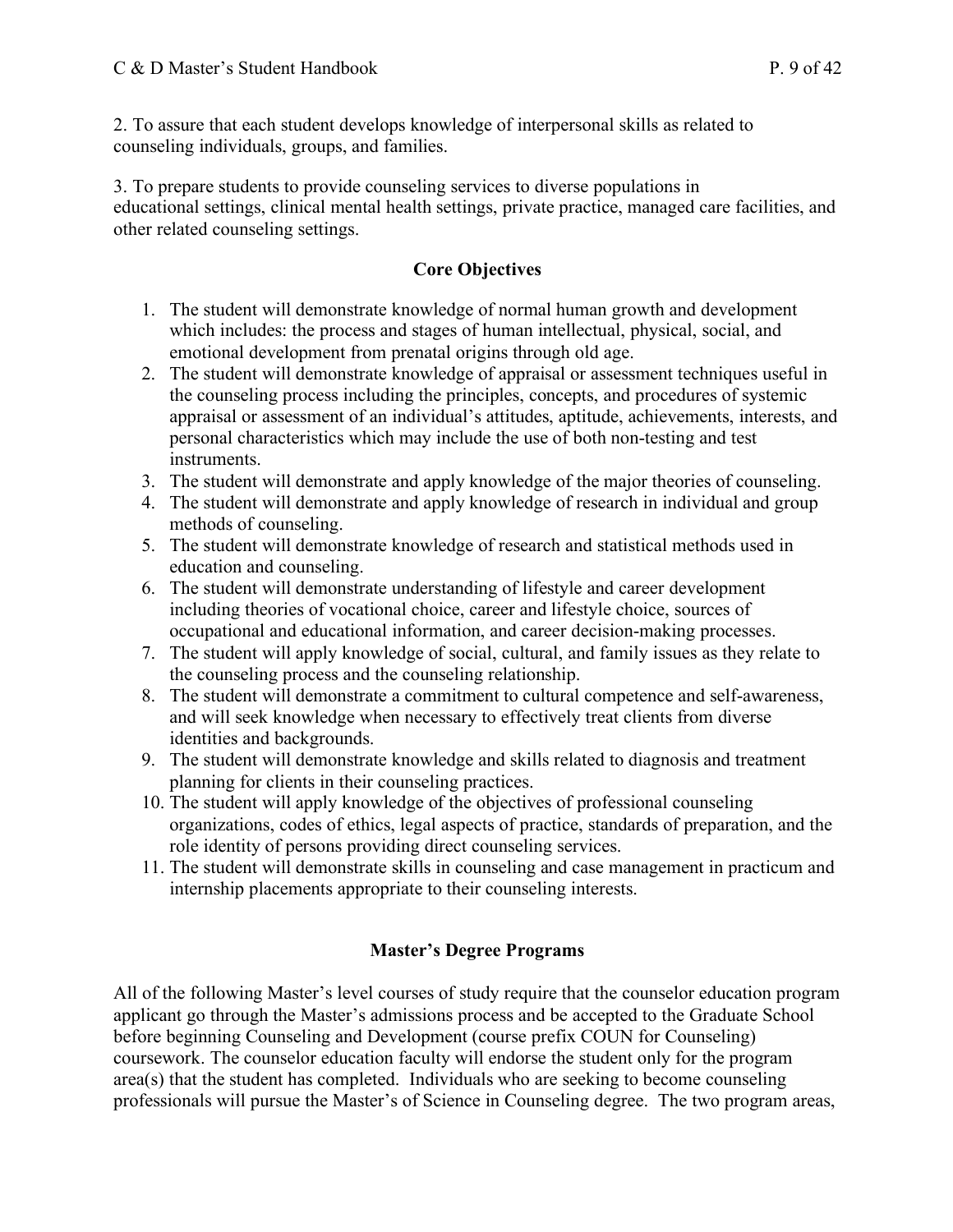Professional School Counseling and Clinical Mental Health Counseling, are not considered "majors." They simply define which program area students are pursuing. Students pursuing Professional School Counseling must meet requirements and be accepted to the university's Certification Program as well in addition to acceptance to the master's degree plan of study.

#### **Advising and Degree Plans of Study**

 Students must complete a plan of study through their Pioneer Portal page during their first semester of full enrollment and acceptance in the program. However, it is strongly suggested that students make contact with their assigned advisor prior to enrolling for their first semester.

#### **First Semester of Study**

 Students are required to take COUN 5303 Professional Orientation and Ethics, COUN 5313 Counseling Theory and Practice, COUN 5443 Multicultural Counseling, and COUN 5353 Treatment Planning and Diagnosis for Counselors as twelve of their first twenty-one hours. It is highly advised these courses are completed within the first two semesters.

#### **Requirements for Clinical Courses**

 Students must take FS 5363 Pre-practicum as one of 3 of the first 27 hours of study. COUN 5373 Group Counseling is required to be taken the same semester as Prepracticum. Once students have successfully completed FS 5363 Prepracticum, they must enroll in COUN 5364 Practicum. Upon completion of Practicum, students are required to take COUN 5894 Internship in Counseling for two semesters. The only exception to this is for students pursuing the School Counseling track in which case COUN 5894 Internship 1 or 2 may not be taken during the Summer semester.

#### **CLINICAL MENTAL HEALTH COUNSELING REQUIREMENTS**

 The Clinical Mental Health Counseling program area prepares students for counseling positions in various community agencies such as mental health centers, private counseling agencies, drug abuse centers, centers for counseling the elderly, child counseling clinics, family counseling centers, pastoral counseling centers, business and industry. The program area provides the opportunity to counsel a broad range of clientele. This program meets academic specifications for Texas licensure as a Professional Counselor.

 The Clinical Mental Health Counseling program is designed to prepare persons for work in private and public agencies where primary focus is on the mental health concerns of their clients. The philosophical orientation is founded upon the belief in democratic values, the worth and dignity of each individual, personal uniqueness and value, and the freedom of the individual to be self-determined within a context of responsibility to others. Individuals live in a social world. Within the context of that world, all individuals attempt to find their place, to be involved, to feel worthwhile, to be useful, and to enhance self-esteem. This striving is manifested in the attempt of individuals to solve the basic problems of living, occupation, relationship, community living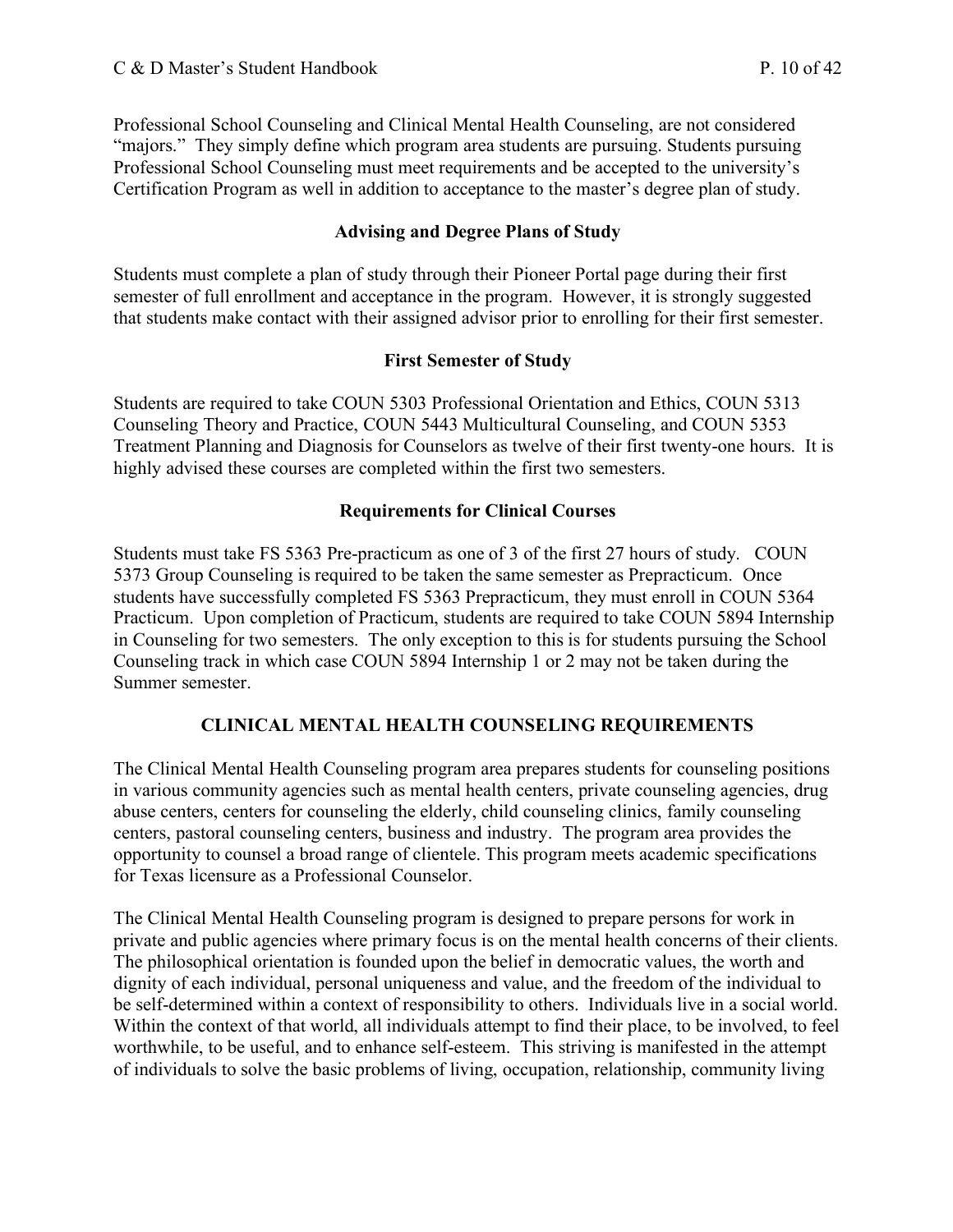and spirituality. Stress and crisis are frequently experienced in attempting to solve these problems.

The following courses are offered:

#### **Counseling Core (required as 12 of first 21 hours):**

 COUN 5443 Multicultural Counseling COUN 5303 Professional Orientation and Ethics in Counseling COUN 5313 Counseling Theory and Practice COUN 5353 Clinical Diagnosis & Treatment Planning for Counselors

#### **Additional Counseling Core (19 hours—all required):**

 COUN 5143 Addiction Counseling COUN 5173 Abnormal Behavior: Crisis Impacts and Treatments COUN 5323 Psychological Appraisal of the Individual COUN 5453 Counseling for Career Development HDFS 5931 Individual Study: Portfolio HDFS 5003 Lifespan Human Development

#### **Community Counseling Specialty (3 hours):**

COUN 5493 Clinical Mental Health Counseling: Ethics, Law, and Practice

#### **Research (3 hours):**

HDFS 5693 Research Methods in Human Development, Family Studies & Counseling

#### **Electives (9 hours)**

 **One course in couples, marriage, or families (consult with you Advisor) choose a minimum of 2 courses. (More elective opportunities may be available):**  HDFS 5183 Grief and Bereavement COUN 5163 Play Therapy COUN 5293 Advanced Play Therapy: Theories & Applications COUN 5383 Counseling Children & Adolescents COUN 5483 Expressive Arts COUN 5083 Counseling an Aging Population

#### **Clinical Competencies (18 hours):**

 COUN 5363 Prepracticum (required as 3 of first 30 hours; taken after completion of counseling core) COUN 5373 Group Counseling Procedures (taken concurrently with Prepracticum) COUN 5364 Practicum in Counseling (1 semester) COUN 5894 Internship in Counseling (2 semesters)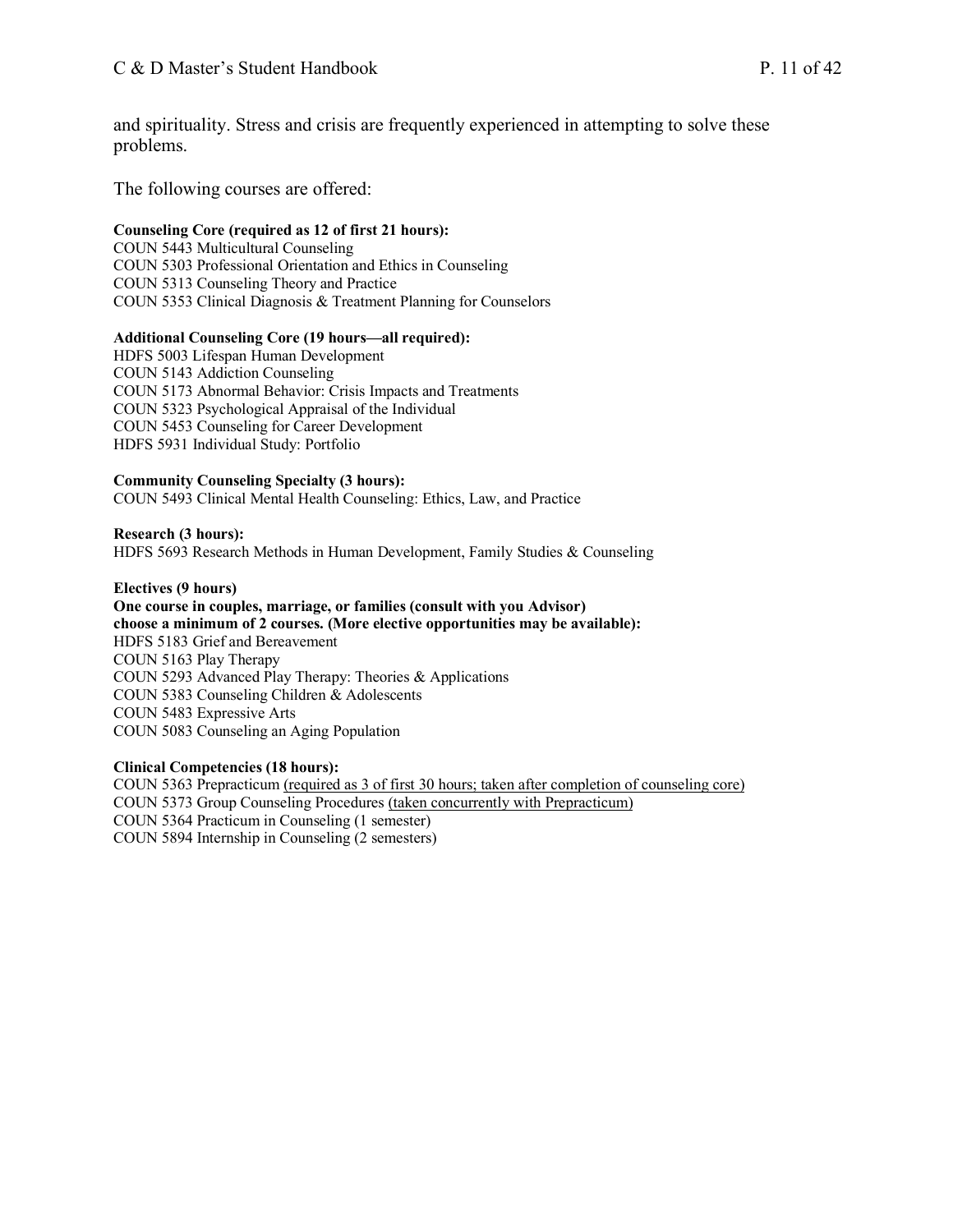**Objectives:** the objectives of the Clinical Mental Health Counseling program are as follows:

- 1. To acquaint students with administrative systems in agencies;
- 2. To acquaint students with agency interrelationships;
- 3. To acquaint students with staffing patterns of agencies;
- 4. To acquaint students with client populations of various agencies and methods of appropriate interventions;
- 5. To acquaint students with the "helping style" of various agencies;
- 6. To assist individual students to assess the positive and negative aspects of various agencies as these apply to potential places of employment;
- 7. To acquaint students with sources of funding for various agencies;
- 8. To assist each student to evaluate his/her counseling philosophy as it relates to various agencies;
- 9. To assist each student to develop a sense of the type of client with whom s/he feels most comfortable;
- 10. To acquaint the student with various counseling approaches and how different approaches are more "relevant & valid" for different agencies;
- 11. To acquaint the student with the team approach to counseling. To gain an appreciation for the various roles counselors play in agencies.

#### LICENSURE REQUIREMENTS FOR PROFESSIONAL COUNSELORS (POST MASTER'S)

 Requirements for Licensure for Professional Counselor in Texas are determined by the following board:

> Texas State Board of Examiners of Professional Counselors 1100 West 49th Street, Austin, TX, 78756-3183 (512) 834-6658

#### **Examination Requirement**

 The applicant must pass the Board's licensing examination– the National Counselor Examination (NCE). One may apply to take the exam following graduation.

#### **Experience Requirements for Licensed Professional Counselors (LPC)**

 Upon completion of the education requirement and before beginning the experience requirements, one must apply to the Board to become temporarily licensed as an LPC-Intern following completion and passing of the National Counselor Exam. The experience requirement consists of 3000 clock hours of appropriately supervised experience in the provision of counseling services. Experience submitted to meet this requirement must meet Board rules. Ongoing volunteer work may be acceptable. Acceptable supervisors are only those listed as approved supervisors by the Board (LPC–S).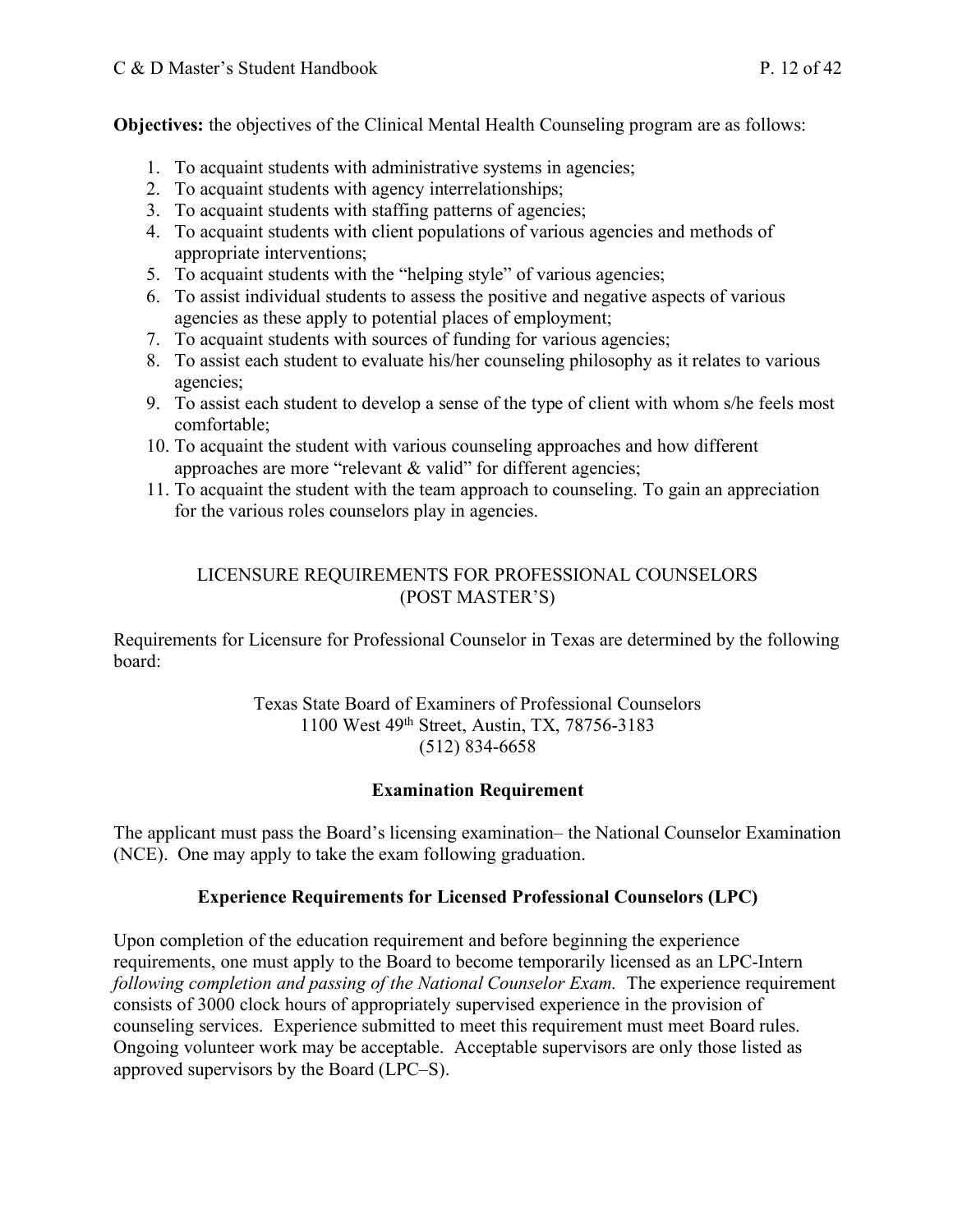Students are eligible to sit for the *National Counselor Exam* the final semester of their matriculation process. This is coordinated though the program director and the National Board of Certified Counselors.

#### **PROFESSIONAL SCHOOL COUNSELING REQUIREMENTS**

 This program area prepares the student to become a school counselor. Students become familiar with counseling services, develop better self-understanding, and develop competencies of school counseling specialists. The school-counseling program meets Texas specifications for public school counselor certification. The program areas also meet academic specifications for Texas licensure as a Professional Counselor (some additional course work required outside of school counseling degree plan).

 The entry-level area program in School Counseling is designed to prepare persons for positions in public or private elementary and secondary schools. Upon completion of the Professional School Counseling Program area, the candidate will have fulfilled the academic requirements for certification as a school counselor by the Texas State Board for Educator Certification. Candidates interested in employment in specific school districts of other states should investigate the possible additional or different requirements in effect in those districts of states.

 The philosophical orientation is founded upon the belief in democratic values, the worth and dignity of each individual, personal uniqueness and value, and the freedom of the individual to be self-determined within a context of responsibility to others. However, the gap that exists between the verbalization of such values and the practical application of them often heightens the difficulty many students experience in finding satisfactory solutions to problems involving relationships, education, and career aspirations, as well as recognizing personal uniqueness and value as part of a social group. In the Professional School Counseling program area, a developmental perspective is emphasized. Attention is also given to any atypical behavior and to the circumstances and conditions that may be barriers to pupil growth and development.

The following courses are offered:

#### **Counseling Core (required as 9 of first 21 hours):**

 COUN 5443 Multicultural Counseling COUN 5303 Professional Orientation and Ethics in Counseling COUN 5313 Counseling Theory and Practice

#### **Additional Counseling Core (13 hours—all required):**

HDFS 5003 Lifespan Human Development COUN 5173 Abnormal Behavior: Crisis Impacts and Treatments COUN 5323 Psychological Appraisal of the Individual COUN 5353 Clinical Diagnosis & Treatment Planning for Counselors COUN 5453 Counseling for Career Development HDFS 5931 Individual Study: Portfolio

#### **School Counseling Specialty (9 hours):**

COUN 5033 Foundations of School Counseling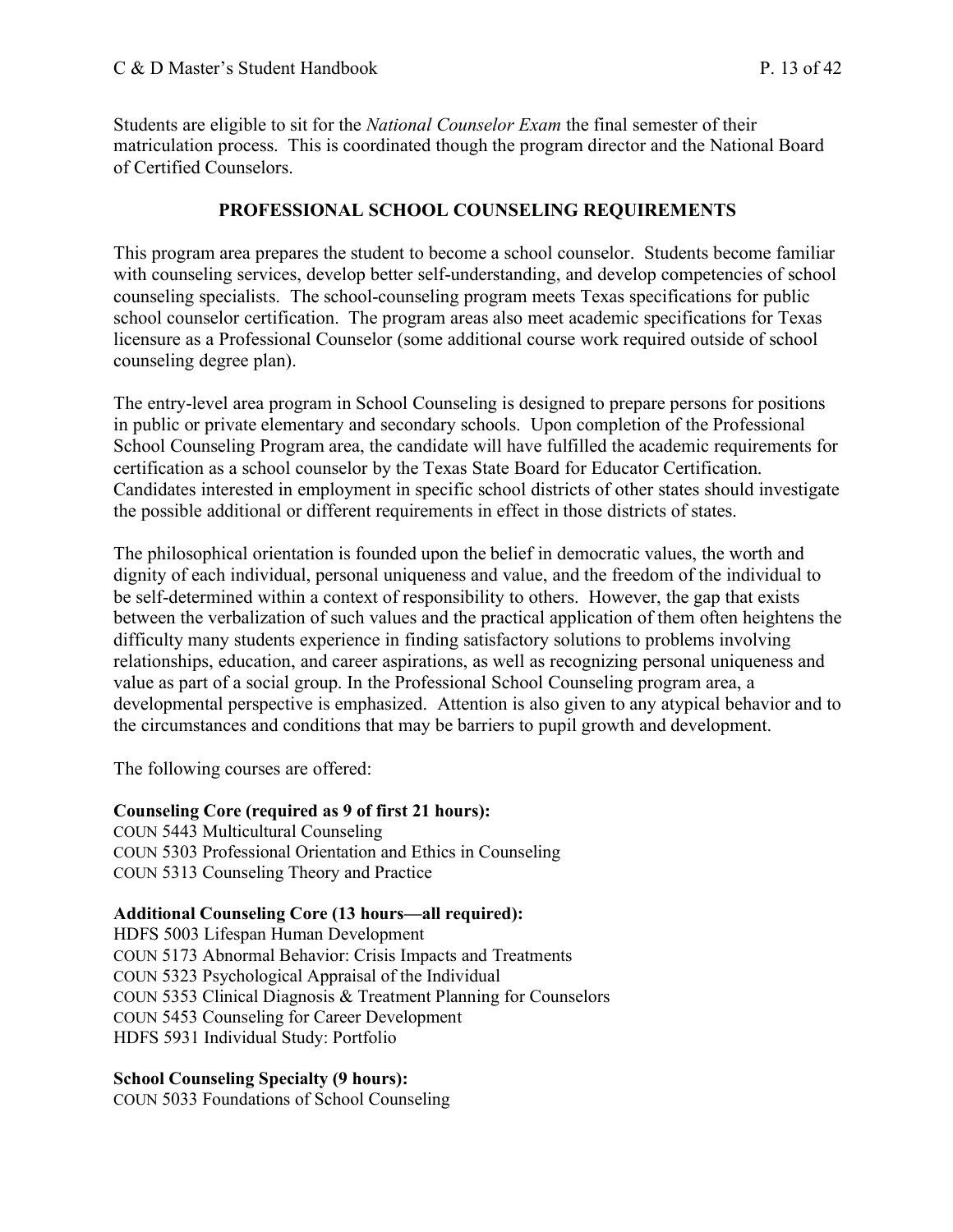COUN 5043 Critical Issues in School Counseling COUN 5053 Applied Skills in School Counseling

#### **Research (3 hours):**

HDFS 5693 Research Methods in Human Development, Family Studies & Counseling

#### **Electives (6 hours—choose a minimum of 2 courses. More may be available):**

COUN 5383 Counseling Children & Adolescents **One course in couples, marriage, or families (consult with your Advisor—required for LPC)**  COUN 5143 Addiction Counseling (required for LPC) COUN 5173 Crisis Intervention Counseling COUN 5183 Grief and Bereavement COUN 5163 Play Therapy COUN 5293 Advanced Play Therapy: Theories & Applications COUN 5493 Clinical Mental Health Counseling: Ethics, Law, and Practice (required for LPC) COUN 5903 Expressive Arts COUN 5903 Counseling an Aging Population

#### **Clinical Competencies (18 hours):**

COUN 5363 Prepracticum (required as 3 of first 30 hours; taken after completion of counseling core) COUN 5373 Group Counseling Procedures (taken concurrently with Prepracticum) COUN 5364 Practicum in Counseling (1 semester) COUN 5894 Internship in Counseling (2 semesters)

 **Objectives:** Professional School Counseling program area graduates are expected to have the following knowledge and skills:

- 1. To define the role and function of the school counselor (e.g., counselor, consultant, coordinator);
- 2. To explore theoretical approaches and their use with students, teachers, administrators, parents, and significant others;
- 3. To study and apply counseling techniques that will effectively enhance the school counselor's role with students, teachers, administrators, parents, and significant others;
- 4. To explore the developmental needs of the student;
- 5. To explore many variables and issues which affect the development and full functioning of the students (e.g., step-families, divorce, abuses, academic difficulties);
- 6. To study and discuss ethical and legal issues relating directly to schools;
- 7. To explore effective strategies that lead to the development, organization, and administration of a school guidance and counseling program;
- 8. To use statistical concepts basic to tests and measurements;
- 9. To develop skill in the use of formal and informal diagnostic and observation procedures related to defining and interpreting characteristics of children with learning and/or behavioral problems;
- 10. To develop skill in interpretation of specific learning disabilities (lack of learning, skills due to developmental lag or central processing dysfunction) that interfere with school learning;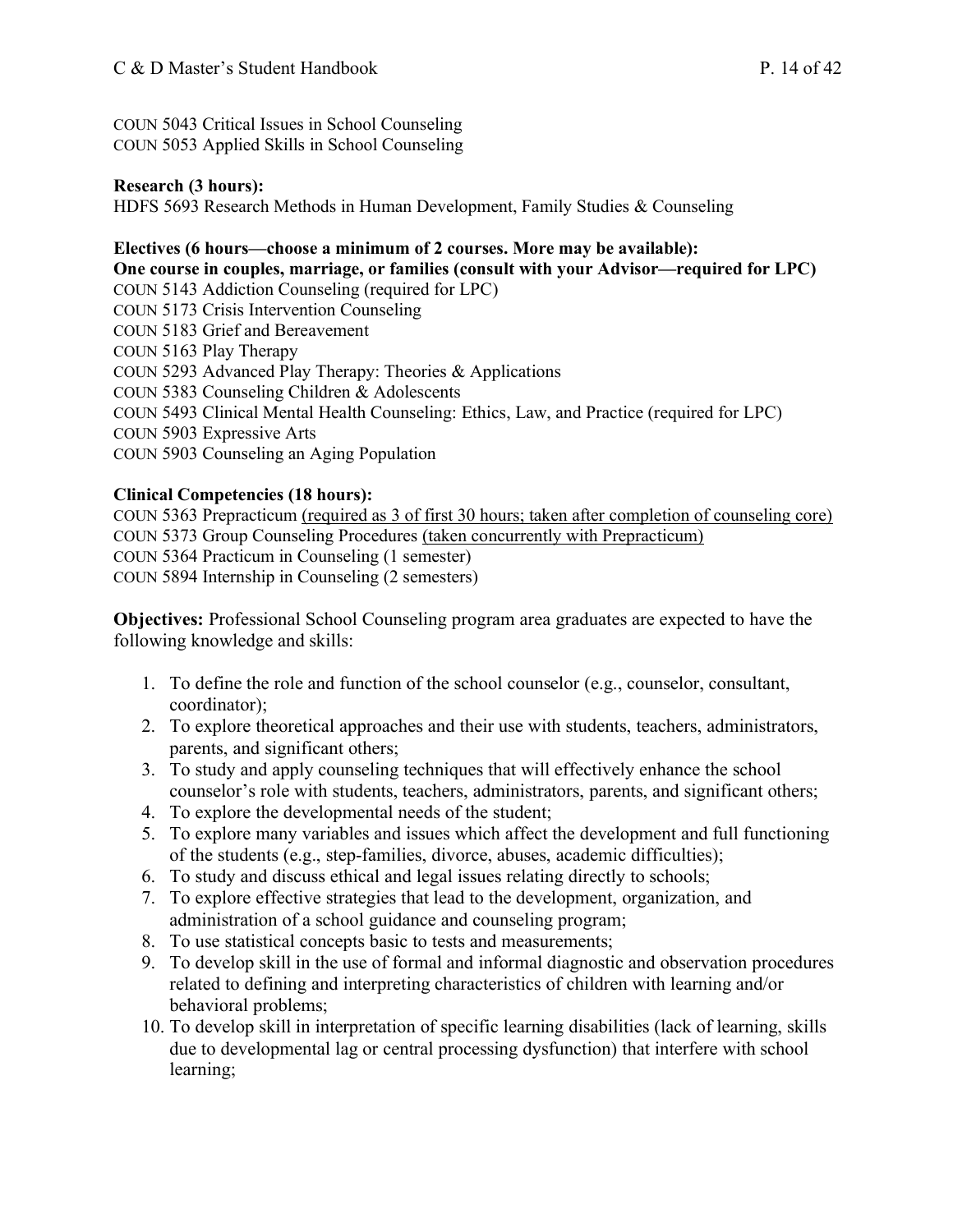- 11. To develop skill in interpretation of behavioral problems of children that are manifested as school learning problems;
- 12. To develop intervention strategies for use in remediation of learning and/or behavioral problems;
- problems; 13. To be able to establish a facilitative/helping relationship with children and adolescents.

#### **POST-MASTER'S CERTIFICATE IN SCHOOL COUNSELING**

 The individual who seeks to become a public school counselor and who already holds a Master's degree in counseling may pursue the Post-Master's Certificate in School Counseling program area. This program requires participants to meet the substantial equivalent of all requirements in our 61-hour CACREP accredited programs. Accreditation does not allow us to provide an alternative academic route into the profession that involves fewer requirements than our accredited program.

 At the time of admission, she or he must have two years of teaching experience in a TEA accredited public or private school. Individuals must also pass the **ExCET Test: Counselor** to become certified as a public school counselor in Texas. Individuals seeking certification in other states are urged to contact the relevant state(s) because requirements differ. Students pursuing certification must have a completed Certification Deficiency Plan on file in the Human Development, Family Studies & Counseling Department and a College of Professional Education Deficiency plan on file with the college prior to enrollment in the first counselor education course

education course.<br>Individuals wishing to pursue the Post-Master's Certificate in School Counseling program area must go through the counselor education admissions process, including fulfillment of Graduate School requirements for students who have completed a master's degree. Upon admission to the counselor education program, the student must contact the faculty advisor in charge of Post- Master's Certificate in School Counseling program area to complete a Certification Deficiency Plan. The student must then meet with the College of Professional Education Certification Advisor to complete the College of Professional Education Deficiency Plan.

#### **CERTIFICATION REQUIREMENTS FOR PUBLIC SCHOOL COUNSELORS**

 To be certified as a public school counselor in Texas, one must complete the courses listed on the Certification Deficiency Plan in addition to the following requirements:

- 1. Master's degree in counseling;
- 2. Valid Texas teaching certificate;
- 3. Two years of teaching experience in a school accredited by the State Board for Educator Certification or by the Texas Private School Accreditation Commission;
- 4. Passing score on TExES Test: Counselor (taken after completion of deficiency coursework).

 Local districts may have additional requirements. Other states may have different requirements. To ascertain these requirements, the candidate must contact the district or state in which employment may be sought.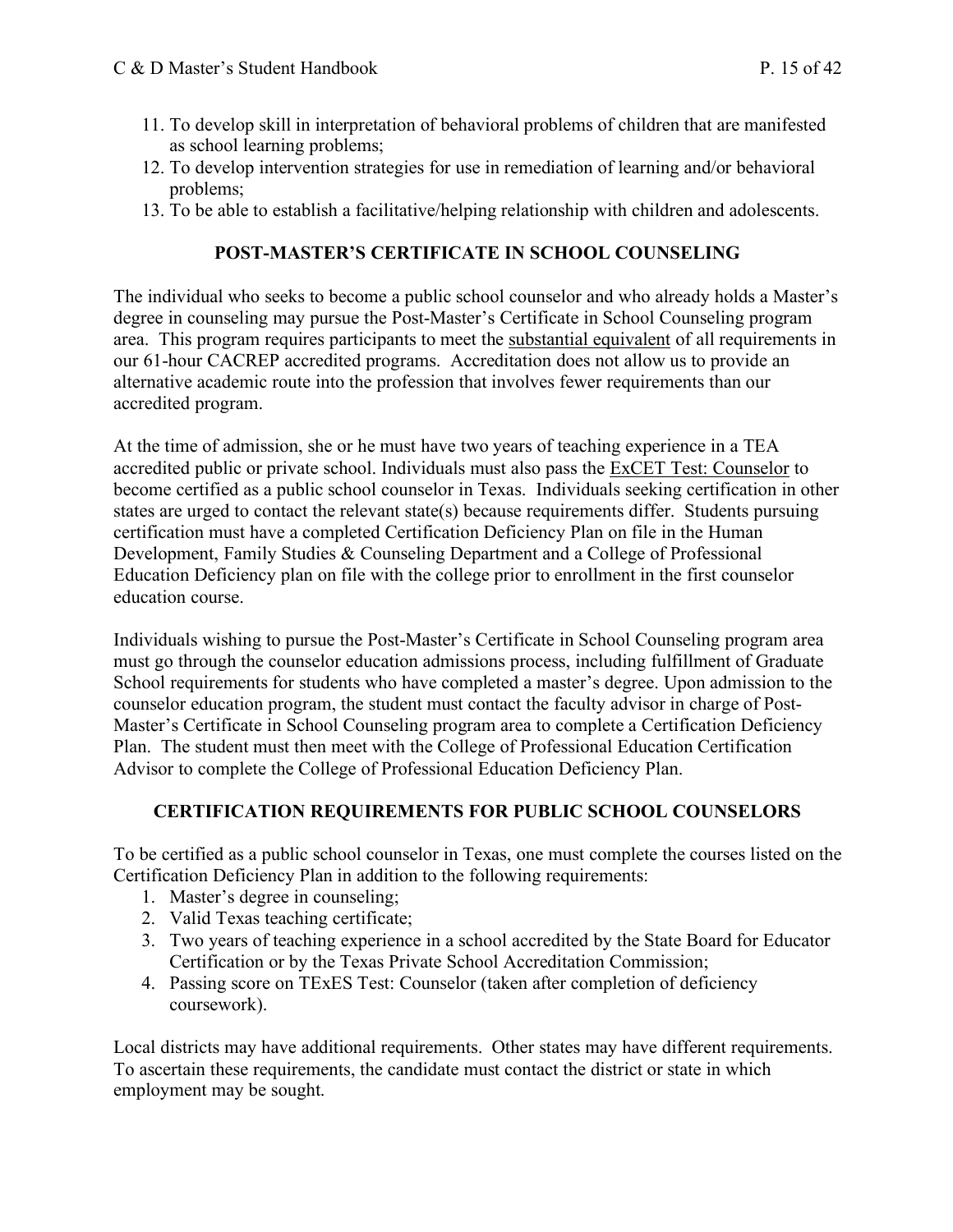## **III. GENERAL POLICIES AND PROCEDURES**

#### DISABILITY ACCOMODATION POLICY

 POLICY STATEMENT: Statement of department's compliance with established University policy for provision of equal opportunity for disabled persons and extent to which the department is able to provide alternatives to requirements or to standard methods of achieving requirement.

 In accordance with University policies and state and federal regulations, the Counseling and Development Program is committed to full academic access for all qualified students, including those with disabilities. To this end, the faculty of Counseling and Development is willing to make reasonable and appropriate adjustments to the classroom environment and the teaching, testing, or learning methods in order to facilitate equality of educational access for persons with disabilities while upholding the integrity and rigor of academic standards. The emphasis of the Counseling and Development Program is upon attainment of essential competencies and maintenance of academic/professional standards in counseling.

 CACREP defines essential competencies, which must be progressively developed and integrated throughout the degree programs in Counseling and Development. Assessment of these competencies is a regular and normal part of all accredited counselor education degree programs throughout the United States. While alternative competencies, alternative means of attaining those competencies, or alternative means of assessing attainment of competencies may be proposed, the Counseling and Development Program is not prepared to waive the specific competency requirements themselves. To do so would endanger the accreditation for the counselor education program, the resulting degrees issued to all graduates in this department, and the quality of services to the public served by our graduates.

#### **Procedures for Requesting Special Accommodation**

 A student who encounters access problems in Counseling and Development or who wishes to request special accommodations because of a disability should follow the procedures listed below:

 Students should contact Disability Support Services and follow the processes that have been laid out by that department. This process is done as such to protect the student's privacy and ensures that the accommodations are necessary and appropriate, as well as meet the legal requirements.

#### **Methods of Appeal**

 The appeal policy follows the guidelines as outlined by Texas Woman's University. Those may be found here:

<https://twu.edu/academic-affairs/academic-complaints-appeals/graduate-sequence-of-offices-for>complaints--appeals/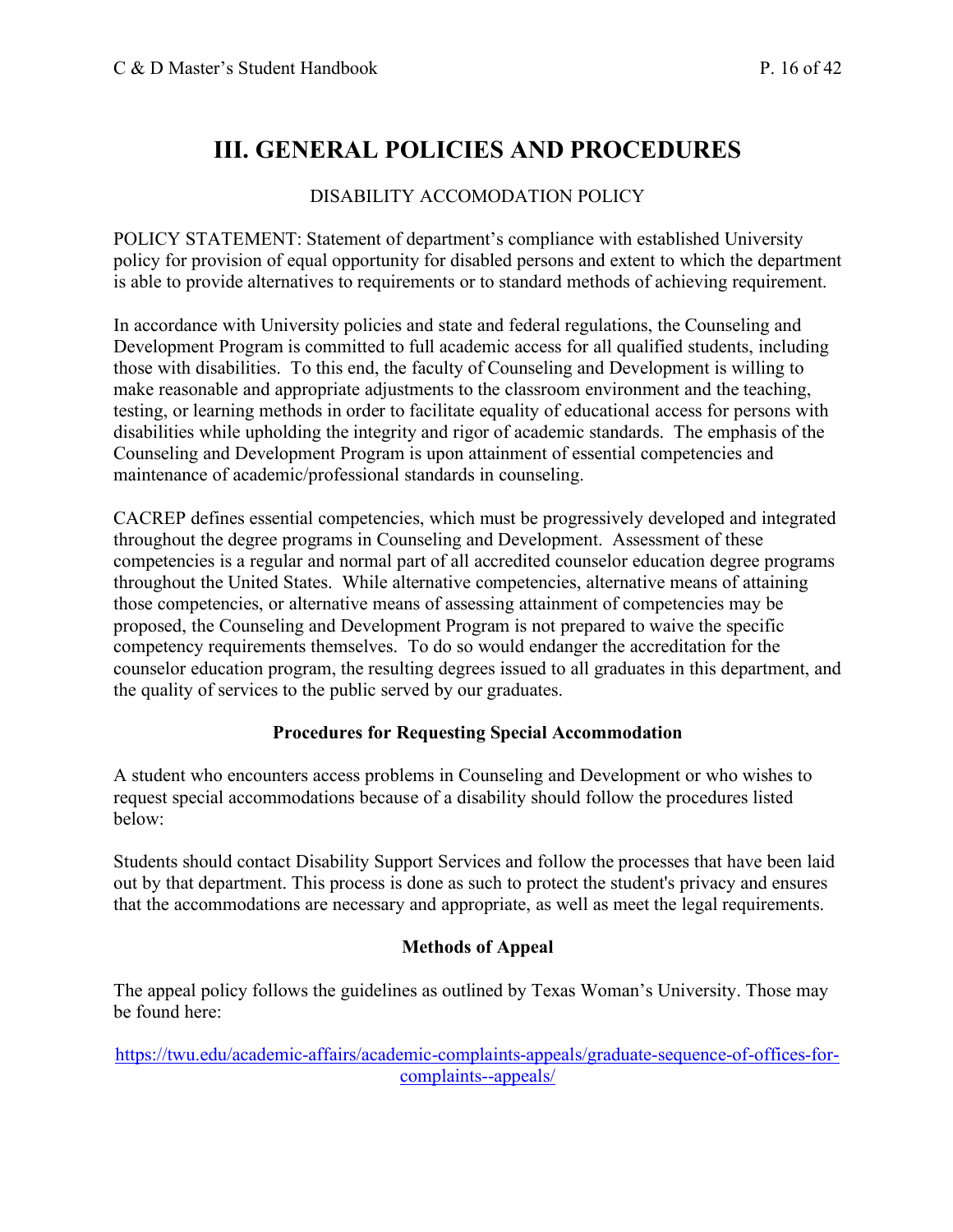- A. In the event the department must deny the request for special accommodation, the student may file a petition with the Academic Dean for formal review of her/his request. The
	- purpose of the review is to assure procedural correctness has been observed in denying the student's requested accommodations. The request for review must include:
	- 1. Certification by competent authority (medical, psychological, educational as appropriate) of the exact nature of the disability and the specific limitations the disability imposes on the student.
	- 2. The date of the examination for such certification must be within a time span appropriate for judgment of the student's current abilities/disabilities (usually within the past three years).
	- 3. A copy of the requested accommodation presented to the instructor/department.
	- 4. A summary of the student's efforts to date to complete the course/requirement.
	- 5. A copy of the denial of request from the department.
- B. The Dean may choose to:
	- 1. Conduct an administrative review of the petition and make a final decision; or
	- 2. Appoint a review committee composed of persons knowledgeable in the specific issues involved.
- C. Membership of the review committee will include:
	- 1. Two faculty members from Counseling & Development competent to interpret specific essential competencies or other applicable academic-related issues;
	- 2. One faculty member from outside the department to address the definition and scope of the disability (selected from the Office of the Dean of the College of Professional Education or the Equal Opportunity Office of the General Counsel's staff) who will serve as Chair of the Committee.
- D. In the event that incorrect procedures are discovered, the committee will recommend specific measures to be taken by the department.

#### ETHICAL/LEGAL AWARENESS

 Any training relationship in which students take client/counselor roles is considered a client/counselor relationship and, therefore, subject to all the ethical and legal regulations governing such a relationship. During the first semester of enrollment in the counselor education program, the student must become familiar with the ethical standards of the American Counseling Association and Texas State Board of Examiners of Professional Counselors, as well as the relevant aspects of the Texas penal code.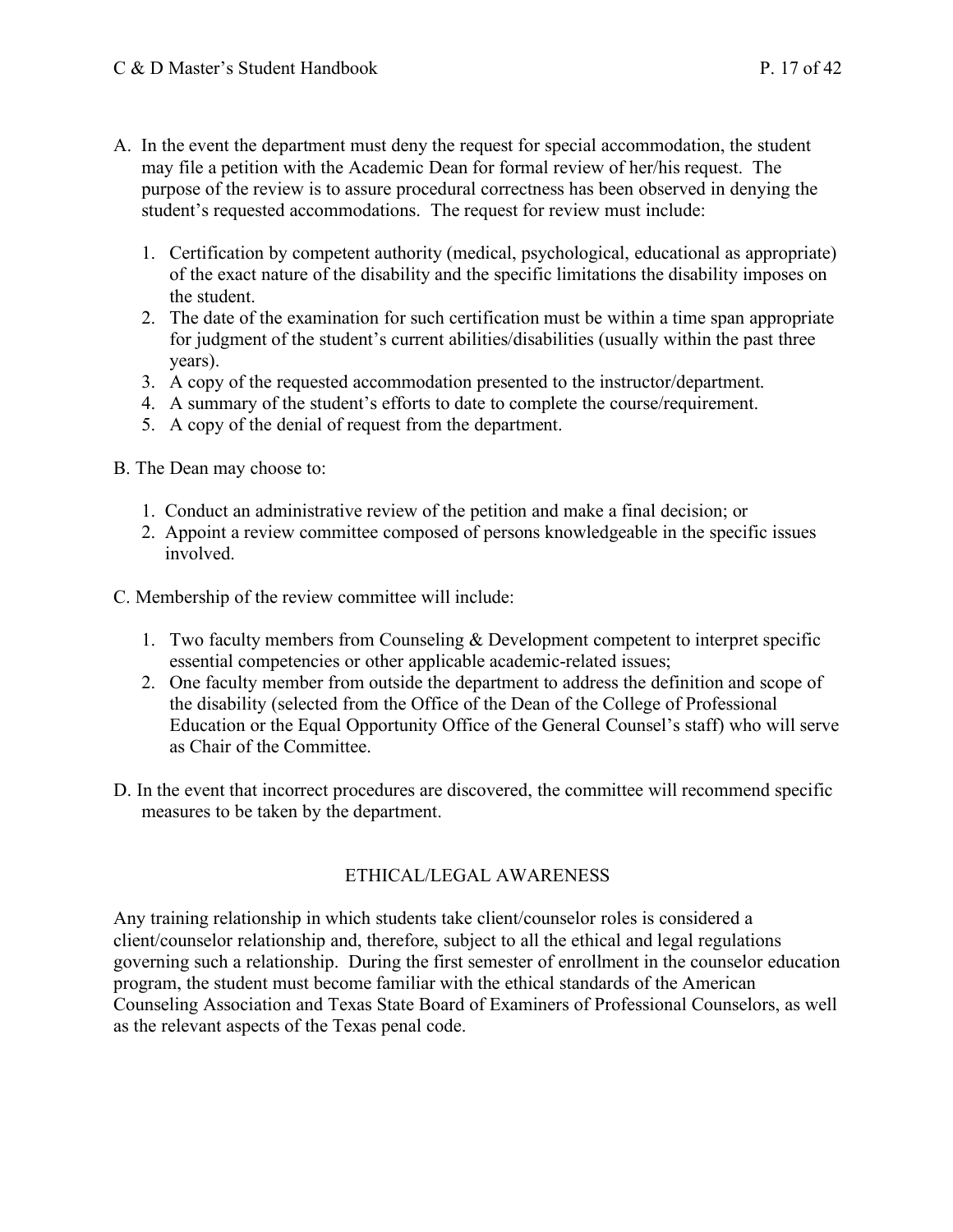#### GROUP COUNSELING EXPERIENCE

 The counselor education program requires a group counseling experience. Over the course of one academic semester, students in COUN 5373 Group Counseling are required to have "direct experiences in which students participate as group members in a small group activity, approved by the program, for a minimum of 10 clock hours" (CACREP, 2016 standards, p. 13). COUN 5373 Group Counseling divides this small-group activity into approximately eight group counseling sessions with other students from the class, under the leadership of an experienced group counselor. This counselor is not a faculty member but is selected by the instructor. Faculty members are not utilized as group leaders in order to avoid dual relationships between Counseling and Development faculty member and students. The counselor is supervised in such a way that protects the confidentiality of group members.

According to the 2014 Ethical Code F.8.c:

 Self-growth is an expected in the program of counselor education. Counselor educators are mindful of ethical principles when they require students to engage in self-growth experiences. Counselor educators and supervisors inform students that they have a right to decide what information will be shared or withheld in class.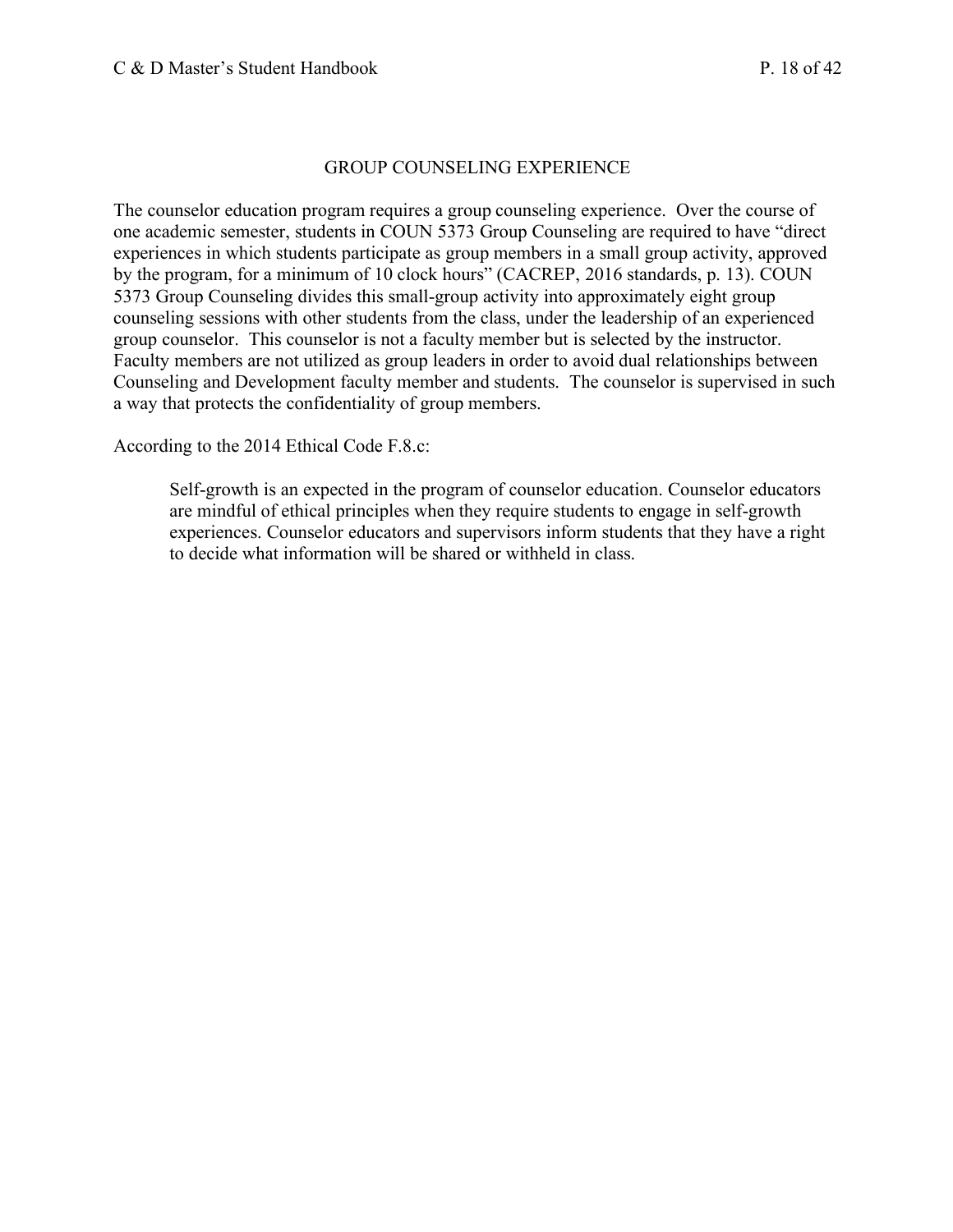## **IV. ACADEMIC POLICIES AND PROCEDURES**

#### ADVISOR ASSIGNMENTS

 A faculty advisor is assigned to each degree-seeking student upon admission to the program and before enrollment in the first counselor education process.

Allow two weeks for processing. Students may check advisor updates in Student Planning.

 The student is expected to consult with the advisor a minimum of once a year after entering the program and as needed during progress through the program.

Consultation with an advisor is required for:

- 1. Completing a degree plan;
- 2. Changing a filed degree plan;
- 3. Advisement on an annual basis;
- 4. Addressing questions and concerns about the program that are not addressed in this Master's Handbook, the Graduate Catalog, or the Schedule of Classes.

 Other occasions may arise when advisor consultation is required or desired. When in doubt about any issues or concerns related to your program of study or progress in the program that cannot be answered by program or university print resources, consult your advisor.

 It is to the student's advantage to have a good working relationship with the assigned advisor. Should the need arise, a student may request a change of advisor. The procedure to make a change is as follows:

- 1. Contact the prospective advisor to ascertain his/her availability and agreement to the proposed change.
- 2. Obtain consent to the change from the current advisor.
- 3. Submit a completed "Change in Advisor" form. Forms may be obtained online.
- 4. Allow three weeks for processing; then check with the Graduate School to make sure the change is on file.

#### AMERICAN PSYCHOLOGICAL ASSOCIATION PUBLICATION STYLE

 The counselor education program faculty requires that all papers written for counselor education courses conform to American Psychological Association (APA) style. The current edition of the *Publication Manual of the American Psychological Association, 7<sup>th</sup> Edition is a required text for*  the introductory courses in the counselor education program. During these courses, instructors assist students in becoming fluent in the use of APA style. Students are highly encouraged to retain a copy of the *Publication Manual* as a reference throughout their coursework in the program. Instructors may allot a portion of grades on assigned papers to conformity to APA format.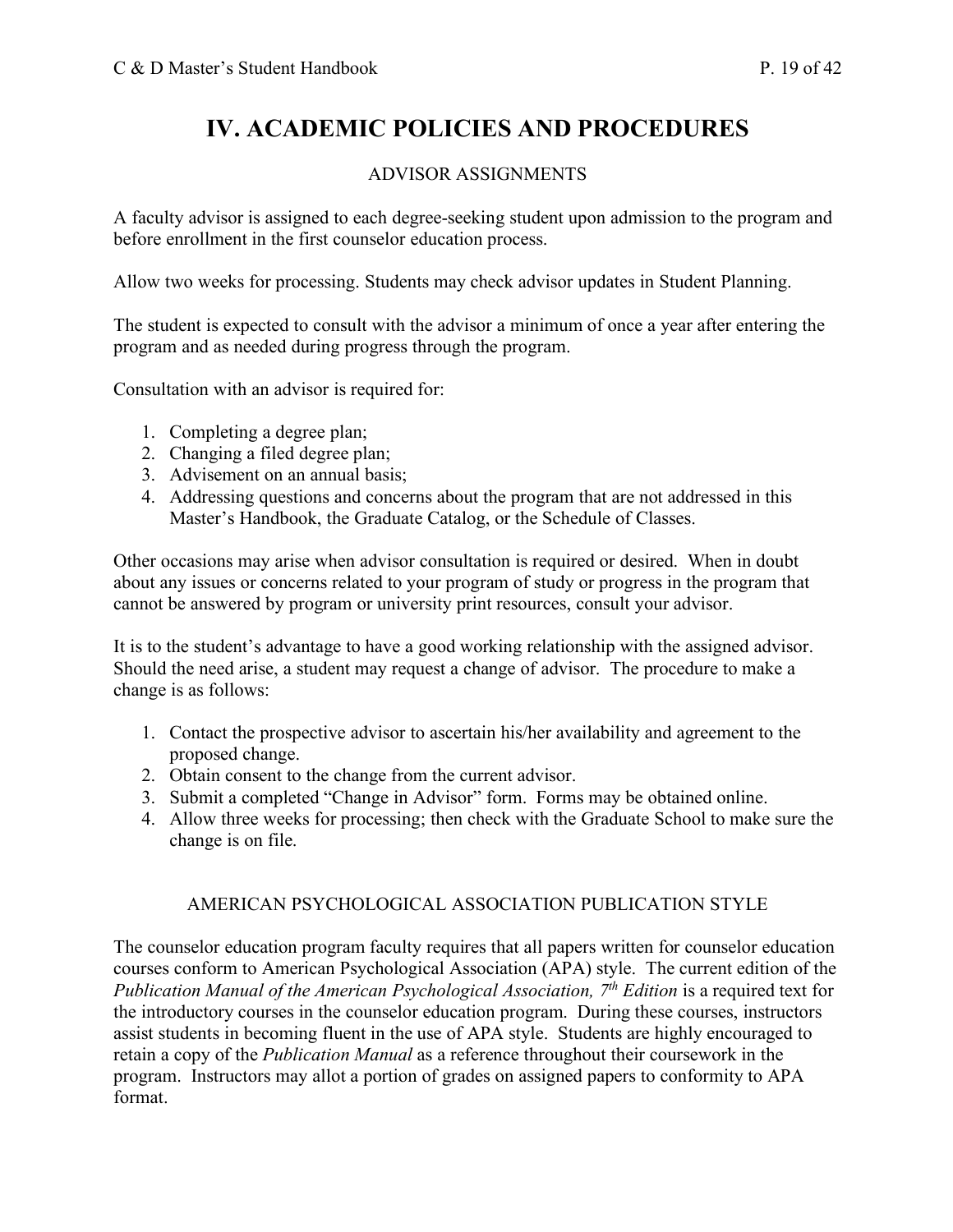#### DEGREE PLAN OF STUDY

 Students submit and complete their Pioneer Portal plan of study during the first semester after being admitted. However, it is strongly suggested that students make contact with their assigned advisor prior to enrolling for their first semester. Students transferring a course or courses in lieu of other courses must contact their advisor to discuss this option. Plans must contain a total of 61 hours (Practicum, Internship I & II are each 4 [four] hour courses), and must viewed and approved by the advisor. It is the student's responsibility to see that the plan is completed.

- 1. The advisor will be assigned at the time a recommendation for admission is made. At the admission interview, the candidate should make known the area of study he or she wishes to pursue.
- 2. An advisor will be assigned upon admission to the program.
- 3. At the direction of the advisor, the student will complete the degree plan.
- 4. Students are to complete the plan of study according to program guidelines and expectations.

Changes in Courses:

 If you wish to drop a course(s) and add another course(s), confer with your advisor to approve changes. changes.<br>
COURSE SEQUENCE

 The student is responsible for meeting prerequisites for and following the sequencing of courses listed on the degree plan. A student enrolled for a course for which s/he does not meet prerequisites may be administratively dropped prior to or after the class begins.

 Students must meet the minimum requirements of the grading policy in all courses to avoid being placed on Scholastic Probation (see below).

#### GRADING

 All students admitted to the Counseling and Development Program must meet departmental and program criteria prior to filing a degree plan. Students should refer to the Human Development, Family Studies & Counseling Graduate Handbook and the Counseling and Development Program Guidelines for specific program criteria. Six of the first thirty semester credit hours must be COUN 5363 and COUN 5373. A grade of 'B' is required in COUN 5363 and COUN 5373 prior to enrolling in COUN 5364. A grade of 'B' or better is required in COUN 5364 prior to enrolling in FS 5894. A student who earns a grade of less than 'B' ('C', 'D', 'F', or 'WF') in two graduate courses or in the same graduate course; will be dismissed from the program.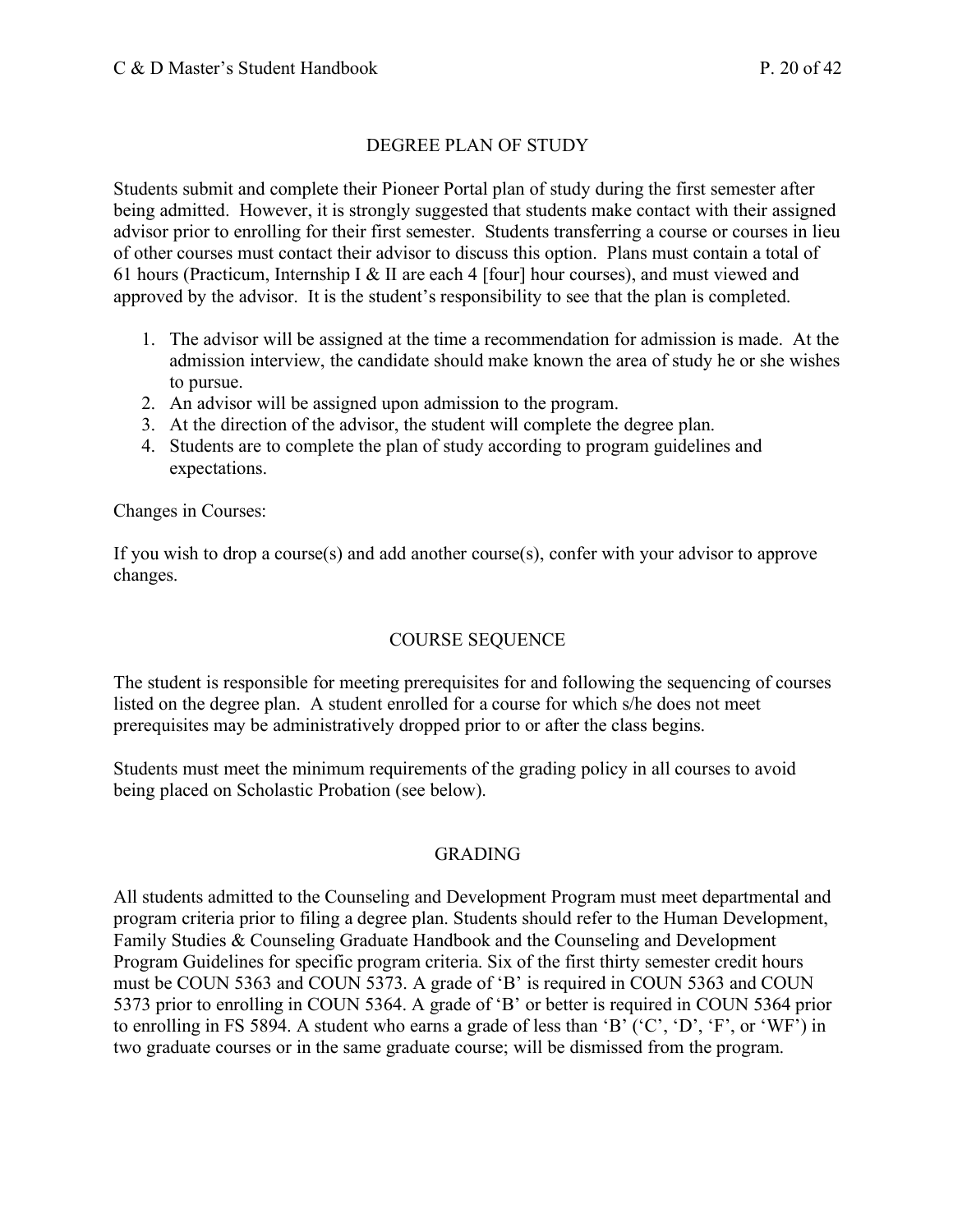Passing a criminal background check may be required by TWU and/or certain facilities associated with the required clinical work or for certifications/licensures. If students are unable to be cleared on any of these requirements, they may not be eligible to continue in the program or become certified/licensed.

 At the beginning of each course, the instructor will provide students with a syllabus that includes grading criteria for the course. Students are encouraged to familiarize themselves with the grading criteria for each course and to seek clarification from the course instructor as needed.

#### INCOMPLETES

A student who receives a grade of "incomplete" in a course has a specified period of time (e.g., specific number of weeks, one semester, etc.) to complete the coursework and have the incomplete grade replaced by an appropriate letter grade. The student must follow a specified procedure to have an "incomplete" grade removed. **[An] Incomplete** (I) grade is **[appropriate]**  only when a student **[has passing grades in at least 2/3 of the assigned work for the course]** but, because of extenuating circumstances, cannot complete all of the course work by the end of the semester/term.

Extenuating circumstances include:

- 1. Incapacitating illness which prevents a student from attending classes;
- 2. A death in the immediate family;
- 3. Change in work schedule as required by an employer; or
- 4. Other emergencies deemed appropriate by the instructor.

 A grade of Incomplete should not be requested nor given for lack of completion of work because of procrastination or dissatisfaction with the grade earned. Under the conditions above, the student may petition the instructor for time beyond the end of the semester/term to finish the course work. The instructor, the student, and the department chair (or equivalent) of the academic department in which the course is offered must fill out and sign the form "Application for Grade of Incomplete" available in the Office of the Registrar. **[If laboratory or clinical work remains to be completed, the department or program must certify that the student can successfully complete such work by the assigned completion date.]** 

 Specific arrangements to remove the grade of Incomplete must be made between the instructor and the student. The instructor will also specify that, if the work is not completed by the assigned time, a grade of B, C, D, or F will replace the Incomplete on the student's transcript. If the student completes the required work by the assigned completion date, the instructor will submit the new grade to the Office of the Registrar.

 The maximum time allowed to finish the course work is one calendar year. In most instances, the work to be completed should be finished within the first several weeks following the end of the semester/term in which the Incomplete was given. Exceptions must be specifically indicated and appropriate explanations documented.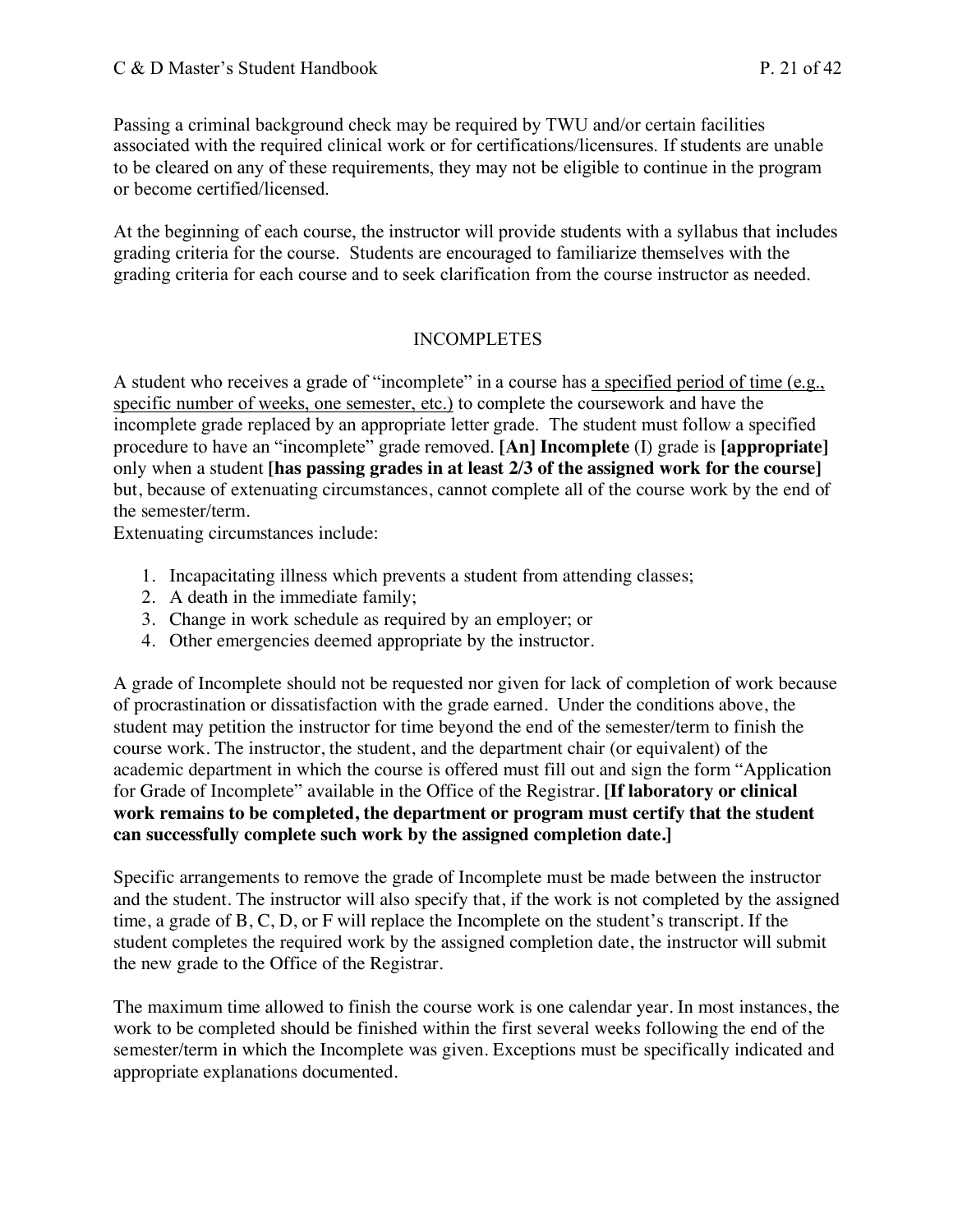#### **NOTE: No student may graduate with a grade of Incomplete even if the "I" is in a course unrelated to the degree plan.**

 Incomplete work cannot be finished by repeating the class. If such an option is preferred, the student should accept the grade earned and re-enroll in the course in the expectation of earning a better grade. The grade for the later class will be calculated in the GPA. Any exceptions to these regulations which describe the use of the grade of Incomplete require the approval of the instructor, the department chair (or equivalent), and the dean or director of the academic unit in which the course was offered. A student may not take any further courses for which the incomplete is a prerequisite.

#### EVALUATION

 Students are routinely evaluated throughout the program on the criteria of knowledge, personal characteristics, interpersonal skills, and counseling skills to determine progress is adequate, if remedial work is needed, or if the student should discontinue the program. Any evaluation that results in a decision for remediation or withdrawal follows the procedure specified for review of student competency described later in this handbook under the Policies and Procedures section, Student Retention Policy topic.

#### GRIEVANCES AND GRADE APPEALS

 If you have a grievance, whether or not it specifically involves a Grade Appeal, follow the procedure specified in the "Grade Appeal Process for Counselor Education Program" below.

 The grade appeal process for the Counselor Education Program follows the Grade Appeal process for Students in the College of Professional Education., which can be found here: <https://twu.edu/academic-affairs/academic-complaints-appeals/graduate-sequence-of-offices-for>complaints--appeals/

 Grade appeals can be submitted so that an attempt can be made to mediate student concerns regarding the issue of their grade. If a student feels that the current grade is a result of either differential treatment, arbitrary or capricious assignment of grades, or a miscalculation of the grade, then the effort will be made to correct any mistakes made. Listed below are the instructions for the grade appeal process. Processing for the appeal will be handled in a timely manner. Timely processing will include 10 days after a decision is rendered at each level. Processing grade appeals may take longer during university breaks or summer schedules.

 I. Student contacts instructor with concerns. If an agreeable solution is not found, the student may make a formal appeal. This appeal must occur in writing, within 10 regular business days (that TWU is in session) after the grades are posted by the University (typically Monday after a semester ends). Written appeal should include all paperwork the student has concerning the class (e.g., syllabus, assignments, papers, and tests returned to the student), as well as a written justification. The appeal is given to the faculty member.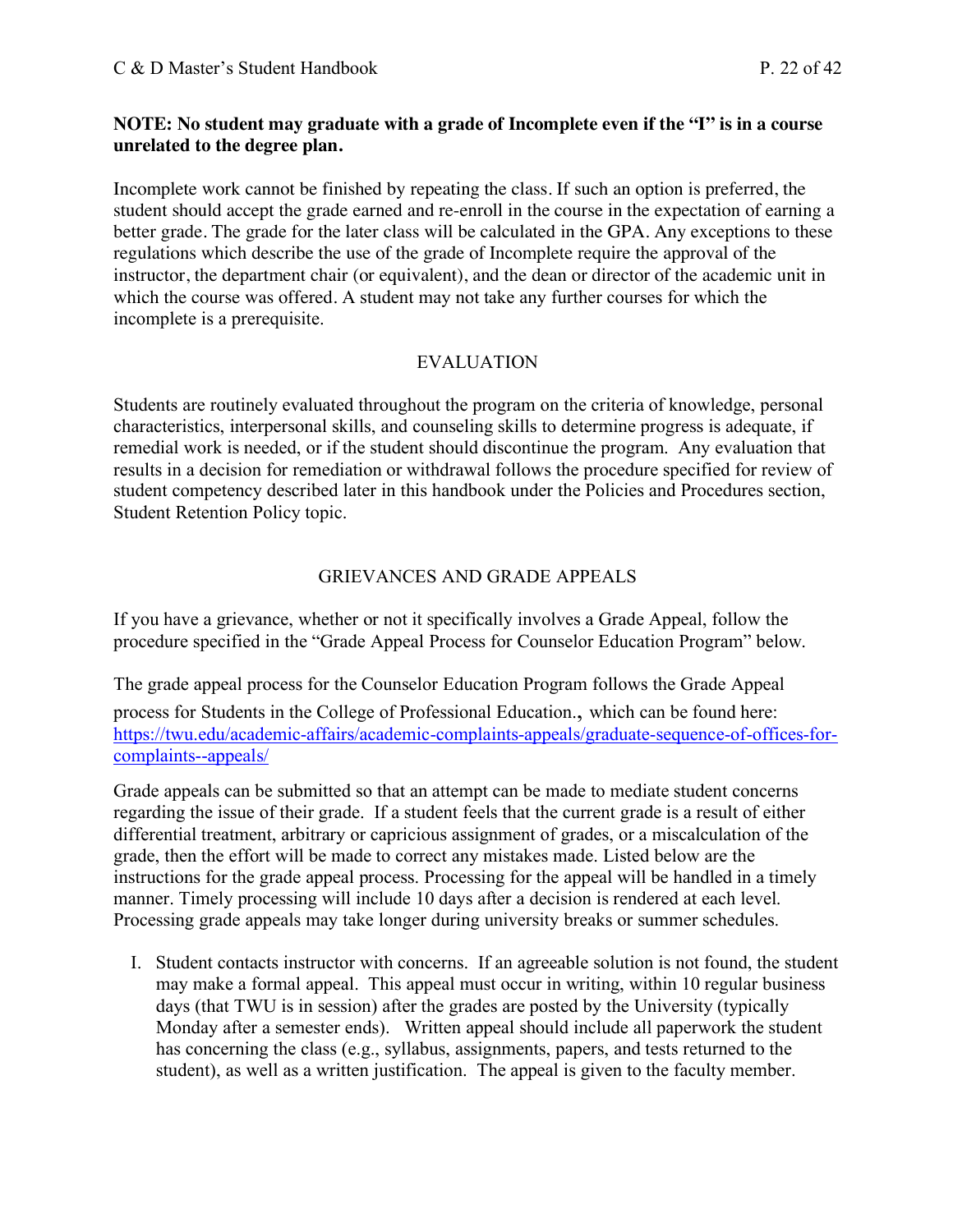- II. If not satisfied with final grade, the student may formally appeal to the Department Chair. The student will provide the chair with documentation gathered at the first level of appeal. The faculty member will provide necessary supporting information concerning the assigned grade. The Department Chair will review all materials and may meet with both student and instructor.
- instructor.<br>III. If the student is dissatisfied with the Department Chair decision, the student may write a letter of appeal to the Dean of the College of Professional Education. Each party forwards the already reviewed packet of information to the Dean. The Dean will review the request as well as the student's and faculty member's documents, and will meet with the student, faculty and department chair as needed to review and clarify the request. The Dean will review all materials and render a decision in writing. The student may appeal to the Graduate Dean after this point.

#### **Non-Passing Grades in Classes**

 Students are required to take three core classes as their first nine (9) hours and earn "B" or better in each of them before they are allowed to proceed in the program. These include: COUN 5303 Professional Orientation and Ethics, COUN 5443 Multicultural Counseling, COUN 5313 Counseling Theories and Practice and COUN 5353 Treatment Planning and Diagnosis for Counselors. If less than a "B" is earned, students must retake the course the next available semester the course is offered. Any course in which students fail to earn a "B" or above means they must retake the course the next semester that course is offered. Students must also schedule a meeting with their faculty advisor within the first two weeks of the following semester to discuss a plan to address this grade and their progress in the program. Failure to do so may result in the student being administratively removed from current classes.

#### **Two Non-passing Grades in Classes**

A student who 1) earns a grade of less than 'B'  $({\rm 'C', 'D', 'F', or 'WF'})$  in two graduate courses or in the same graduate course will be dismissed from the program.

#### COUNSELOR IMPAIRMENT

 It is the student's responsibility to communicate with their designated Faculty Advisor if they need to refrain from offering or providing counseling services due to impairment. This impairment may be of a temporary or permanent nature and may be due to physical, mental or emotional problems. When the faculty advisor becomes aware of such an impairment, he/she will bring the situation to the attention of the program faculty as soon as is reasonably possible so that appropriate action can be taken by faculty decision. (C.2.g; F.5.b).

 If the faculty assesses or addresses impairment of a student, it is possible for remediation or possible withdrawal from the program. The definition of impairment includes mental illness and emotional distress-rather than just substance abuse (also deemed as impairment). It is expected for the student to disclose to their faculty advisor any impairment of a mental, emotional, or physical nature. The student will refrain from offering counseling services.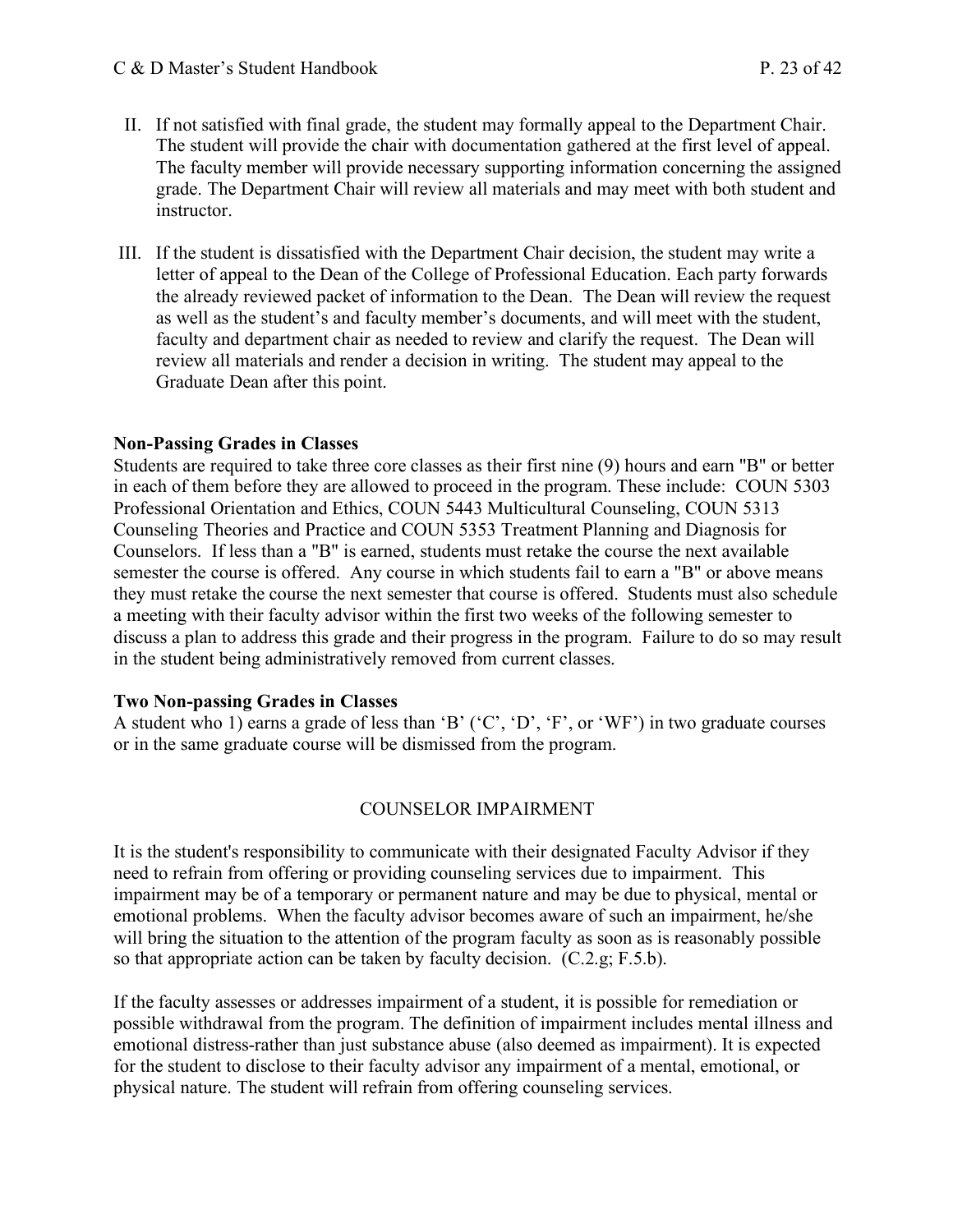The advisor will then meet with the remaining counseling faculty. The faculty will then create a remediation plan to outline the requirements needed to resume clinical courses.

 Gaining universal clarity on what is meant by the term "impaired" is essential. The task force on impaired counselors has developed the following working definition of counselor impairment to guide our work:

 "Therapeutic impairment occurs when there is a significant negative impact on a counselor's professional functioning which compromises client care or poses the potential for harm to the client. Impairment may be due to:

- Substance abuse or chemical dependency
- Mental illness
- Personal crisis (traumatic events or vicarious trauma, burnout, life crisis)
- Physical illness or debilitation

 Impairment in and of itself does not imply unethical behavior. Such behavior may occur as a symptom of impairment or may occur in counselors who are not impaired.

 Counselors who are impaired are distinguished from stressed or distressed counselors who are experiencing significant stressors, but whose work is not significantly impacted. Similarly, it is assumed that an impaired counselor has at some point had a sufficient level of clinical competence, which has become diminished as described above."

 This definition highlights the reasoning behind the development of wellness education. All counselors are on the spectrum from "well" to "impaired" at any point in time. Estimates of the prevalence of mental and emotional disorders in the American population cluster around 21% (US Surgeon General, 1999) and it is believed that counselors may in fact be more vulnerable for a number of reasons (Figley, 1995; Grosch & Olsen, 1994). As such, it would be useful for counselors to know what places them at risk for progressing along the spectrum and to better equip them with activities and strategies that promote health.

#### Other Relevant Definitions

 **Compassion fatigue:** "A feeling of deep sympathy and sorrow for another who is stricken by suffering or misfortune, accompanied by a strong desire to alleviate the pain or remove its cause." It is described as the "emotional residue of exposure to working with the suffering" (Figley, 1995).

 **Vicarious traumatization:** A cumulative process of change in the helpers' inner experience that happens through empathic connection with clients. The concept is applicable even when clients are not disclosing personal histories of trauma; in the process of connecting with clients, we are connecting with their pain, and our empathy with that pain has an impact. (Saakvitne, Pearlman, & Staff of TSI/CAAP, 1996).

 **Burn-out:** "A state of physical, emotional, and mental exhaustion caused by long-term involvement in emotionally demanding situations." (Figley, 1995). Current literature typically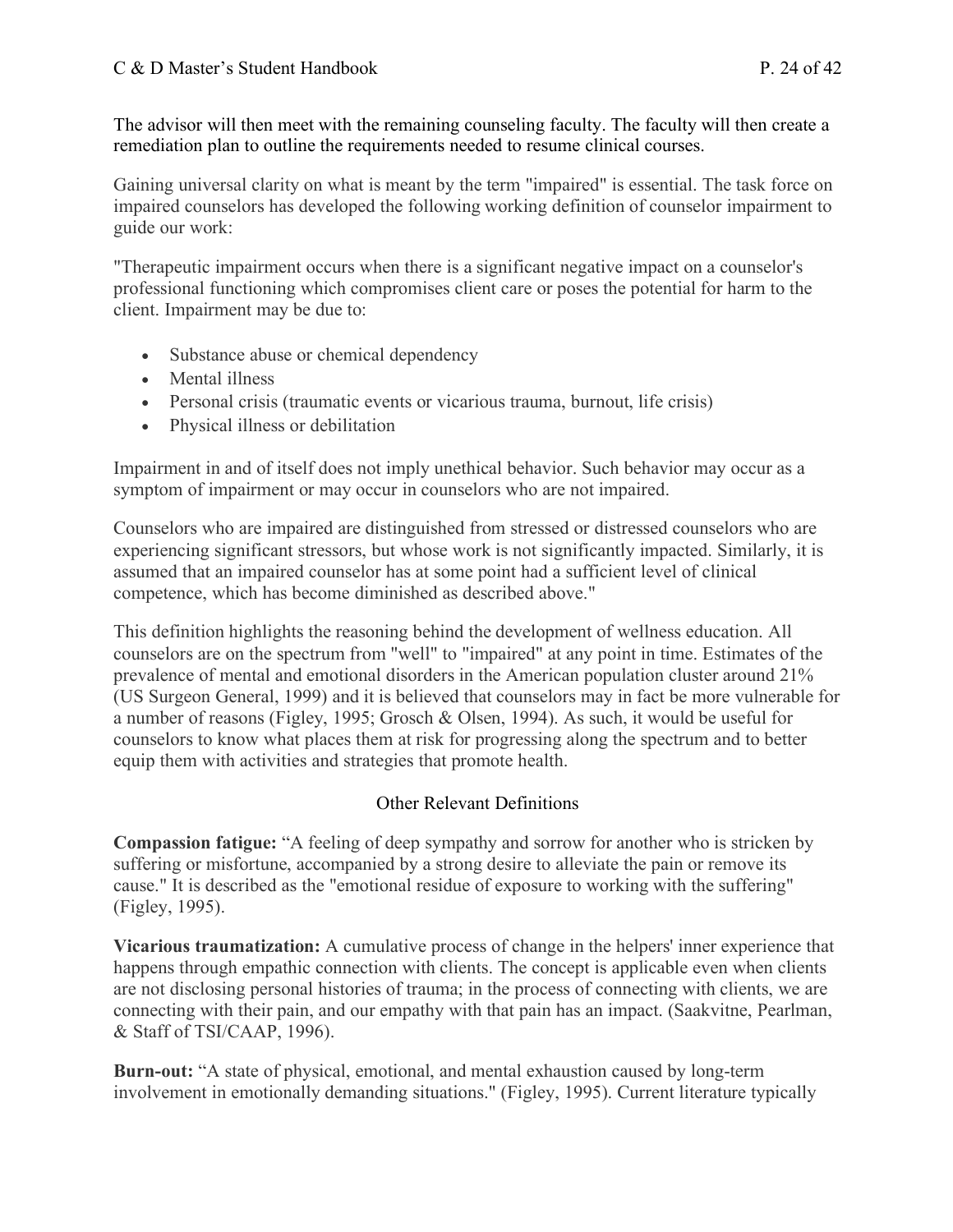attributes burnout to the work environment, context or job choice. It is seen as cumulative, and, frequently, a vacation or job change helps considerably.

#### **Risk Factors for Counselor Impairment**

 There are a number of characteristics of counselors, and components of the work that counselors do, which make them especially vulnerable (Yassen, 1995). Those who practice in the helping field often have an acute sense of empathy to the experiences of others. It is not simply the empathy that counselors possess, but empathy coupled with the intimate exposure to the struggles and suffering that clients present, which can take a toll (Figley, 1995). Moreover, counselors are taught that the counselor is the instrument of change, and that the therapeutic relationship is a prominent Programof success in treatment. This may serve to increase counselors' strong feelings of responsibility for positive therapeutic outcomes and reinforce already unrealistic expectations they have for their own infallibility (Cerney, 1995).

#### **Skovholt's "High Touch" Hazards**

 Skovholt (2001) described "high touch" hazards, those characteristics of professionals in the helping fields which make them more susceptible to burnout. Those hazards include: (1) Clients have an unsolvable problem that must be solved (2) All clients are not "honors students" (they may not have the skills or resources to meet their goals) (3) There is often a readiness gap between them and us (4) Our inability to say no (5) Constant empathy, interpersonal sensitivity, and one-way caring (6) Elusive measures of success and (7) Normative failure. These hazards challenge counselors' personal wellness, and highlight the need for supportive environments, an on-going assessment of our own wellness, and strategies for resilience.

#### **Systemic Factors That Increase Our Vulnerability**

 Contextual factors can compromise the ability of individuals and systems to practice effective self-care. Agencies may set unrealistic expectations for clinicians to carry a large caseload, with many seriously troubled clients. Managed care policies may require that hospitals discharge clients before the clinician determines they are ready. A client may express anger and resentment when a clinician sets limits on availability after hours. Often counselors are told directly and indirectly that they need to work longer, see more clients, produce results in shorter time periods, and put aside their own needs in the service of others. Other factors that increase vulnerability include the ability to obtain quality supervision, the nature of our clientele (e.g. vulnerable children, complexity of problems, safety concerns), and the nature of our workplace (e.g. insufficient resources or vacation time, lack of input into the decision-making process of the organization, current policies prohibit best practice treatment).

#### **Personal Risk Factors**

 Personal factors also contribute to our vulnerability. How prepared do we feel to be doing the work we are doing? What is our training, education and experience? Are there current stressors and/or changes in our life outside of work? What is our natural coping style? If we have a personal history of trauma or hold beliefs that it is not okay to seek help, we are more at risk for becoming impaired (Catherall, 1995; Cerney, 1995; Saakvitne, Pearlman, & Staff of TSI/CAAP, 1996). Real life expectations and commonly held myths about counselor invulnerability create barriers to establishing and maintaining strong wellness routines.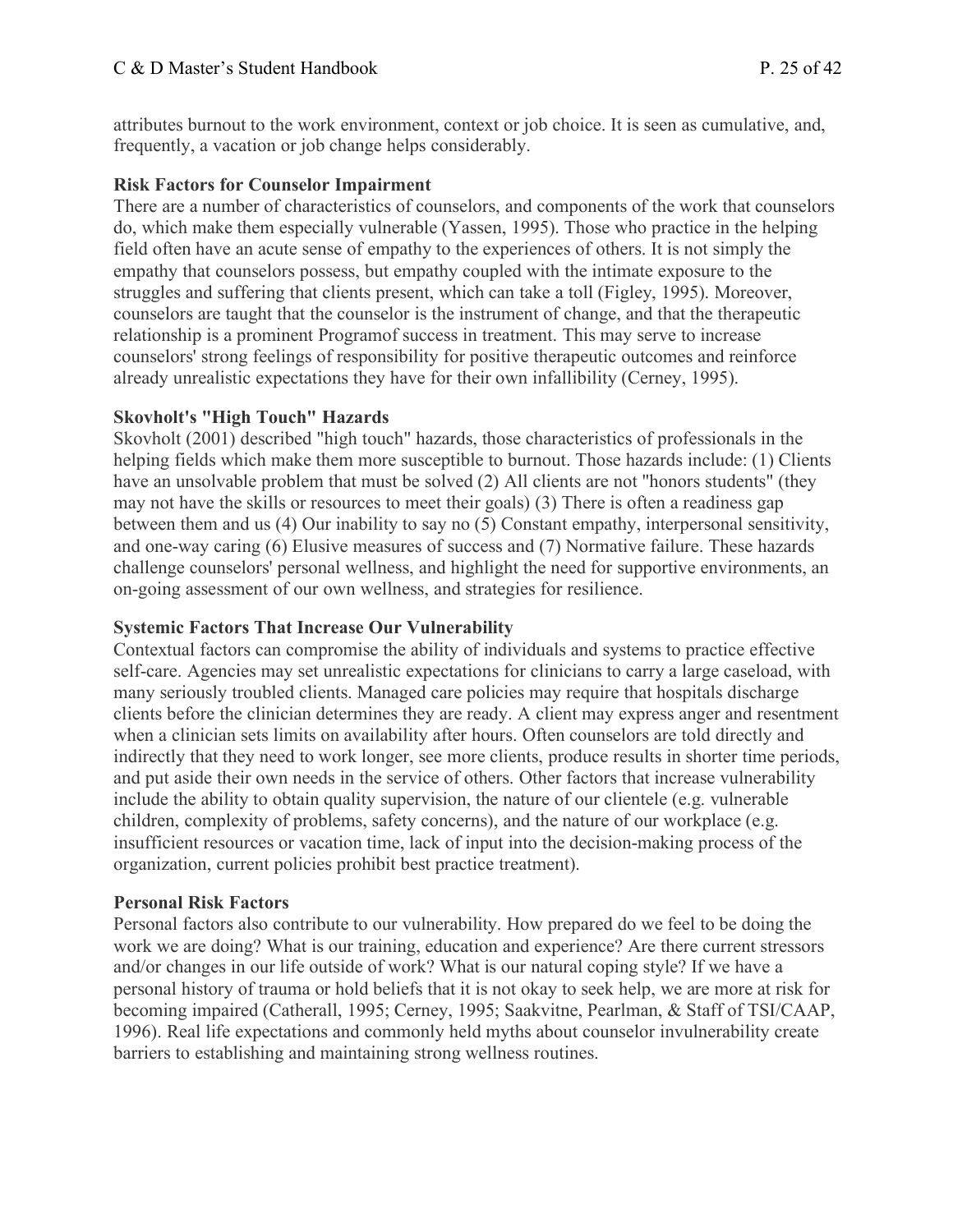#### **Secondary Traumatic Stress**

 One particular issue that contributes to counselor vulnerability is exposure to primary and secondary trauma and violence. When counselors either witness or experience violence firsthand (in the workplace or in their personal lives), they are more vulnerable to developing traumatic stress symptoms which can lead to impairment. The concept of vicarious traumatization applies to all helping professionals and does not require primary exposure to violence (Saakvitne, Pearlman, & Staff of TSI/CAAP, 1996). Vicarious traumatization is a cumulative process of personal change in helpers that happens through empathic connection with clients. The concept is applicable even when clients are not disclosing personal histories of trauma; in the process of connecting with clients, we are connecting with their pain and our empathy with that pain has an impact.

 When issues of secondary traumatic stress are not addressed, they can become systemic resulting in high levels of absenteeism and turnover, rampant mistrust of colleagues, feelings of anger and isolation, and incidents of ethical misconduct (Catherall, 1995; Yassen, 1995). An intervention becomes possible when we assess the ways we have been impacted, speak openly as a community, and take steps towards positive change. As counselors, we must demonstrate the same level of commitment to self-awareness, self-care, and balance for ourselves as we have for clients.

 Impairment manifests in one of two ways. Either your life becomes overwhelming and interferes with your work OR your work becomes overwhelming and interferes with your life.

#### **Manifestations of impairment include:**

- 1. Burnout
- 2. Compassion fatigue
- 3. Vicarious traumatization
- 4. Depression, anxiety, other mental health conditions
- 5. Drug and alcohol abuse
- 6. Over-involvement and overwork
- 7. Contagion
- 8. Relationship problems

#### **HDFS Professional Behavior Policy**

<https://twu.edu/media/documents/family-sciences/HDFS&C-Professional-Behavior-Policy.pdf>

#### **TWU Student Code of Conduct**

<https://public.powerdms.com/TWU1/tree/documents/1745742>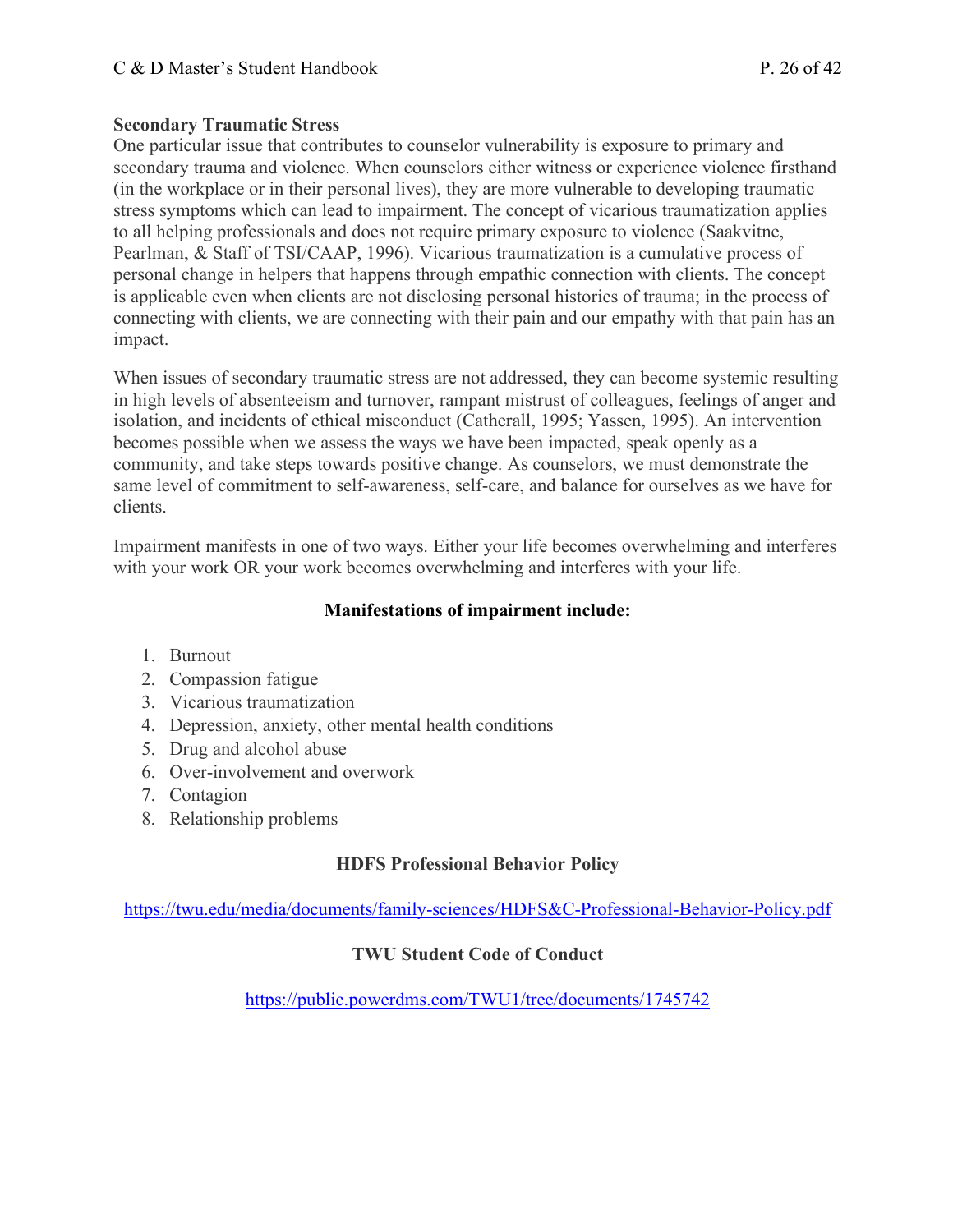### **Wellness Monitoring and Renewal**

 One of the most important skills counselors can learn in guarding against impairment is the regular practice of self-monitoring and self-care activities. The task force on impaired counselors has examined a number of self-assessment instruments designed to identify counselors' vulnerabilities to impairment.

vulnerabilities to impairment.<br>Two instruments in particular seem to be especially helpful in identifying areas of vulnerability across the many spheres of wellness with which counselors should be concerned.

#### **Rethinking Your "Shoulds"**

 One of the struggles in making the case for a wellness effort among counselors is that often counselors do not practice what they preach (O'Halloran & Linton, 2000). The task force is sensitive to the fact that counselors have unique challenges to their own wellness when regularly and intimately involved in the painful experiences of other peoples' lives. Cognitive restructuring-namely taking time to track negative cognitions that interfere with self-care-can be an effective tool for clinicians who clearly know successful strategies to promote their wellness yet have difficulty implementing them. What are the "should" statements that prevent you from leaving the office earlier, saying "no" to requests from colleagues, or taking lunch? Giving yourself permission to set limits and say "yes" to your own needs is a critical first step.

#### **Begin Where You Are Now**

In assessing your wellness strategies generally, ask yourself the following two questions:

- 1. When I examine my wellness needs, what area do I want to begin with *today*?
- 2. What area is being most taxed *today*?

#### **Develop a Self-Care Program for Your Whole Self**

 A self-care program should take a holistic approach toward preserving and maintaining our own wellness across domains. Pearlman and MacIan (1995) note the ten most helpful activities that trauma therapists use to promote wellness. They include 1) Discussing cases with colleagues 2) Attending workshops 3) Spending time with family or friends 4) Travel, vacations, hobbies, and movies 5) Talking with colleagues between sessions 6) Socializing 7) Exercise 8) Limiting case load 9) Developing spiritual life, and 10) Receiving supervision. These are strategies that cut across the domains of wellness and match perfectly to the causes of counselor vulnerability.

#### **Wellness Activities-Cognitive**

 Reading for pleasure Going to the movies, theater, symphony, museum, county fair **Meditation** Journaling Hobbies Volunteering at something NOT counseling-related

#### **Wellness Activities-Emotional**

 Talk to friends Keep in touch with important people Laugh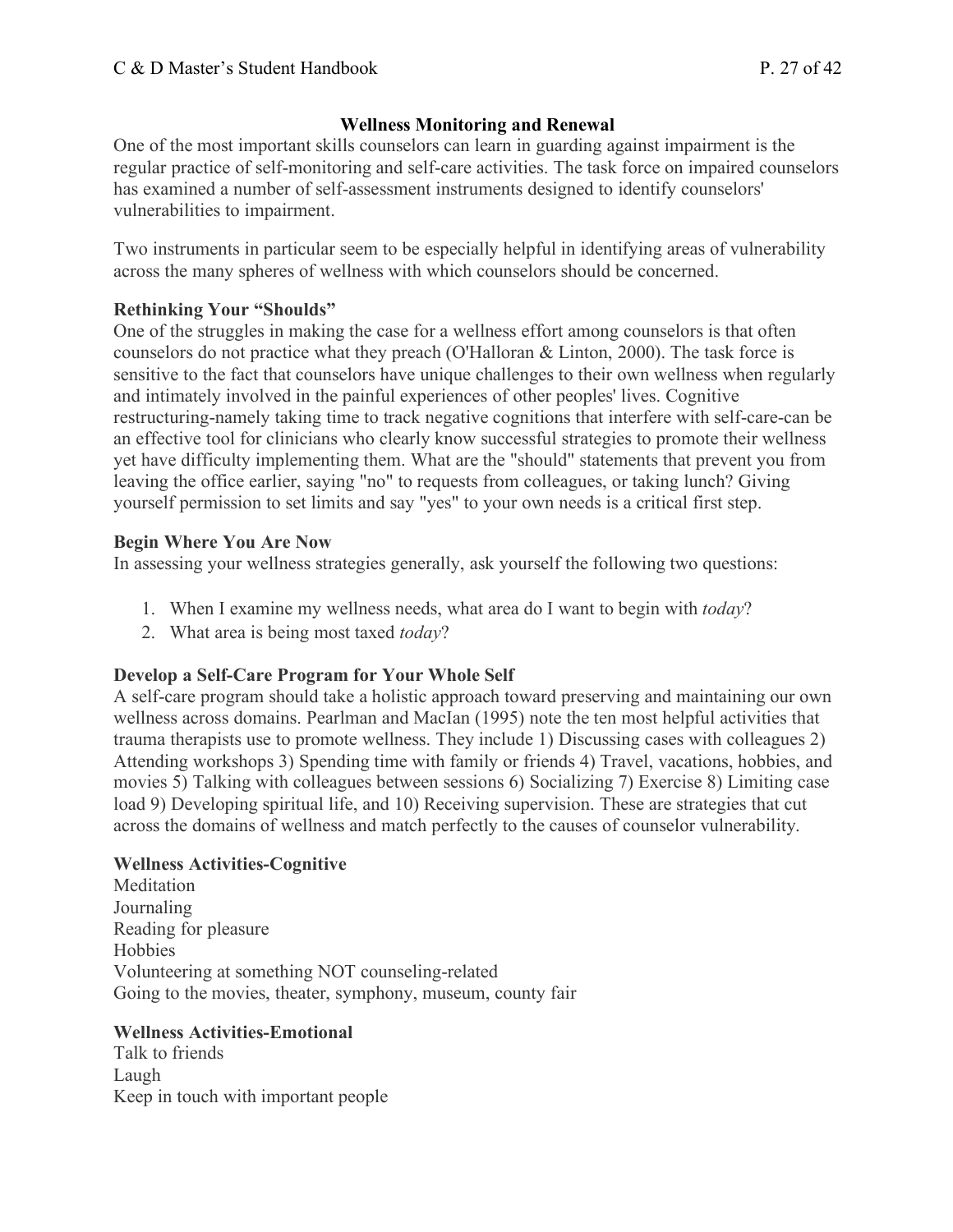#### C & D Master's Student Handbook P. 28 of 42

 Participate in an Encouragement Exchange with a colleague See a Counselor Give yourself permission to cry

#### **Wellness Activities-Physical**

 Drink plenty of water Eat regular meals Exercise regularly Turn off the computer/cell phone Go for a walk during lunch Get a massage Yoga, acupuncture, meditation Get enough sleep

#### **Wellness Activities-Spiritual**

 Take time for reflection Spend time outdoors Find or connect with a Spiritual Community Learn to garden

#### **Seek social support**

 The support of peers and other social supports are often overlooked, and yet consistently appear as an asset in maintaining wellness. An active supportive relationship with supervisors and peers is an especially important Programof self-care for counselors (Catherall, 1995; Munroe, Shay, Fisher, Makary, Rapperport, & Zimering, 1995).

 When a counselor is struggling, their ability to accurately monitor their own wellness may also become impaired. At those times the support of peers and supervisors can be especially helpful. More important than simply identifying whether we are stressed, distressed, or impaired, supervisors and peers play a role on the assets side of the ledger. Too often supervision is provided only for counselors who are new to the field or seeking licensure. Supervision can help, even veteran counselors, maintain an appropriate perspective on the counselor's role, mitigating the harmful secondary exposure to trauma by helping counselors to process their counseling work. It is especially important for supervisors in this role to understand that counselors experiencing impairment, or the prelude to impairment, require support towards ameliorating the problem and promoting resiliency. Ultimately, the care that counselors provide others will be only as good as the care they provide themselves.

#### STUDENT RETENTION POLICY

The current ACA Code of Ethics (2014) is the ethical code that guides the Counseling  $\&$ Development program faculty. F.9.a states:

 *Evaluation of students.* "Counselor educators clearly state to students, prior to and throughout the training program, the levels of competency expected, appraisal methods, and timing of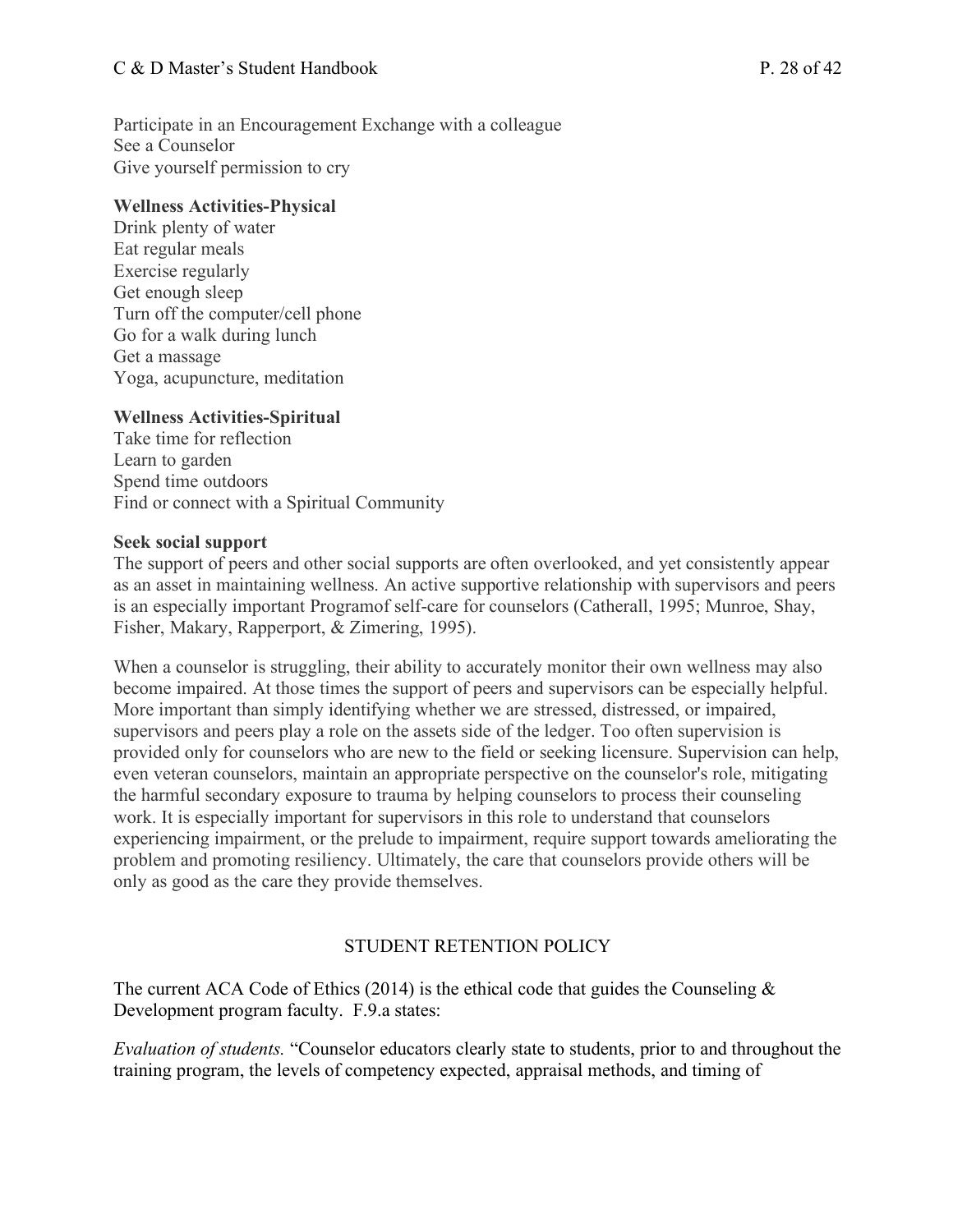evaluations for both didactic and clinical competencies. Counselor educators provide students with ongoing feedback regarding their performance throughout the training program" (p. 15).

 Code F.9.b states, Counselor educators, through ongoing evaluation, are aware of and address the inability of some students to achieve counseling competencies. Counselor educators do the following: 1) assist students in securing remedial assistance when needed, 2) seek professional consultation and document their decision to dismiss or refer students for assistance, and 3) ensure that students have recourse in a timely manner to address decisions requiring them to seek assistance or to dismiss them and provide students with due process according to institutional policies and procedures.

 Students are routinely evaluated throughout the counselor education program on the criteria of knowledge, personal characteristics, interpersonal skills, and counseling skills to determine if progress is adequate, if remedial work is needed, or if the student should withdraw from the program. At any faculty meeting, a faculty member may bring up a student about whom the faculty member has concerns. In addition, the faculty Program specifically addresses concerns at the last faculty meeting of each semester. Any decision involving remediation or withdrawal follows the procedure specified for Reviewing Student Competency that appears below.

## **V. CLINICAL INSTRUCTION**

#### STATEMENT OF LIABILITY AWARENESS

 In light of the prevailing legal climate and increased litigation in the United States today, it is increasingly apparent that students in training for the helping professions must have adequate liability coverage for themselves during the training period. Texas Woman's University provides legal protection for students when enrolled in clinical classes; however, the counselor education faculty encourages students to acquire additional insurance coverage. Sources that will insure students include:

| <b>Texas Counseling Association</b> |
|-------------------------------------|
| 316 West Twelfth Street, Suite 402  |
| <b>Austin, TX 78701</b>             |
| $800/580 - 8144$                    |
|                                     |

 Each of the following sources requires that the student be a member of the respective professional organization (ACA or TCA) in order to receive coverage. In providing the name of the foregoing companies, the University is not endorsing them. It is the student's responsibility to evaluate the insurance available prior to choosing a particular company. The student may choose to use his/her personal insuring agent if that company can provide satisfactory coverage.

#### SKILLS REQUIRED FOR SUCCESSFUL COMPLETION OF THE PROGRAM

 The counselor education program of study cumulates in three clinical courses: one semester of FS 5364 Practicum in Counseling and FS 5894 Internships. In these courses, the student's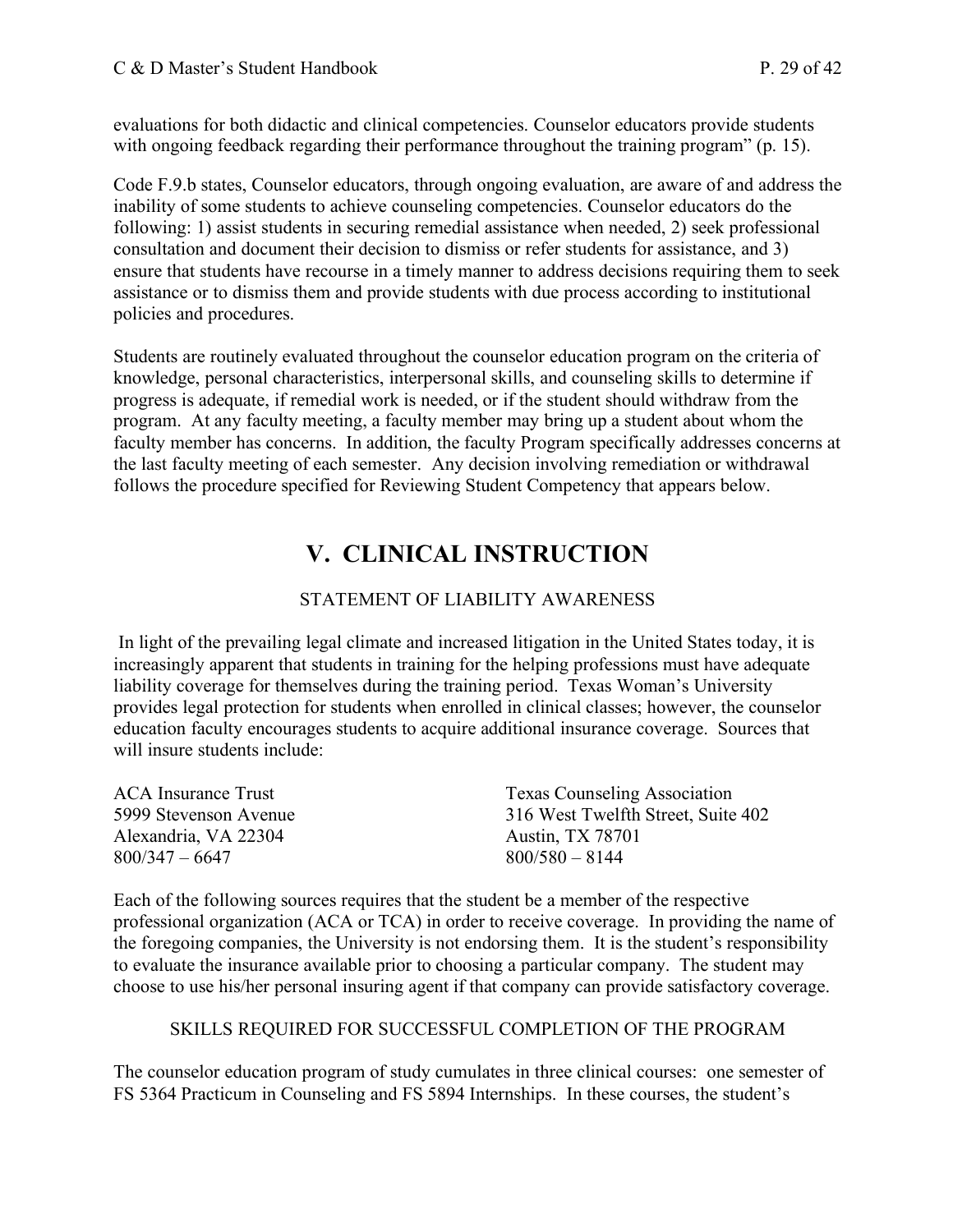overall performance is assessed, and the student must earn a grade of "PR" to successfully complete the courses. The evaluation forms that are used in these courses are found in the current Clinical Handbook.

#### REGISTRATION DEADLINE: MASTER'S CLINICAL COURSES

 Clinical courses are restricted enrollment – a limited number of students are allowed in each clinical course per semester. These courses fill quickly, so it is imperative that you submit your application as soon as possible within the enrollment periods. Applications will not be accepted prior to or following the due dates. It is your responsibility to submit the applications between 8a.m. and 5 p.m. to the Human Development, Family Studies & Counseling's office to the secretary in charge of restricted enrollment course applications. Each application will be logged on a master record in the HDFS&C office and stamped (with date and time) by the office staff. You will be required to sign your application in, and you may request a copy of the front sheet (with date and time) for your records. Students are assigned on a first-come, first-assigned basis. This becomes crucial if there are not enough clinical slots for all students in any given semester.

#### *Students will be notified via email regarding semester due dates for submission forms for Application of Limited Enrollment*

#### **Initial Clinical Course Enrollment Requirements**

 COUN 5363 Prepracticum and COUN 5373 Group Counseling Procedures are the first two required clinical classes and must be taken in the same semester. Pre-practicum must be three (3) of the first 30 hours in the student's program. Prerequisites for these two courses are the four (4) core classes: COUN 5303 Professional Orientation and Ethics, COUN 5443 Multicultural Counseling, COUN 5313 Counseling Theories and Practice, and COUN 5353 Treatment Planning and Diagnosis for Counselors.

#### **Sequence of Clinical Courses**

 Once students enter the clinical sequence, they must take the next clinical class in the sequence the next semester. The sequence of clinical classes include: COUN 5363 Pre-practicum and COUN 5373 Group (taken concurrently), COUN 5364 Practicum, and COUN 5894 Internship (2 semesters).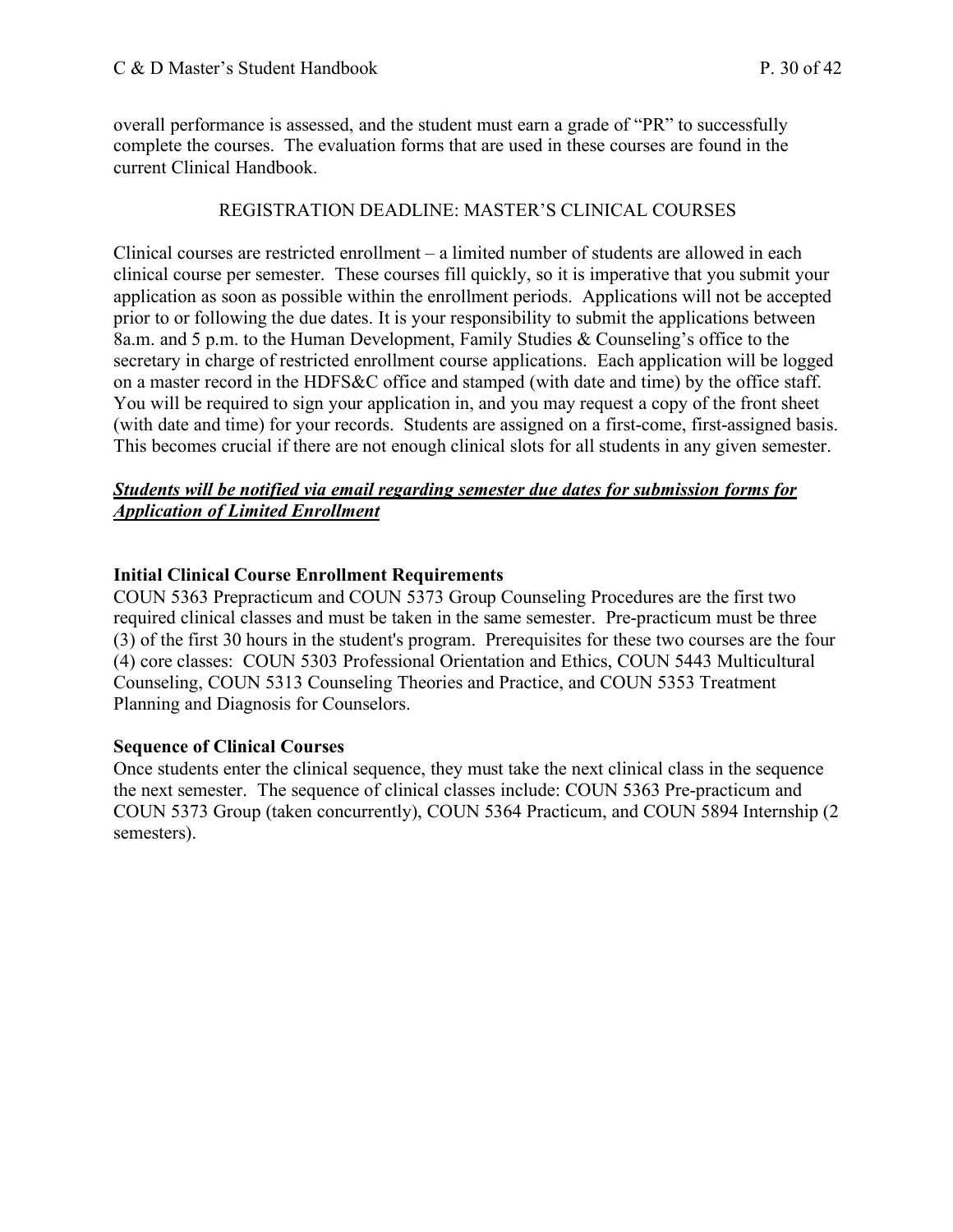#### **Application Procedures for All Clinical Courses**

 Applications must be made for all clinical classes according to the semester deadlines, and students must include a current unofficial transcript of their grades with each application. Failure to include an unofficial transcript or submit the completed application through the office on time may result in not being considered for admission to a clinical class for the following semester. Clinical class enrollment is restricted based on CACREP requirements and program expectations, and it is imperative that applications be submitted on time to schedule enough seats to accommodate the student enrollment.

#### **Exceptions to Consecutive Clinical Enrollment**

 Students in the School Counseling track are not permitted to take COUN 5894 Internship in the Summer semester; however, they must make application in the Spring for Internship in the following Fall semester. Any other exceptions must be addressed on a case-by-case basis with the Program Director who will bring the request to the faculty for full consideration. Failure to register for a clinical class, without an approved exception, may result in the student being administratively removed from the clinical sequence and may require an additional semester out of the sequence.

## **VI. DEGREE REQUIREMENTS**

#### IDENTIFICATION OF A GUIDING COUNSELING THEORY

 The counselor education faculty requires that each student identify with a guiding theory. One's guiding theory is the established theory that most closely aligns with one's beliefs about the nature of people, the development of personality, how people change, and how counseling facilitates the change. Counselor education students are introduced to the established theories of counseling in COUN 5313 Counseling Theory and Practice. The established theories from which a student may choose are behavioral counseling, cognitive counseling, psychoanalytic counseling, gestalt counseling, individual psychology, person-centered counseling, rational emotive behavioral counseling, reality therapy, transactional analysis, existential, and feminist. At the end of COUN 5313, students are asked to make a preliminary decision about the guiding theory with which their beliefs are most closely aligned. In COUN 5364 Practicum in Counseling, each student further develops their theory paper and the identified theory becomes the basis for supervision in that course and all remaining clinical courses in the program.

 Identification of a guiding theory carries potential disadvantages. However, the counselor education faculty believes that the advantages are greater. The beginning counselor conceptualizes people from one internally consistent perspective. The beginning counselor then masters one approach to counseling rather than being overwhelmed by numerous points of view and techniques. Basic counseling skills are used in every theory of counseling; these are the focus of COUN 5353 Prepracticum in Counseling. Specific change techniques that arise from other theories, other than one's own guiding theory, may be incorporated; this is known as theoretical consistency and technical eclecticism. Finally, the ability to justify one's treatment on the basis of a guiding theory is the recognized standard of care and is one the counselor's best defenses in case of being charged with malpractice.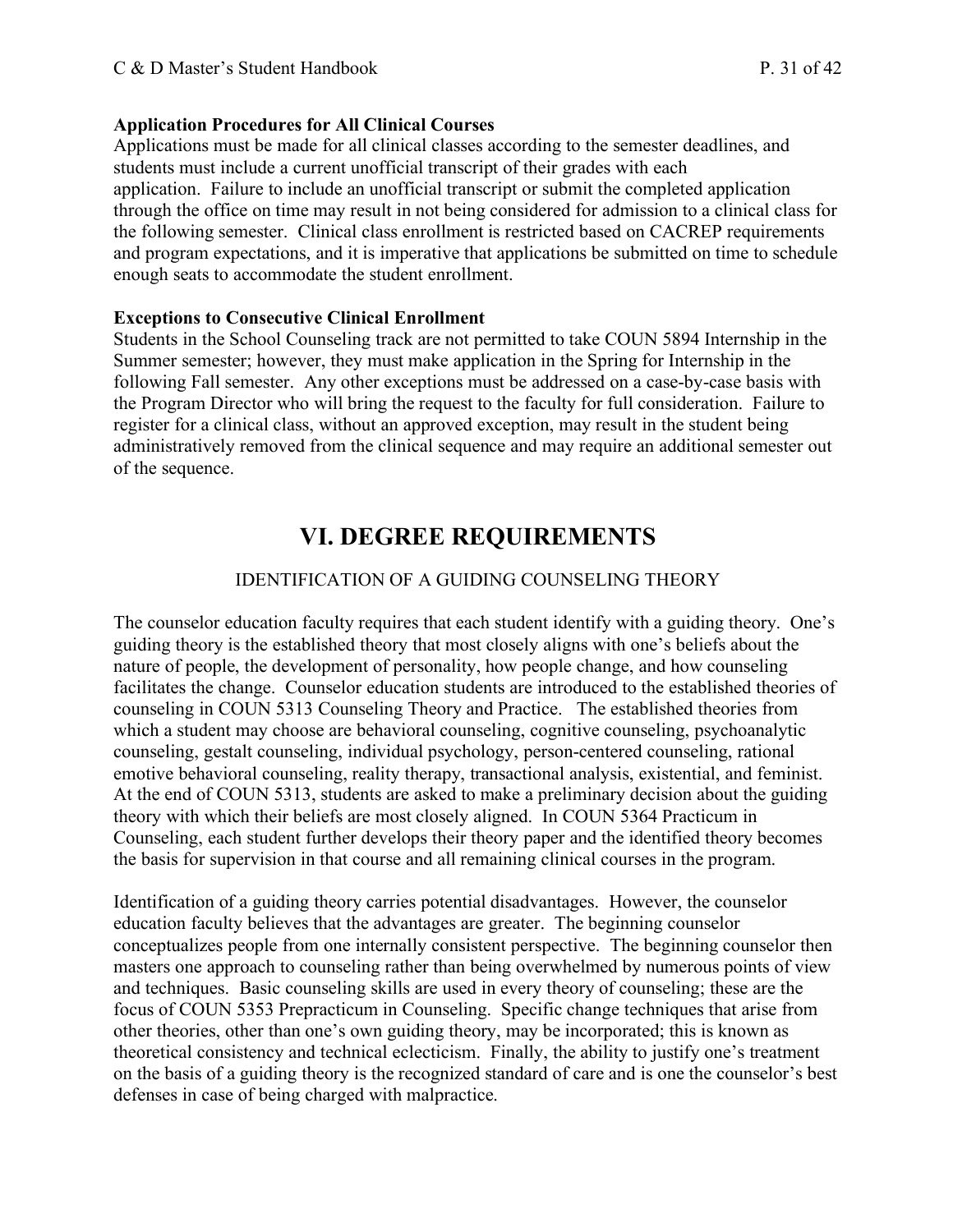Students often feel challenged in the process of uncovering beliefs about people identifying the established theory that most closely aligns with those beliefs. The counselor education faculty is available to assist students in this process, and students are encouraged to read in greater depth about their potential guiding theories to facilitate the guiding theory identification process.

#### THEORETICAL ORIENTATION PAPER

#### **Introduction**

 The theoretical orientation paper is designed as a process paper on which to build your personal counseling theory and personal counseling style. The paper will originate in FS 5313 Counseling Theory and Practice and progress through FS 5364 Practicum in Counseling, FS 5894 Internship 1 and completed in FS 5894 Internship 2. The paper will require different components as you progress through each of the classes. The format and outline for this theoretical paper have been adopted by the Counseling and Development Component. An explanation of the specific requirements for the content of the paper is included.

#### **Technical Aspects (These will apply at all levels of the Theory Paper)**

#### **Please note that to effectively prepare for this assignment you will need to read ahead in the text, as well as engage in outside readings and dialogues with your classmates.**

 The theoretical orientation paper is designed to serve as a directed self-study. The goals of this process are to (1) require you to research counseling theory literature, (2) apply theoretical techniques in your work with clients, and (3) aid in the development of an effective, personal counseling style.

counseling style. Format for Theoretical Orientation Paper

- $\triangleright$  Each paper will contain a title page, text pages (content), and reference page(s). Minimum and maximum numbers of text pages **DO NOT** include title and reference pages.
- $\triangleright$  Use appropriate Roman numeral titles for each section as indicated in this document.
- • All papers and subsequent addendums **MUST** utilize APA style. The *Publication Manual of the American Psychological Association* (7th ed.) is an essential reference for this paper and others you will be writing during your enrollment in the counseling program. *Please review the section in the APA manual on plagiarism and ethics in publication (pp.349-350) and the graduate bulletin on cheating and plagiarism*. *All university policies will be strictly followed.*
- $\triangleright$  The title page (see APA manual for specific directions) will include a page header and a running head plus title, name, and institution. In addition, the following three lines will be added to the title page for this assignment: Course, Instructor, and Date. (Course, instructor, and date, in this order, should all be centered under the institution.) All components of the title page will be double spaced. (see Attached Sample)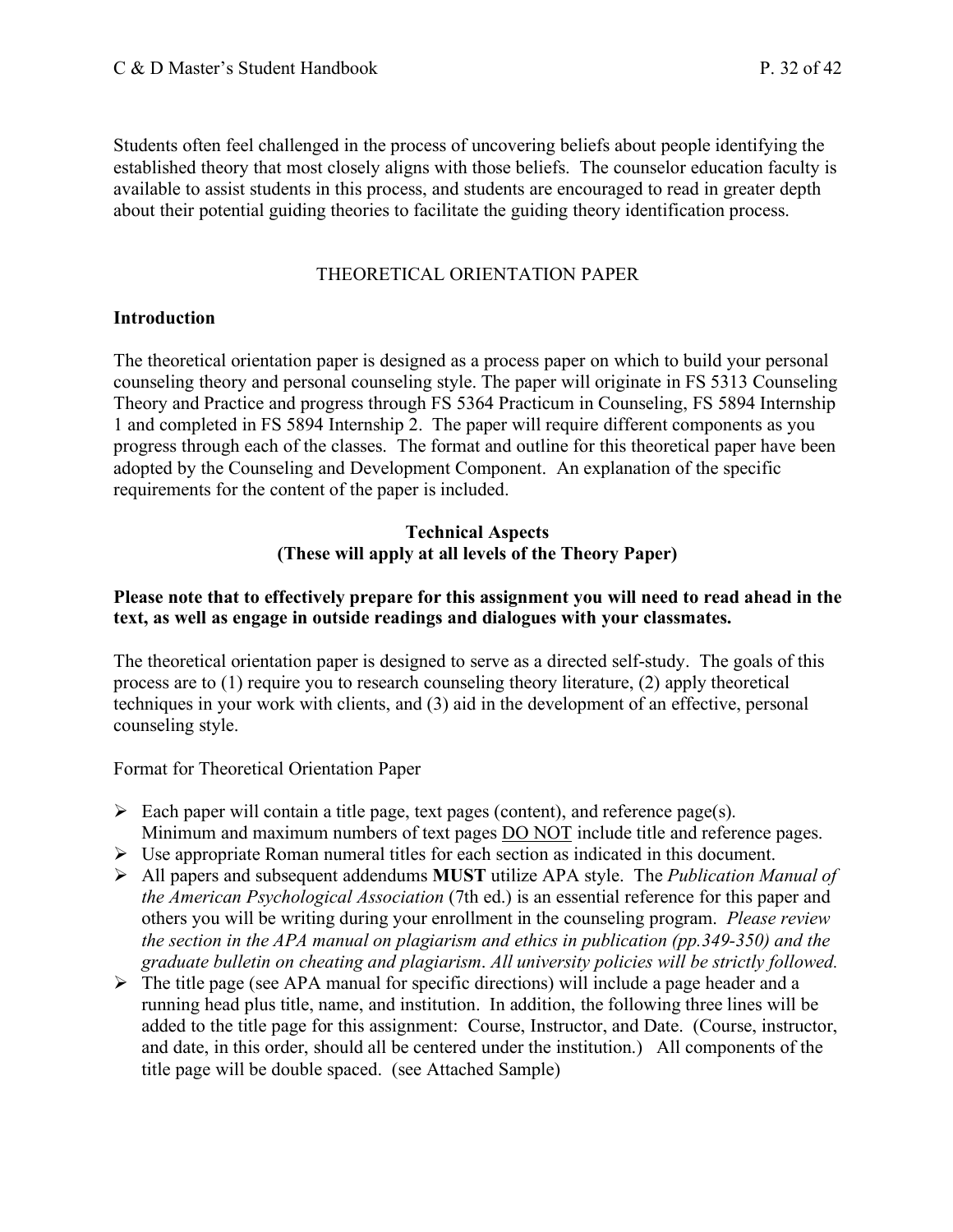- $\triangleright$  Additional references and page requirements are expected for each version of the theory paper. Continued reading outside of textbook material is expected; therefore, please note specific requirements.
	- specific requirements.<br>
	o No more than **one** source from the Internet.
		- o Utilization of course texts is expected; therefore, they do not count as part of the required references.
		- o References shall be from appropriate professional books and peer-reviewed journals. Note: Brochures, popular magazine articles, encyclopedias, dictionaries, and other non-professional materials are unacceptable as reference material for this paper. If in doubt about a particular reference, please consult with the professor or library staff.
	- $\triangleright$  A reference page containing all references is required, and all references listed in the reference section must be referenced in the body of the paper.
	- $\triangleright$  A minimum of three (3) seminal (original author's work) references must be included. Other references should include current literature within the last ten (10) years.

#### Evaluation and Grading

Papers will be evaluated on:

- $\triangleright$  Ability to follow the established format
- $\triangleright$  Depth of thought about theory
- $\triangleright$  Incorporation of instructor feedback into subsequent revisions of the paper
- $\triangleright$  Clarity and continuity of writing style
- $\triangleright$  Appropriate reference list, spelling, grammar and citation of material
- $\triangleright$  APA format

 This paper is a work-in-progress and a reflection of your professional development over the course of your program. **Students are strongly encouraged to consult with the appropriate course instructor throughout the entire process of this project.** 

#### **Grading for the paper will be Pass/Fail with a 3-point rating system:**

In all of the required courses, the 3-point grading scale will be utilized, and the paper will be part of the grading and evaluating process.

- 3 = Acceptable paper with minor technical problems to be corrected for future submissions.
- 2 = Major technical problems which must be corrected before the close of the current semester.
- $1 = Not Acceptable. Make an appointment with the course instructor to delineate what must$  be done to correct the paper before the end of the current semester and make the paper acceptable.

 If paper receives a rating of 1 or 2, it must be corrected as instructed and re-submitted during the current semester to successfully pass this assignment.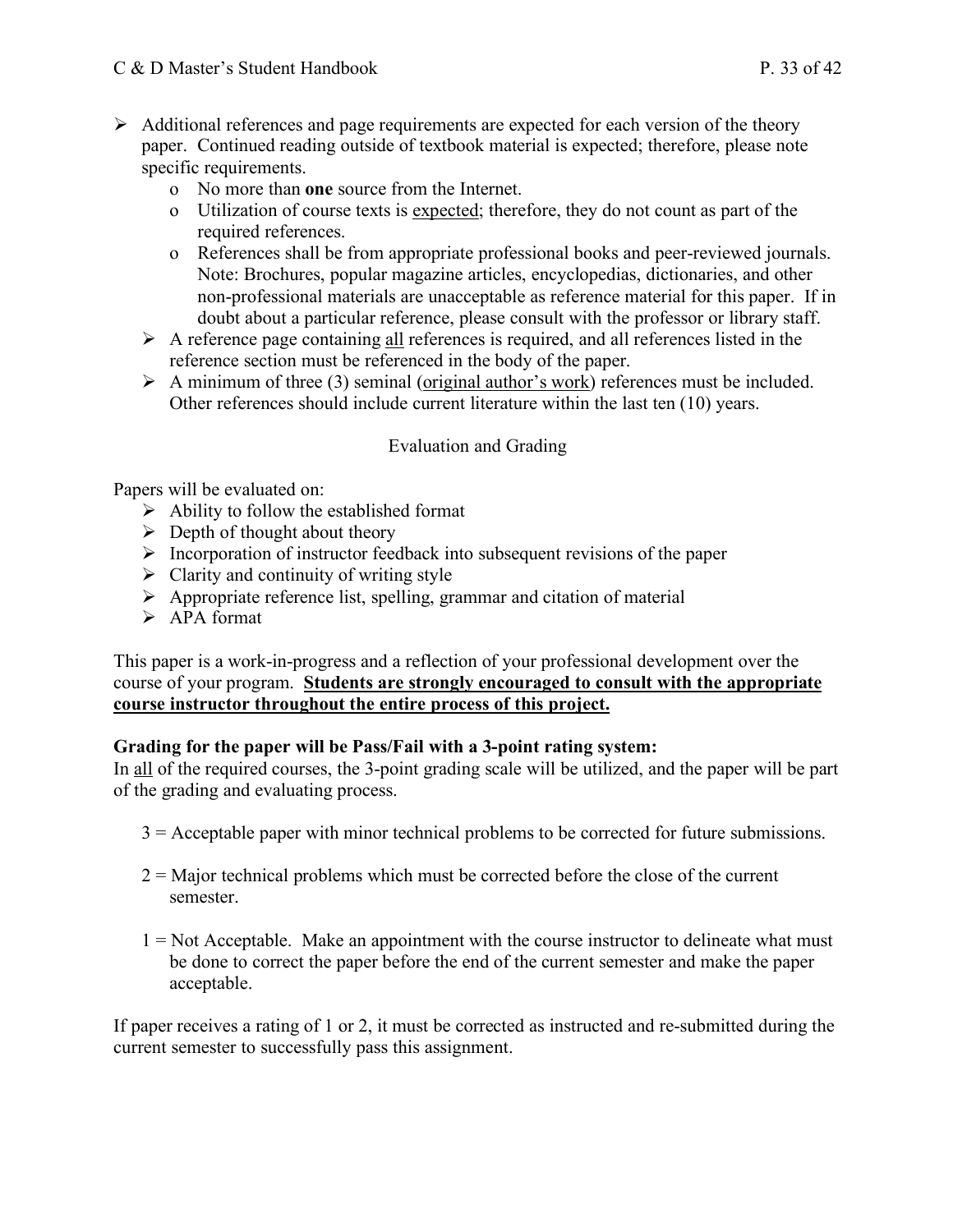| <b>CLASS</b>        | <b>TEXT</b>                                  | <b>NUMBER</b>             | <b>Sections Required</b>      |  |
|---------------------|----------------------------------------------|---------------------------|-------------------------------|--|
| <b>REQUIREMENTS</b> | <b>LENGTH</b>                                | <b>REFERENCES</b>         |                               |  |
| <b>COUN 5313</b>    |                                              | $5$ minimum + textbook(s) | Phase 1: Sections I, II       |  |
| <b>COUN 5364</b>    | 7-9 pages                                    | 13 minimum $+$            | Phase 2: Sections I, II, III  |  |
| (Practicum)         |                                              | textbook(s)               |                               |  |
| <b>COUN 5894</b>    | $9-11$ pages                                 | $16$ minimum +            | Phase 3: Sections I, II, III, |  |
| (Internship 1)      |                                              | textbook(s)               |                               |  |
| <b>COUN 5894</b>    | Final Corrections Made Beginning of Semester |                           |                               |  |
| (Internship 2)      | Corrected Paper Included in Portfolio        |                           |                               |  |

#### **Theoretical Orientation Paper – Brief Guide**

#### **Phase 1: Content and vocabulary mastery (**COUN **5313: Counseling Theory and Practice):**

 Students will be expected to write a paper summarizing their initial study of various counseling theories. The FS 5313 instructor will read through these papers in the context that these theory papers are the beginning of a work in progress. The instructor will return the paper—with feedback—to the student for a re-write or in preparation for Phase 2.

#### **Format for Phase 1 – Sections I & II:**

- $\triangleright$  The paper should be no more than five (5) text pages in length.
- $\triangleright$  Must have a minimum of 5 references, in addition to the textbook(s), with the exclusions listed above.
- $\triangleright$  Key concepts associated with the selected theory should be incorporated into the language of the paper.
- $\triangleright$  The paper <u>will contain</u> two sections as identified and explained below:

#### **Section 1: My Personal Approach To Counseling (Structure & Function of the Personality)**

 Name and describe existing theoretical orientation(s) from which your personal theory comes (e.g., Client-centered, Existential, Cognitive-Behavioral, Psychoanalytic, Reality, Gestalt, REBT, etc.). Be specific about what elements of the existing theoretical orientation relate to your personal theory. It is strongly suggested that you select ONE theory that best "fits" for you; all elements must be supported and adequately referenced.

#### **Section II: How Client Problems Originate (Role of the Environment, Healthy & Unhealthy Functioning)**

 From your theoretical position, describe how client problems originate. Be specific and use examples to illustrate your views. (e.g., Do problems stem from client beliefs? The way people think? Feelings? Unconscious forces? Chemical imbalances in the brain? Issues related to family of origin? The way people view themselves, others, their lives? etc.) *Be specific in your*  description and discussion and incorporate the language of your selected theory.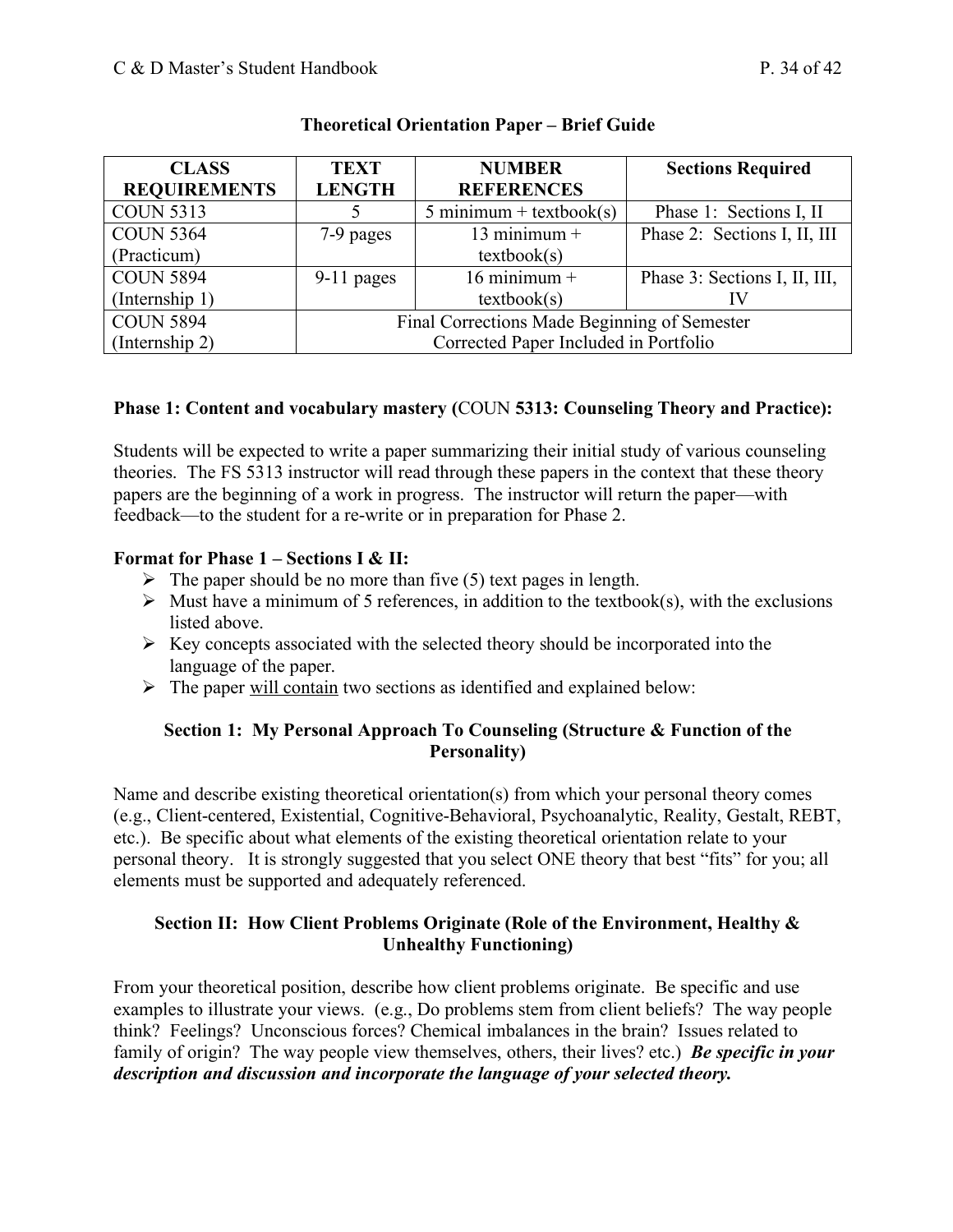Please remember this is a working paper and you are not expected to have a polished product at this stage of writing. See grading policy. A paper containing appropriate content reflective of genuine depth of thought and incorporation of key concepts is the objective for this phase of the process.

#### **Phase 2: Initial application of theory (COUN 5363 Practicum in Counseling) Think of this as the remainder of the Theories Outline…**

 During the beginning of the course (see applicable syllabus for specific due date), the student will be required to submit to the FS 5364 Practicum instructor a second draft that incorporates the feedback received in FS 5313. *Students will attach their previous draft to their new version.*  This will allow the instructor to have an understanding of the theoretical orientation of the student and allow for further refining.

#### **Format for Phase 2 – Section III:**

- $\triangleright$  Minimum of 8 additional references for a total minimum of 13 references.
- $\triangleright$  Minimum of 7 and maximum of 9 text pages. The length of the paper will reflect the additional materials as well as additional clarifications
- $\triangleright$  All other procedures are the same as outlined previously. The instructor will read and give feedback on this draft and return to the student in preparation for FS 5894 (Internship 1).

#### **Section III: How Clients Are Best Helped**

 Describe your view of how clients are best helped in the counseling process, incorporating your theoretical perspective. This must be related to your personal perspective (e.g., "This is how I would approach working with clients . . ." "I would . . ." etc.). Be specific with techniques and interventions and justify your rationale. Use brief examples to illustrate your position. Use first person.

#### **Phase 3: Expanded Application and Integration of Theory (COUN 5894 Internship 1):**

 During the first two weeks of the course the student will be required to incorporate the feedback received in FS 5532/42 Practicum in Counseling into their third version of the paper and turn it in to the FS 5894 Internship 1 instructor/supervisor. *Students will attach their previous draft(s)*  to their new version. This will allow the instructor to get a feel for the student's developing theoretical orientation as well as allow for further refining.

#### **Format for Phase 3 – Section IV:**

- $\triangleright$  Minimum of 3 additional references for a total minimum of 16 references.
- $\triangleright$  Minimum of 9 and maximum of 11 text pages.
- $\triangleright$  The instructor will read and give feedback on the third draft and return to the student in preparation for the final corrections to be completed in FS 5894 Internship.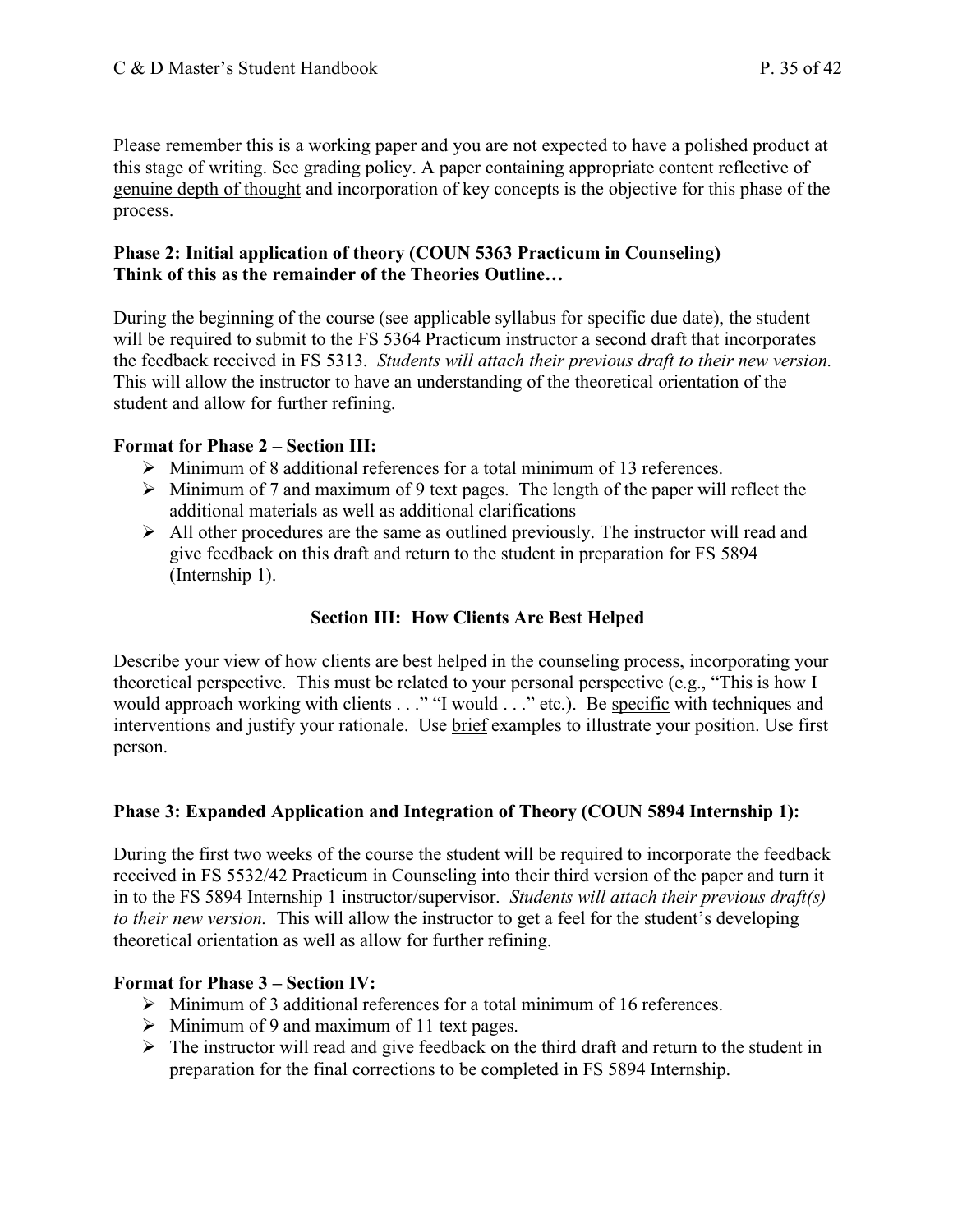#### **Section IV: Field Experience Insights**

 At the required date, set by the instructor, the student will present a revised version of the theory paper incorporating new knowledge gained from the experiences during the field experience based on the student's selected theoretical perspective. Specific "language" (key concepts) of the theory should be included in the paper. The student will incorporate real life experiences with clients, colleagues, and clinical settings during FS 5364 Practicum in Counseling and FS 5894 Internship 1 into their developing theoretical orientation.

### **Phase 4: Final Draft – COUN 5894 Internship 2:**

 During the first two weeks of the final internship the student will be required to incorporate the feedback received in FS 5894 Internship 1 and turn it into the FS 5894 Internship 2 instructor/supervisor. *Students will attach the previous drafts to their final version*. As before, the instructor will read this version of the paper for clarification of the student's orientation and application. Comments, both technical and content, may be returned to the student, if appropriate. All final corrections must be made at this time and a clean copy included in the student's portfolio for review.

### PORTFOLIO

- $\blacksquare$  What is it?
	- A portfolio is a collection of evidence or materials that demonstrate an individual's growth, development, and acquisition of knowledge and skills. (Waterman, 1991). They reflect changes in your knowledge, skills, and professional identity.
- $\blacksquare$  What is the purpose?
	- **•** To motivate and assist counseling students in summarizing and creating a holistic view of how individual components of the program are preparing you for the counseling profession.
- Who must complete a portfolio?
	- All C&D students who are completing a master's degree and who have NOT written a professional paper must complete a portfolio.
	- All C&D students who are completing 21 or more hours of a deficiency plan to be a school counselor must complete a portfolio. The required portfolio is limited to the courses taken as part of the deficiency plan.
- What do I need to have in my portfolio?
	- Materials from all areas of the program.
	- **•** Students are encouraged, however, to add additional items that they believe reflect their learning and growth and which address the eight core curriculum areas defined by CACREP.
	- $\blacksquare$  The required minimum areas include:
		- **Professional Identity**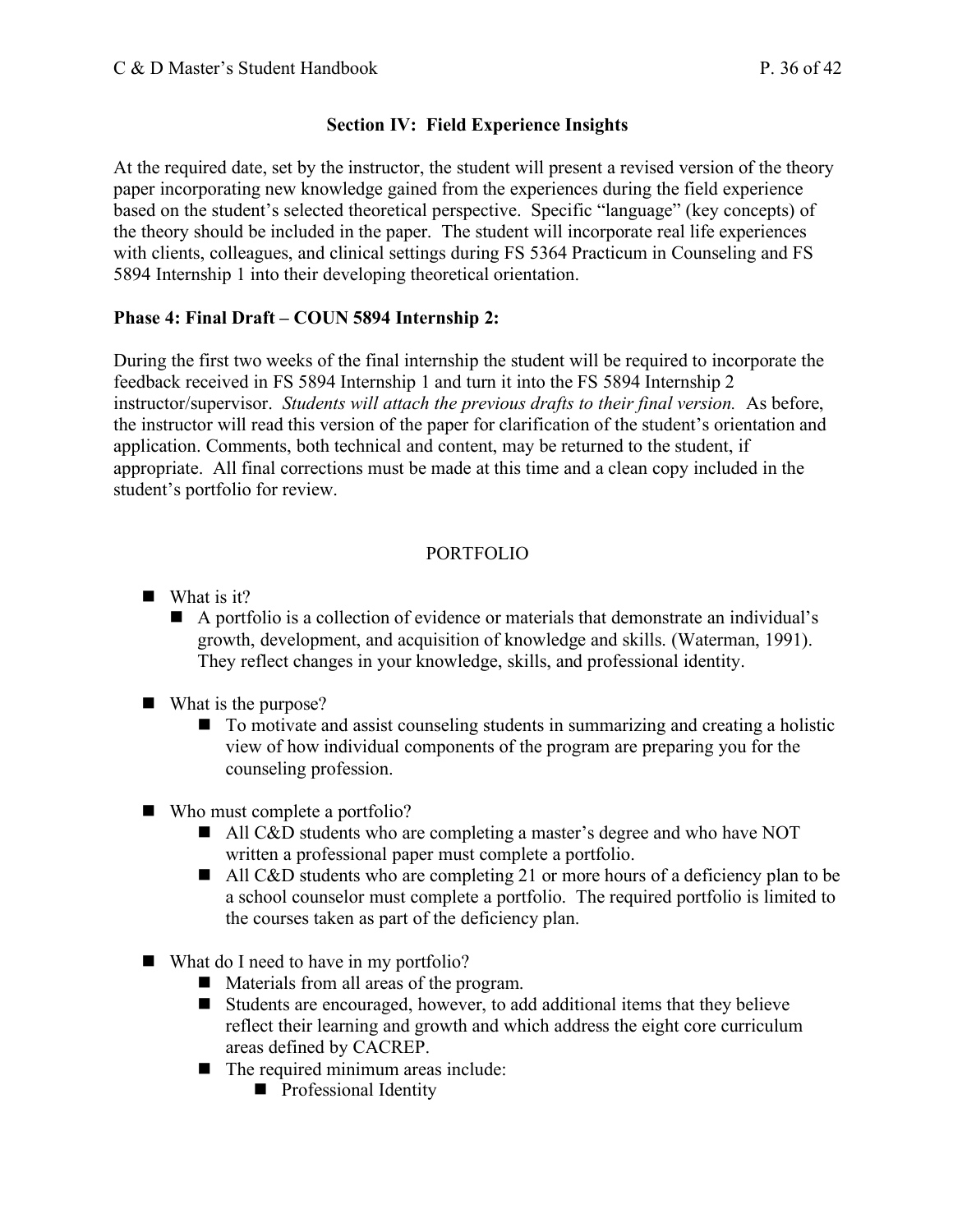- **Social and Cultural Diversity**
- Human Growth and Development
- **Career Development**
- $\blacksquare$  Helping Relationships
- **Group Work**
- $\blacksquare$  Assessment
- **Research and Program Evaluation**
- What else could I include?
	- **•** Papers
	- **Journal Entries**
	- $\blacksquare$  Case Assessments
	- $\blacksquare$  Activities
	- **Book Reviews**
	- Conference Presentations, etc.
- **In what format should the portfolio be presented?** 
	- **IF** In a binder, with a title page and table of contents.
	- **Be creative!**
- How does the faculty evaluate a portfolio?
	- **•** Assignments required.
	- **Portfolio presented in final semester of work.**
	- **•** Feedback is given, though NO grade will be assigned.
- What do we do when we are in a portfolio presentation?
	- Oral discussion of the portfolio.
	- **Faculty and committee members will be in attendance.**
	- $\blacksquare$  The committee will ask questions related to the portfolio.
- What Can I Do About Appealing My Evaluation?
	- **Please reference your handouts as well as your Graduate Catalog.**
- **Reflections Responses:** 
	- See your handout
	- $\blacksquare$  These questions will provide students with an opportunity to consider their own development.
	- You will consider personal goals, and identification, application of knowledge and skills, etc.
- Student Portfolio Evaluation Form
	- Feedback about the portfolio evaluation and the student's perspective on the process and their involvement.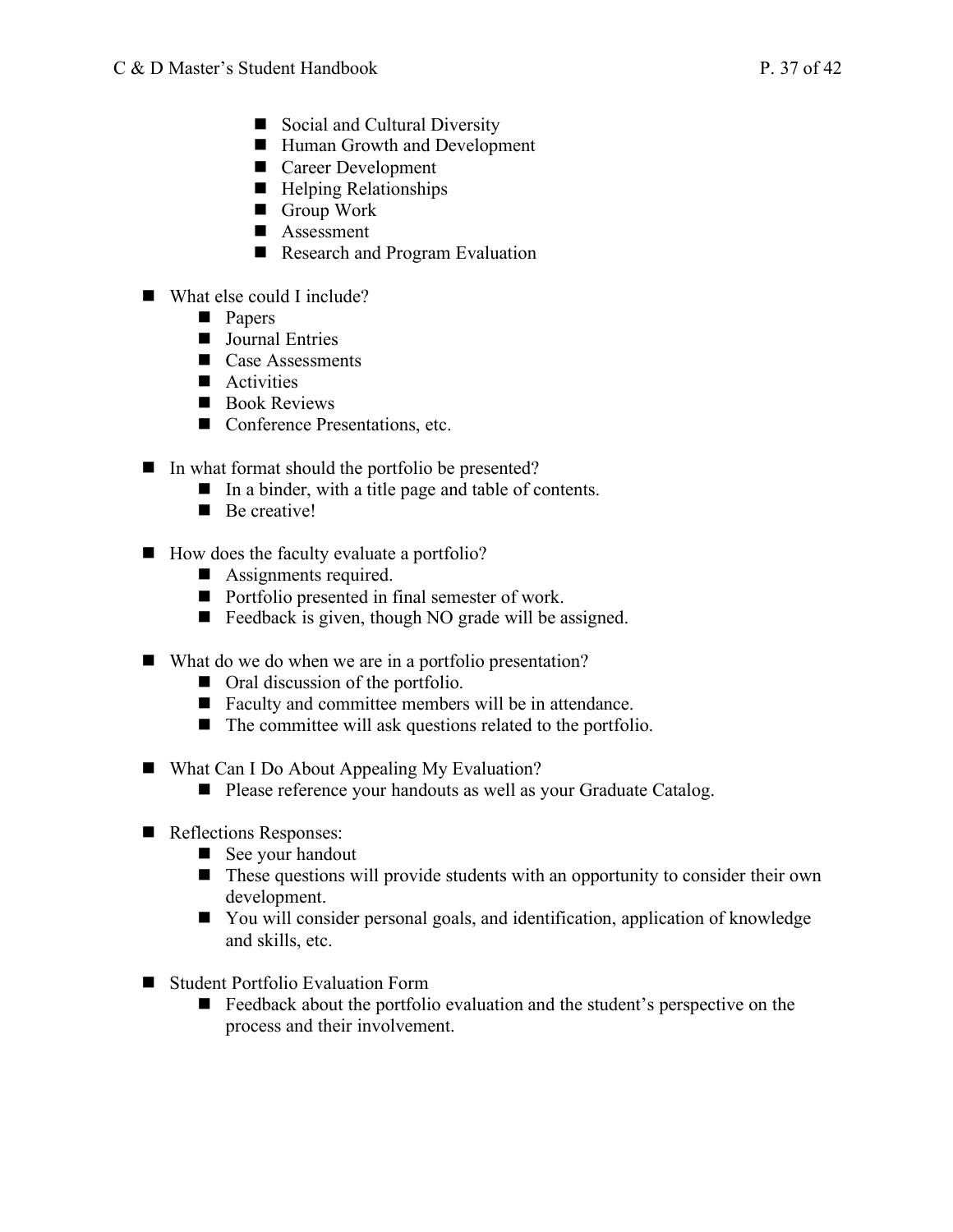## **VII. GRADUATION**

#### APPLYING FOR GRADUATION

 The application for graduation may be obtained from the Graduate School. A completed, properly signed application must be filed in the Graduate School by the date indicated on the academic calendar of the semester of graduation. You may apply for graduation up to one year prior to graduating. All fees must be paid by the deadline. See the Graduate Catalog for further information.

## **VIII. BEYOND GRADUATION: REQUIREMENTS FOR LICENSURE AND CERTIFICATION**

 To practice counseling in the public school setting in Texas, one must obtain certification as a public school counselor by the state of Texas, and meet all other state of Texas requirements: have two years teaching experience in a State Board of Educator Certification (SBEC) or by the Texas Private School Accreditation Commission approved school and a passing score on the ExCET Test: Counselor. To practice counseling outside the public school setting in Texas, one must be licensed as a Professional Counselor. The counselor education program prepares counselors to enter the field of counseling in the area for which their program area prepared them. The counselor education program faculty assumes that its graduates will pursue continuing education to develop beyond the level of minimum competence. Continuing education includes further coursework, attendance at workshops and conferences, participation in supervision, and reading the current professional literature.

 Some supervised clinical experience completed during the counselor education program may apply toward post-degree clinical experience requirement for licensure. Information in this regard is summarized below.

 The counselor education faculty encourages its graduates to pursue certification in areas of specialization. specialization. LICENSURE REQUIREMENTS FOR PROFESSIONAL COUNSELORS

Graduate degree on at least a Master's level in counseling or counseling related field.

- • At least 60 semester hours of counseling related courses including a counseling practicum of not less than 300 hours. (NOTE: TWU requires 61 hours and 700 hours of clinical classes including Practicum-100 hours; Internship 1-300 hours; and Internship 2- 300 hours.)
- • Pass the National Counselor Examination (NCE) and the Texas Jurisprudence Examination.
- 3,000 post-graduate hours supervised (1,500 must be direct client contact).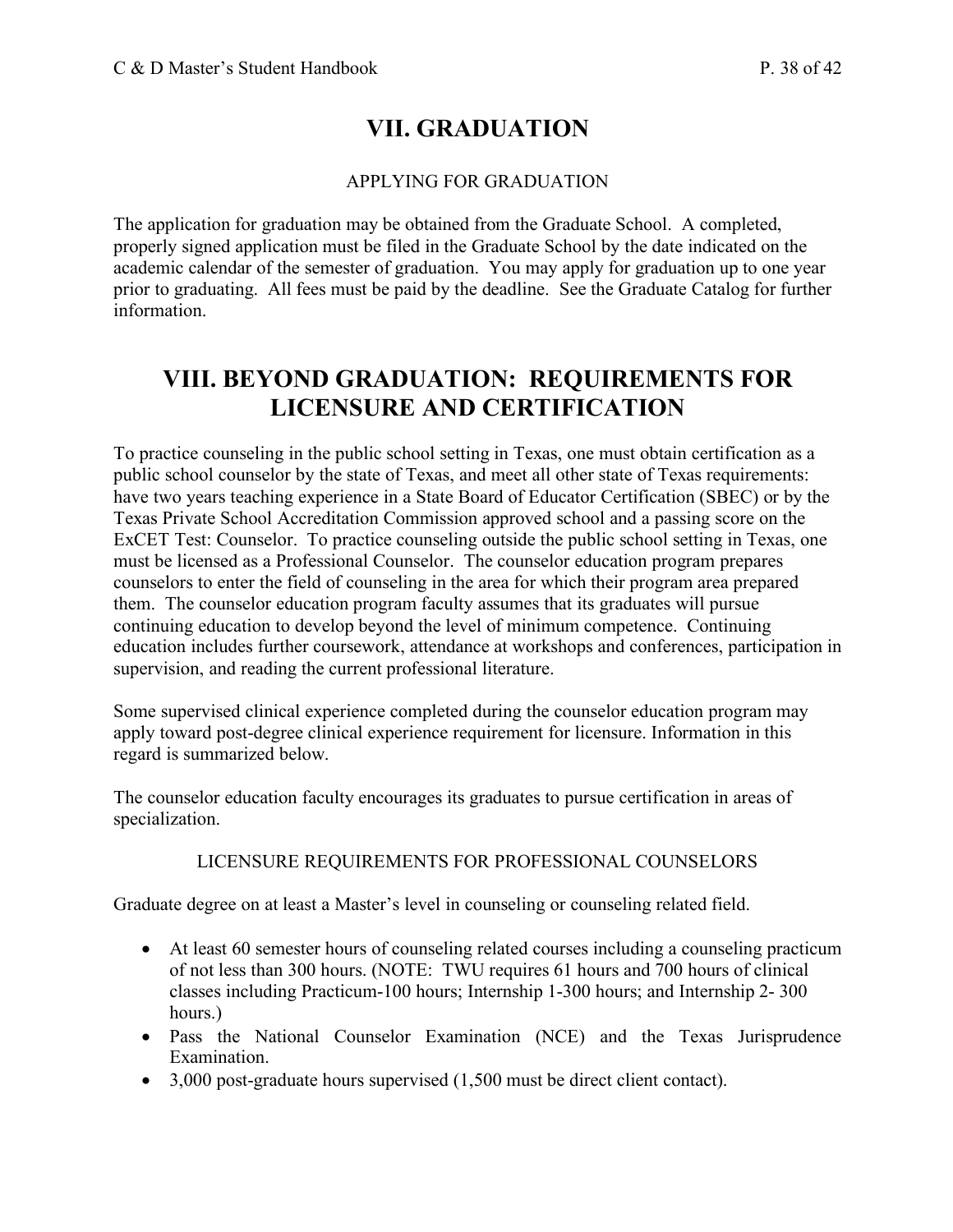• Renewal of Licensure requires completion of 24 clock hours of continuing education units annually, including 4 clock hours of counseling ethics.

### CERTIFICATION REQUIREMENTS FOR PROFESSIONAL SCHOOL COUNSELORS

- 1. Be sure you have a valid Texas teaching certificate and have had at least two years of teaching experience in an accredited school.
- 2. Take the ExCET Test: Counselor
	- a. The test is administered throughout the year. You make take it after successfully completing FS 5363 Prepracticum, FS 5033 Foundations of School Counseling, and FS 5043 Critical Issues in School Counseling. If your last semester is the summer, you may take the test in the preceding Spring.
	- b. Contact the college's Student Advising Office to obtain:
		- i. A Registration Bulletin;
		- ii. An applicant form;
		- iii. A bar code. Complete and submit the application; prepare for and take the test.
	- c. The Prep manual for the ExCET can be printed or ordered at: [www.sbec.state.tx.](www.sbec.state.tx)
- 3. Once your ExCET scores are on file at TWU, contact the College's Student Advising Office to obtain:
	- a. A College recommendation and application for certification form; and
	- b. An application for professional certificates form.
	- c. Complete these forms and submit them to the student advising office. The office strongly advises you to list your home address as recipient of the certification materials. School districts that receive your materials can misplace them. Be sure the address you list is the one where you will be living in five to eight weeks; the documents are not able to be forwarded.
- 4. Upon receipt of these forms, the State Board of Education Certification will conduct a criminal history check. Application by someone who does not pass the check will be rejected.
- 5. Within five to eight weeks, your certification material will arrive.
- 6. For further information, contact: State Board for Educator's Certification Austin, TX 78701 1001 Trinity 512 469 3001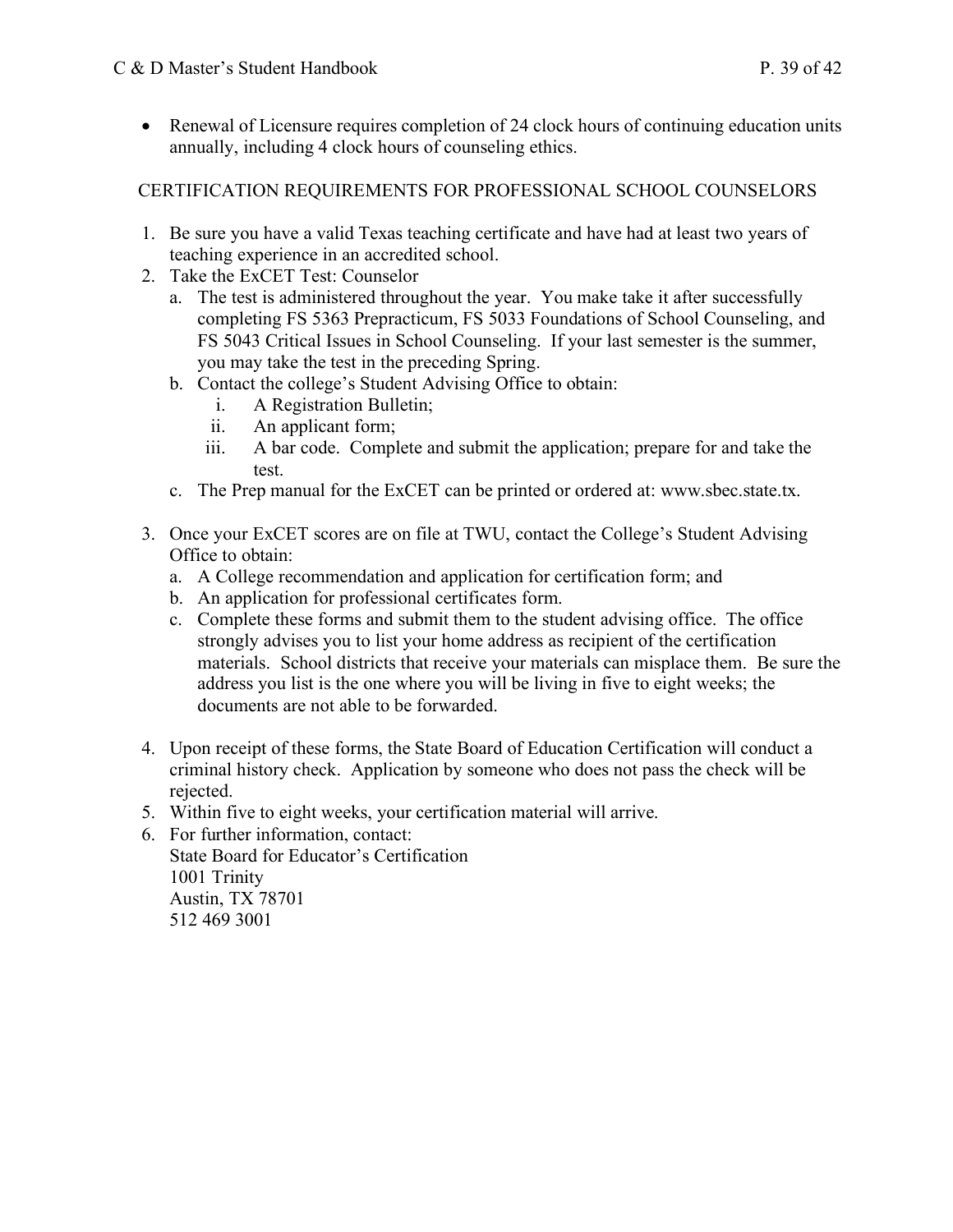

## **Steps to becoming a Licensed Professional Counselor**

- • Consult our Counseling and Development Student Handbook and webpage for relevant information.
- • Determine if you meet the criteria for admission:
	- o Last 60 hours of coursework completed with a GPA of 3.0 or above
- • After you've been accepted to the TWU Graduate School, wait for the Department of Human Development, Family Studies & Counseling to extend an invitation to Interview Day.
	- o Counseling & Development faculty will evaluate your candidacy as a major in the program.
	- o You will provide a writing sample, conduct an individual interview with faculty and participate in a mock group counseling session.
	- o You also will have the opportunity to ask questions and network with other applicants.
- • Plan to attend the program's mandatory orientation during your first semester (date and time of orientation are provided in acceptance letters)
- $\mathbf{r}$  is the set of  $\mathbf{r}$ • Take courses as determined by your advisor
- Complete courses in conjunction with course and CACREP requirements
- • After completion of all TWU requirements and degree is conferred, you may apply to take the National Counselor Exam (NCE).
- After passing the NCE, secure an LPC-S (Supervisor)
- Apply to the state board for your LPC-Intern license
- • Upon receipt of your LPC-Intern license you my begin your 3000 (minimum 18 months) of supervised experience (1500 direct, 1500 indirect)